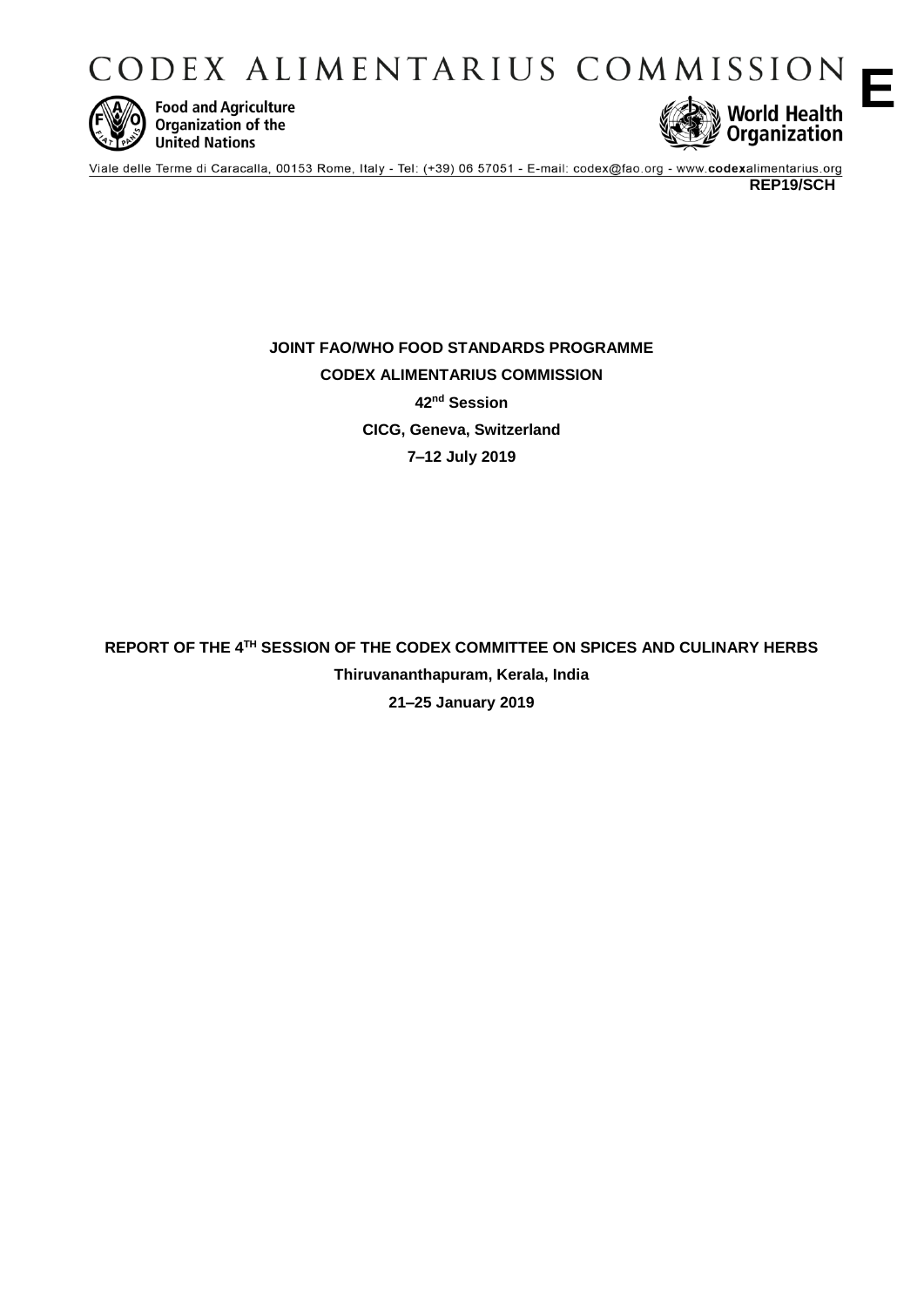**Appendices**

## **TABLE OF CONTENTS**

|                                                                                                     | <b>Paragraphs</b> |
|-----------------------------------------------------------------------------------------------------|-------------------|
|                                                                                                     |                   |
|                                                                                                     |                   |
|                                                                                                     |                   |
|                                                                                                     |                   |
| Matters referred by the Codex Alimentarius Commission and its subsidiary bodies                     |                   |
|                                                                                                     |                   |
|                                                                                                     |                   |
|                                                                                                     |                   |
| Proposed draft standard for dried or dehydrated chili pepper and paprika (agenda item 5.1)  48 - 54 |                   |
|                                                                                                     |                   |
|                                                                                                     |                   |
|                                                                                                     |                   |
|                                                                                                     |                   |
|                                                                                                     |                   |
|                                                                                                     |                   |
|                                                                                                     |                   |

## **Pages**

| Appendix III – Proposed draft standard for dried roots, rhizomes and bulbs — dried or dehydrated |  |
|--------------------------------------------------------------------------------------------------|--|
|                                                                                                  |  |
|                                                                                                  |  |
|                                                                                                  |  |
|                                                                                                  |  |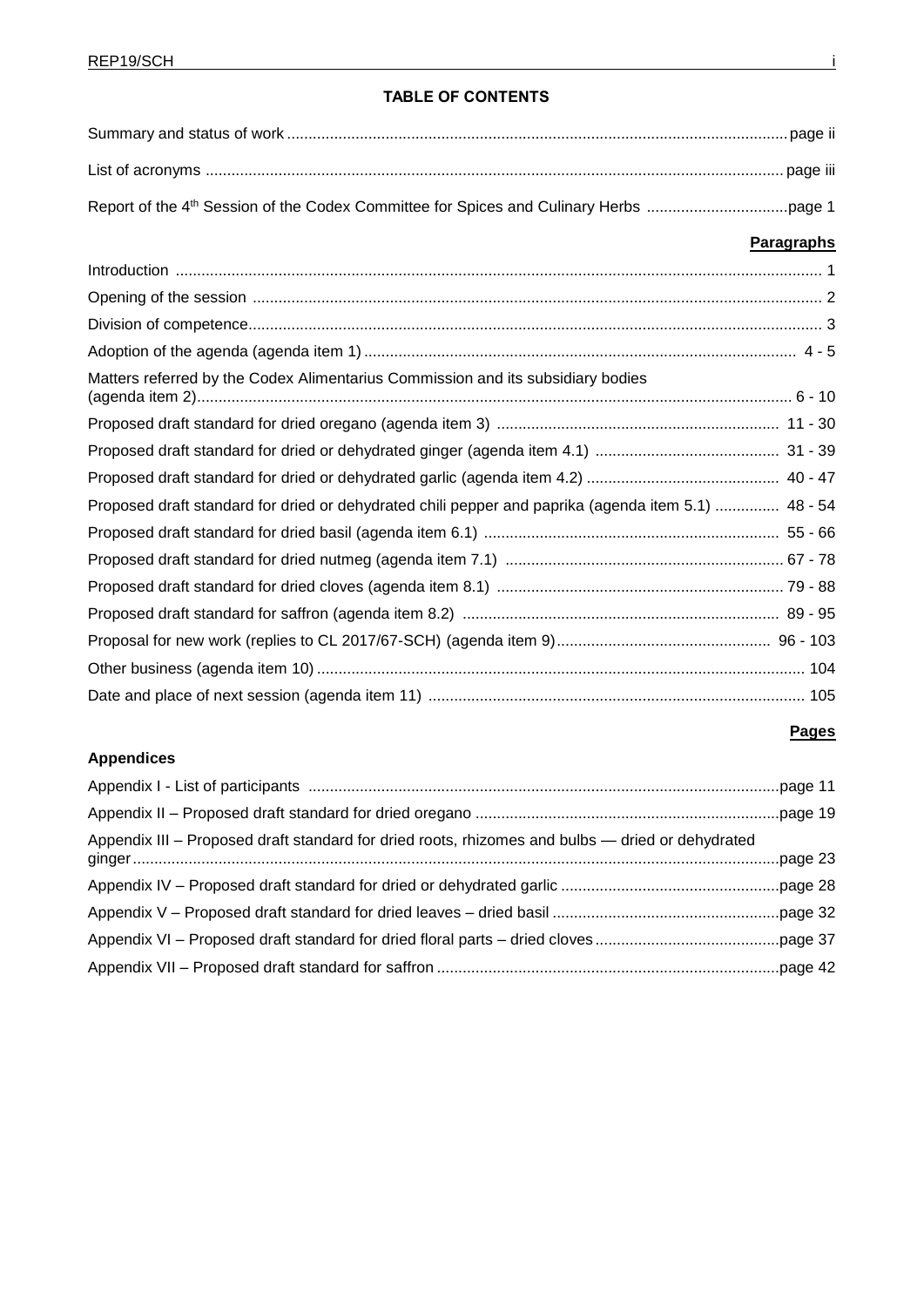| <b>SUMMARY AND STATUS OF WORK</b> |                 |                                                                                                                                                                                                      |                                                                  |             |          |  |
|-----------------------------------|-----------------|------------------------------------------------------------------------------------------------------------------------------------------------------------------------------------------------------|------------------------------------------------------------------|-------------|----------|--|
| <b>Responsible Party</b>          | <b>Purpose</b>  | <b>Text/Topic</b>                                                                                                                                                                                    | Code                                                             | <b>Step</b> | Para(s)  |  |
| <b>Members</b><br>CCEXEC77        | Adoption        | Proposed draft standard for dried or<br>dehydrated garlic                                                                                                                                            | N04-2017                                                         | 5/8         | 47       |  |
| CAC42                             | Adoption        | Proposed draft standard for dried<br>oregano                                                                                                                                                         | N06-2014                                                         | 5           | 30(i)    |  |
|                                   | Adoption        | Proposed draft standard for dried<br>roots, rhizomes and bulbs - dried or<br>dehydrated ginger                                                                                                       | N02-2017                                                         | 5           | 39 (i)   |  |
|                                   | Adoption        | Proposed draft standard for dried<br>basil                                                                                                                                                           | N05-2017                                                         | 5           | 66 (i)   |  |
|                                   | Adoption        | Proposed draft standard for dried<br>floral parts - dried cloves                                                                                                                                     | N08-2017                                                         | 5           | 88 (i)   |  |
|                                   | Adoption        | Proposed draft standard for saffron                                                                                                                                                                  | N06-2017                                                         | 5           | 95 (i)   |  |
| CAC42<br>CCEXEC77<br><b>CCCF</b>  | Information     | Clarification on the Format for Codex Commodity<br>Standards in the Procedural Manual whether Codex Codes<br>of Practice e.g. CXC74-2014 can be referenced under the<br>provisions for contaminants. |                                                                  |             | 26       |  |
|                                   |                 | Extension of the timeline for completion of work on oregano<br>to CCSCH5                                                                                                                             |                                                                  |             | 30       |  |
| <b>CCFA</b>                       |                 | Relevant sections of the:                                                                                                                                                                            |                                                                  |             |          |  |
| <b>CCFL</b>                       |                 | i)<br>Proposed draft standard for dried or dehydrated                                                                                                                                                |                                                                  |             |          |  |
| <b>CCMAS</b>                      |                 | garlic                                                                                                                                                                                               | Proposed draft standard for dried oregano                        |             |          |  |
|                                   |                 | ii)                                                                                                                                                                                                  |                                                                  |             | 30, 39,  |  |
|                                   | Endorsement     | iii)<br>Proposed draft standard for dried roots, rhizomes<br>and bulbs - dried or dehydrated ginger                                                                                                  |                                                                  |             | 47, 66,  |  |
|                                   |                 | Proposed draft standard for dried basil<br>iv)                                                                                                                                                       |                                                                  |             | 88, 95   |  |
|                                   |                 | V)                                                                                                                                                                                                   | Proposed draft standard for dried floral parts -<br>dried cloves |             |          |  |
|                                   |                 | Proposed draft standard for saffron<br>vi)                                                                                                                                                           |                                                                  |             |          |  |
|                                   |                 | Alignment of food additives for spices and culinary herbs                                                                                                                                            |                                                                  |             | 9        |  |
|                                   | Information/    | Technological justification of food additives                                                                                                                                                        |                                                                  |             | 10       |  |
| <b>CCFA</b>                       | Action          | Clarify how processing aids could be addressed under the<br>"Food additives" in accordance with relevant<br>Section                                                                                  |                                                                  |             | 39 (iii) |  |
|                                   |                 | provisions in the Procedural Manual;                                                                                                                                                                 |                                                                  |             |          |  |
| EWG (Turkey)                      | <b>Drafting</b> | Proposed draft standard for Oregano                                                                                                                                                                  |                                                                  | 6/7         | 30       |  |
| CCSCH <sub>5</sub>                |                 |                                                                                                                                                                                                      |                                                                  |             |          |  |
| EWG (Nigeria)                     | Drafting        | Proposed draft standard for dried roots, rhizomes                                                                                                                                                    |                                                                  | 6/7         | 39       |  |
| CCSCH <sub>5</sub>                |                 | and bulbs - dried or dehydrated ginger                                                                                                                                                               |                                                                  |             |          |  |
| EWG (India)                       | Drafting        | Proposed draft standard for dried chili pepper and                                                                                                                                                   |                                                                  | 2/3         | 54       |  |
| CCSCH <sub>5</sub>                |                 | paprika                                                                                                                                                                                              |                                                                  |             |          |  |
| EWG (Egypt)                       | <b>Drafting</b> | Proposed draft standard for dried basil<br>6/7                                                                                                                                                       |                                                                  |             | 66       |  |
| CCSCH <sub>5</sub>                |                 |                                                                                                                                                                                                      |                                                                  |             |          |  |
| EWG (Indonesia)                   | Drafting        | Proposed draft standard for dried nutmeg                                                                                                                                                             |                                                                  | 2/3         | 78       |  |
| CCSCH <sub>5</sub>                |                 |                                                                                                                                                                                                      |                                                                  |             |          |  |
| EWG (Nigeria)                     | <b>Drafting</b> | Proposed draft standard for dried floral parts -                                                                                                                                                     |                                                                  | 6/7         | 88       |  |
| CCSCH <sub>5</sub>                |                 | dried cloves                                                                                                                                                                                         |                                                                  |             |          |  |
| <b>USA</b>                        | Updating        | Continuation with the task of updating the template                                                                                                                                                  |                                                                  |             | 98       |  |
| CCSCH <sub>5</sub>                |                 |                                                                                                                                                                                                      |                                                                  |             |          |  |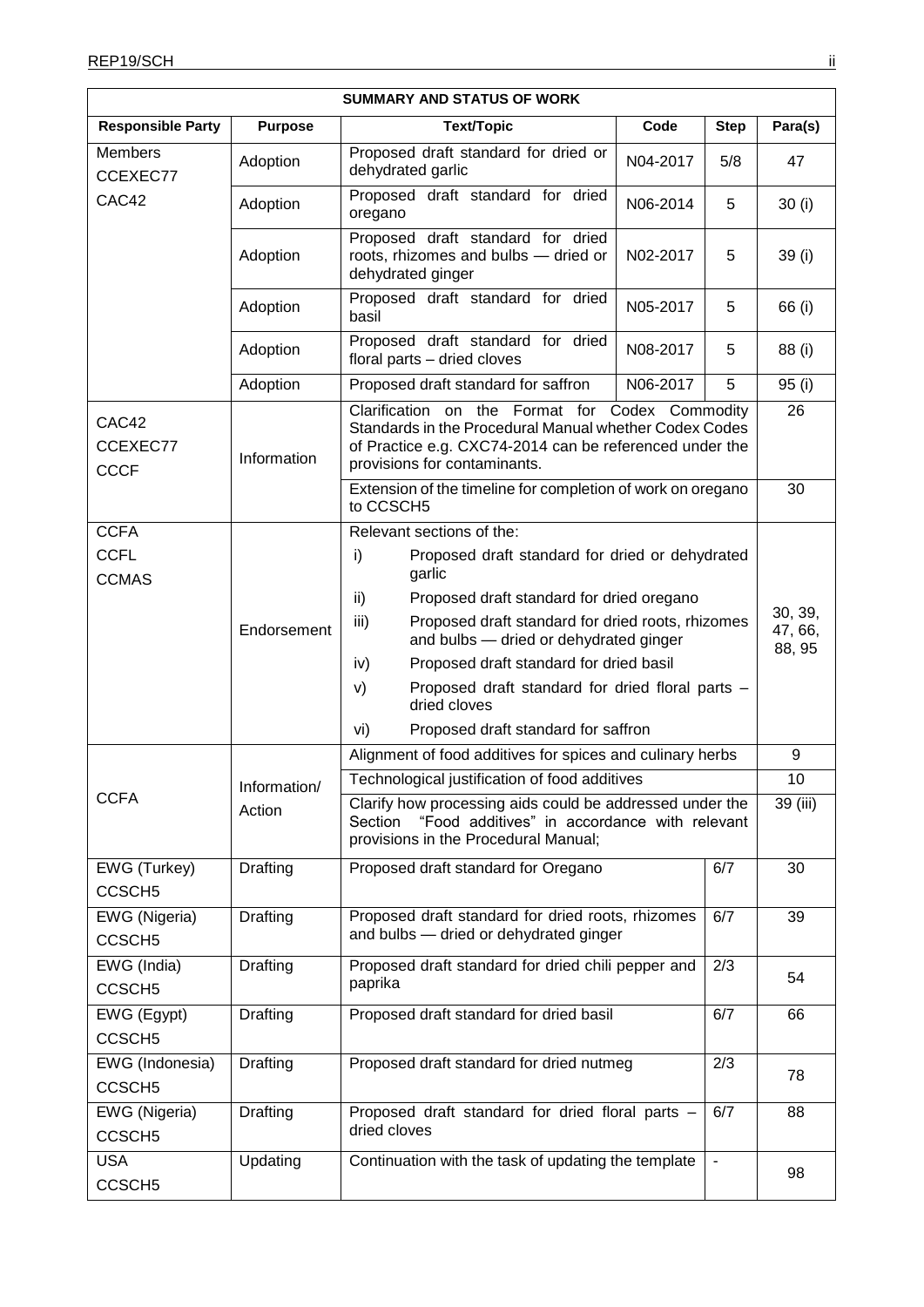| <b>ADOGA</b>  | American Dried Onion and Garlic Association              |
|---------------|----------------------------------------------------------|
| <b>AOAC</b>   | Association of Official Analytical Chemists              |
| <b>ASTA</b>   | American Spice Trade Association                         |
| CAC           | <b>Codex Alimentarius Commission</b>                     |
| <b>CCCF</b>   | Codex Committee on Contaminants in Foods                 |
| <b>CCEXEC</b> | Executive Committee of the Codex Alimentarius Commission |
| <b>CCFA</b>   | Codex Committee on Food Additives                        |
| <b>CCFFV</b>  | Codex Committee on Fresh Fruits and Vegetables           |
| <b>CCFH</b>   | Codex Committee on Food Hygiene                          |
| <b>CCFL</b>   | Codex Committee on Food Labelling                        |
| <b>CCMAS</b>  | Codex Committee on Methods of Analysis and Sampling      |
| <b>CCPFV</b>  | Codex Committee on Processes Fruits and Vegetables       |
| <b>CCSCH</b>  | Codex Committee on Spices and Culinary Herbs             |
| <b>CL</b>     | Circular letter                                          |
| CRD           | Conference room document                                 |
| <b>CXS</b>    | <b>Codex Standard</b>                                    |
| <b>CXC</b>    | Codex code of practice                                   |
| <b>CXG</b>    | Codex guideline                                          |
| EU            | European Union                                           |
| <b>EWG</b>    | Electronic working group                                 |
| <b>GMP</b>    | <b>Good Manufacturing Practice</b>                       |
| <b>FAO</b>    | Food and Agriculture Organization of the United Nations  |
| <b>FDA</b>    | United States Food and Drug Administration               |
| <b>GSFA</b>   | <b>General Standard for Food Additives</b>               |
| <b>ISO</b>    | International Organization for Standardization           |
| <b>PWG</b>    | Physical working group                                   |
| <b>SCH</b>    | Spices and culinary herbs                                |
| <b>WHO</b>    | World Health Organization                                |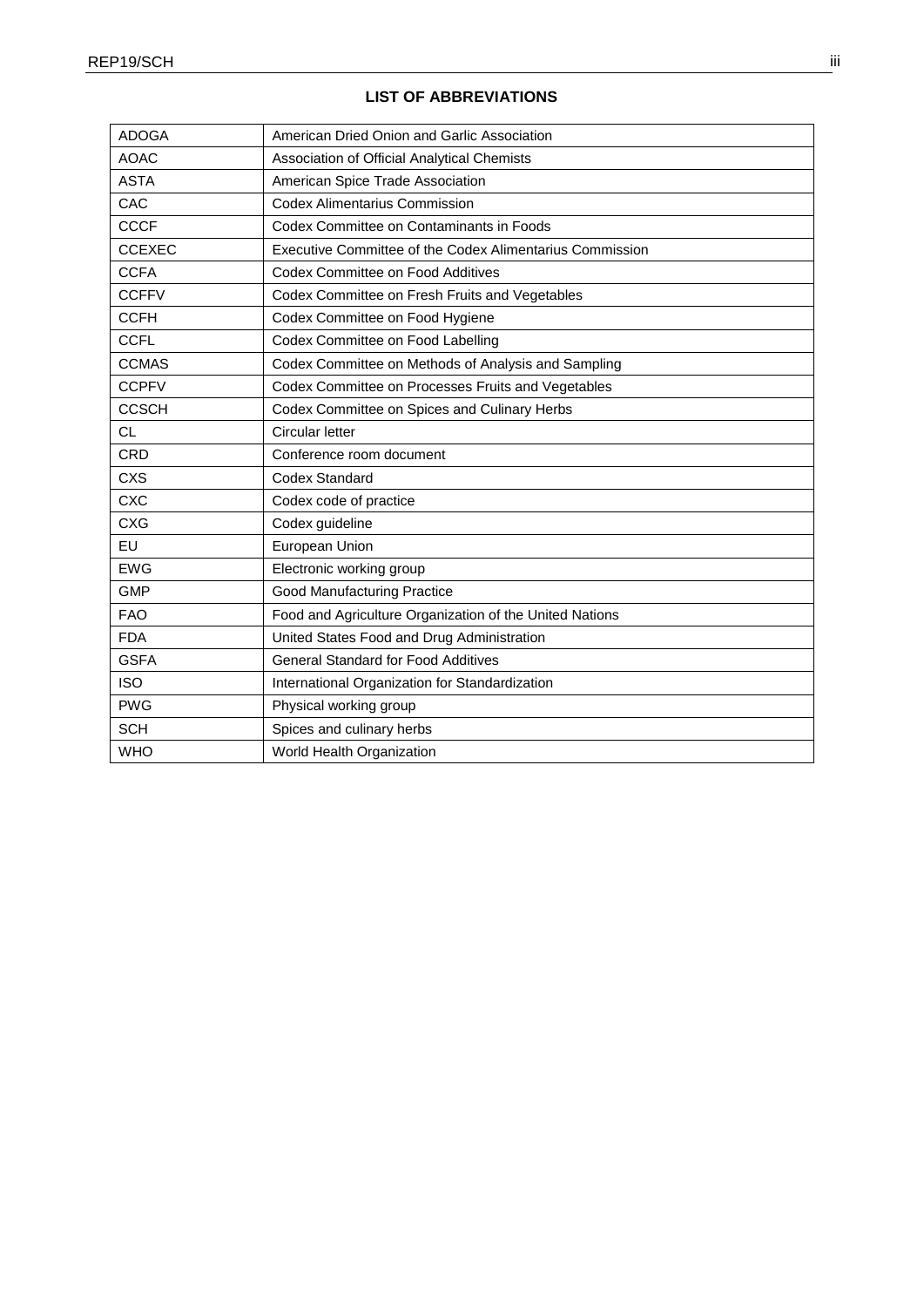## **INTRODUCTION**

1. The Codex Committee on Spices and Culinary Herbs (CCSCH) held its fourth session in Thiruvananthapuram, Kerala, India, from 21 to 25 January 2019, at the invitation of the Government of India. Dr M. R. Sudharshan, former Research Director, Spices Board India, Ministry of Commerce and Industry, Government of India, chaired the session, which was attended by 26 Member countries, one Member organization and one Observer organization. A list of participants is contained in Appendix I.

#### **OPENING OF THE SESSION**

2. The Governor of the State of Kerala, Shri Justice (Retired) P. Sathasivam, opened the meeting, welcoming participants and underscoring the relevance of CCSCH's work to the global trade in spices. The Committee also heard welcome addresses by: the Minister for Commerce, Industry and Civil Aviation, Government of India, Shri Suresh Prabhu; the Chairperson of the Food Safety and Standards Authority of India, Ms. Rita Teoatia; the Director, Plantations, Ministry of Commerce, Industry and Civil Aviation; and the Secretary, Spices Board India. Vice-Chairperson of the Codex Alimentarius Commission (CAC) Professor Purwiyatno Hariyadi addressed the Committee on behalf of the Chairperson and Vice-Chairpersons of the Commission.

#### **Division of Competence**<sup>1</sup>

3. The Committee noted the division of competence between the European Union (EU) and its member States, in accordance with paragraph 5, Rule II, of the Rules of Procedure of the Codex Alimentarius Commission.

#### **ADOPTION OF THE AGENDA (Agenda item 1)**<sup>2</sup>

- 4. The Committee adopted the agenda.
- 5. The Committee agreed to establish an in-session working group, chaired by the United States of America and co-chaired by India, to:
	- i. consider proposals for new work submitted in reply to CL 2017/67-SCH;
	- ii. assess the proposals against the "Criteria for the establishment of work priorities" set out in the Codex Procedural Manual;
	- iii. prepare recommendations for the plenary;
	- iv. consider:
		- a. a phased approach to implement the elaboration of group standards;
		- b. the prioritization of group standards; and
		- c. the prioritization of work on standards for individual commodities belonging to the same group; and
	- v. finalize the template for group standards and apply it to the priority proposed standards.

#### **MATTERS REFERRED BY THE CODEX ALIMENTARIUS COMMISSION AND ITS SUBSIDIARY BODIES (Agenda item 2)<sup>3</sup>**

6. The Committee took note of the matters referred for information and decided to consider issues raised under the relevant agenda items.

#### **CCSCH work management**

7. The Committee referred the recommendation of CAC40 regarding work on group standards for consideration to the in-session working group as per terms of reference (iv) and (v) in paragraph 5 of the present report.

#### **Template for developing sampling plans**

8. The Committee noted that work was under way in CCMAS on a template for commodity committees to use in developing sampling plans and agreed to await that template before resuming development of such plans for spices and culinary herbs (SCH).

<sup>1</sup> CRD1 (Annotated Agenda – Division of competence between the European Union and its Member States)

<sup>2</sup> CX/SCH 19/4/1.

<sup>&</sup>lt;sup>3</sup> CX/SCH 19/4/2; CX/SCH 19/4/2 Add.1; CRD2 (Report of the In-session Working Group on Priorities and Group Standards); CRD3 (United States); CRD10 (India).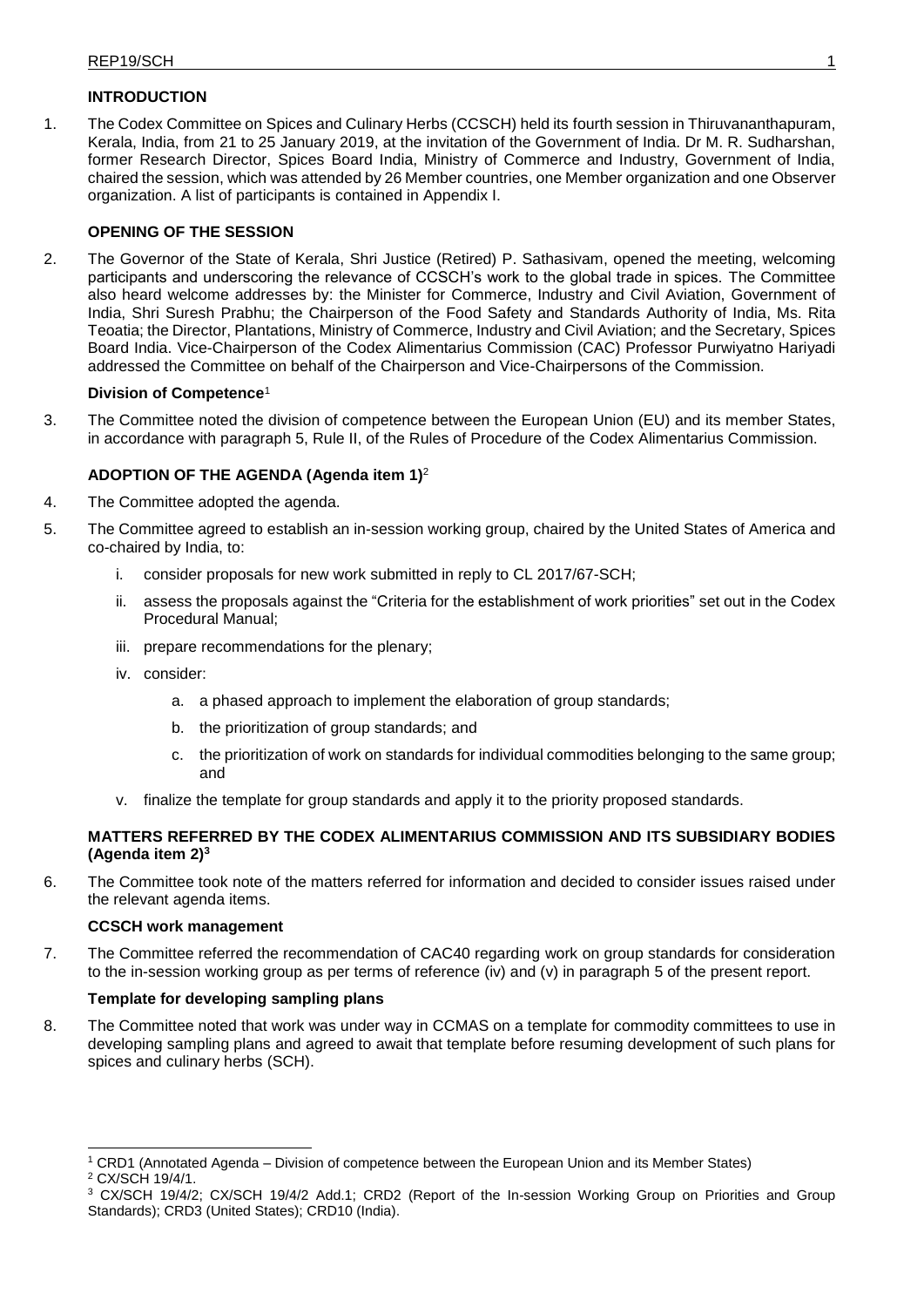## **Guidance on the alignment of food-additive provisions and alignment plan**

9. The Committee noted that only anticaking agents may be used in SCH and only in the powdered form of such products and therefore agreed to forward the following generic statement to CCFA for endorsement:

"Anticaking agents may be used in the powdered form of the product in accordance with Table 3 of the *General Standard for Food Additives* (CXS 192-1995)."

#### **Technological justification for the use of food additives**

10. The Committee agreed to inform CCFA that anticaking agents were used in the powdered form of culinary herbs with the purpose of maintaining the free-flowing physical characteristic of the product and that magnesium stearate (INS 470 (iii)) and amorphous silicon dioxide (INS 551) may be used in the powdered form and in accordance with good manufacturing practice (GMP).

#### **PROPOSED DRAFT STANDARD FOR DRIED OREGANO (Agenda item 3)**4

- 11. Turkey, as EWG Chair, introduced the proposed draft, noting that consensus had been reached on all provisions except those parameters in square brackets, which required further consideration by the Committee.
- 12. Recalling that the item had been under consideration since the Committee's first session, the Chairperson urged the Committee to take an expeditious approach with a view to advancing the work.
- 13. The Committee considered the proposed draft standard section by section; made editorial corrections and further amendments for alignment with the draft CCSCH layout template and existing CCSCH Standards; and took the following decisions.

#### **Section 2.1 Product definition**

- 14. The Committee considered the Chairperson's proposal to simplify Table 1 (Dried Culinary Herbs covered by the standard) to cover only the general name "Oregano" and the two species "*Oregano* spp." and "*Lippia* spp.", with information relating to scientific names of species addressed as mandatory labelling provisions under Section 8.
- 15. Delegations in favour noted the proposed changes were in line with trade practices and would have no effect on the layout/format of SCH standards.
- 16. Other delegations proposed the deletion of Section 2.1 (Table 1) and inclusion of the names "*Origanum* spp." and "*Lippia* spp." in Sections 1 (Scope) and 8 (Labelling) so as to distinguish adequately between such products.

#### *Conclusion*

- 17. The Committee agreed to:
	- i. retain Table 1 in Section 2.1, Product definition, recalling that the list of scientific names was nonexhaustive;
	- ii. delete the general name *Lippia* from the Table; and
	- iii. include the additional scientific name "*Origanum dubium"* and trade name "Oregano of Cyprus" in square brackets..

#### **Section 2.2 Styles**

18. The Committee amended this Section to include a statement clarifying that the particle size of ground/powdered styles was a matter for contractual agreement between buyer and seller.

#### **Section 3.2.2 Odour, flavour and colour**

19. The Committee deleted the description of flavours, for consistency with corresponding provisions in existing CCSCH Standards.

#### **Section 3.2.3 Classification**

20. The Committee noted the explanation that, under existing international trade practices, the grading of oregano was optional and that the chemical and physical characteristics of Class/Grade II were to be considered as minimum requirements for "unclassified/ungraded". The Committee agreed to amend this Section to: 1) specify that the classification of oregano was optional; and 2) clarify the minimum requirements for oregano traded as unclassified/ungraded with the addition of the following text: "When dried oregano is traded as

<sup>4</sup> CX/SCH 19/4/3; CX/SCH 19/4/3 Add.1 (Colombia, European Union, India, Japan, Kenya, Mexico, Philippines, United States of America and Zambia); CX/SCH 19/4/3 Add.2 (India and Republic of Korea); CRD3 (USA); CRD4 (Mexico and Morocco); CRD10 (India); CRD11 (Ghana).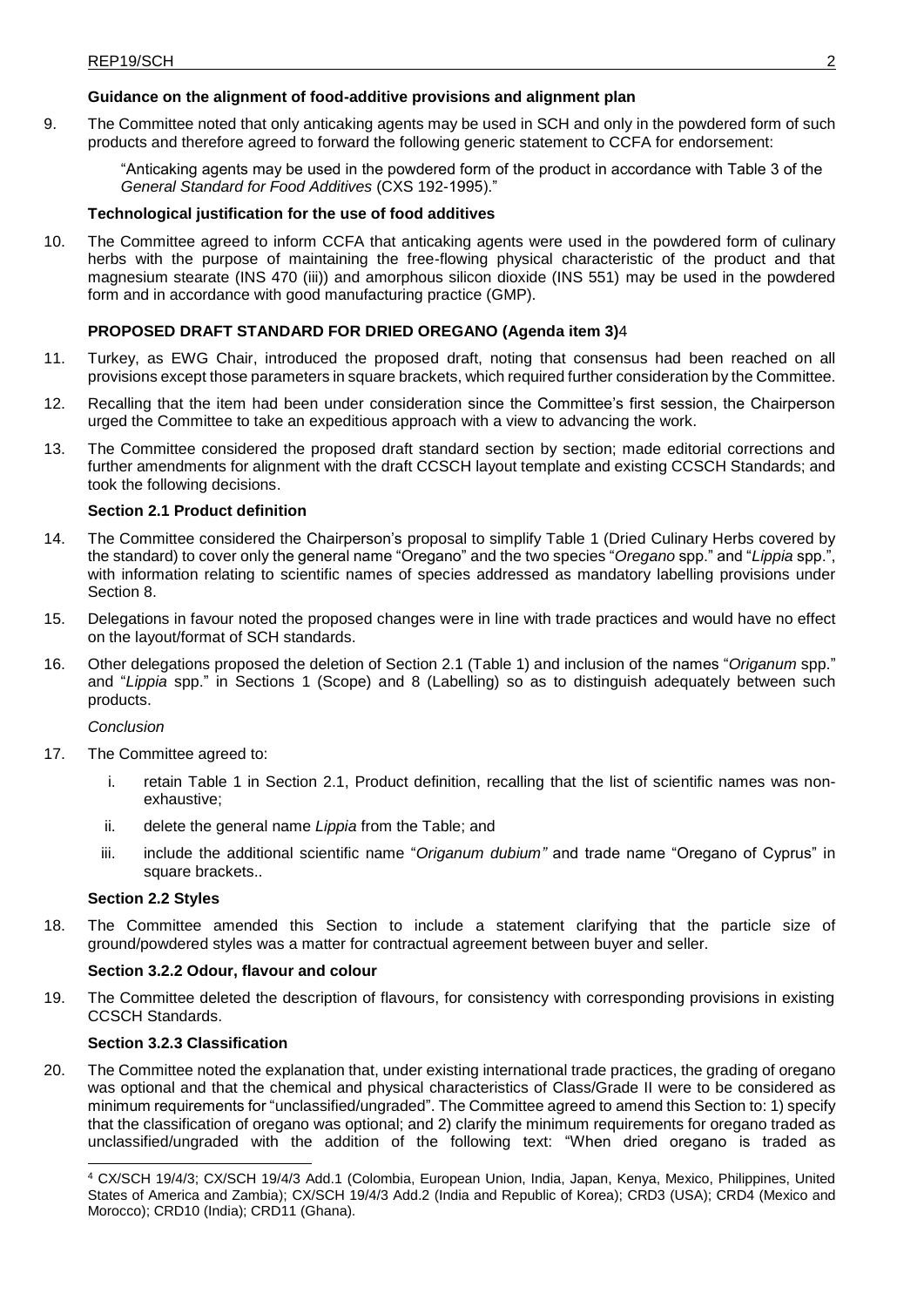unclassified/ungraded, the chemical and physical characteristics for Class/Grade II apply as the minimum requirements".

#### **Section 3.2.4 Physical characteristics**

#### Table 2

- 21. The Committee considered the physical requirements for whole, crushed/rubbed and ground oregano (Table 2) and:
	- i. agreed to amend the title of the table by inserting "allowed tolerance for defects" and to insert in the body of the table, for consistency with existing CCSCH Standards, parameters for insect fragments, mould damage/insect damage and other excreta;
	- ii. clarified that "other excreta" related to excreta from animal sources other than mammals, such as reptiles and birds, and that methods of analysis were available for this parameter; and
	- iii. agreed on the parameters contained in Table 2.
- 22. The Committee noted concerns regarding the inconsistent use of units for physical parameters and agreed that this aspect should be clarified in the draft CCSCH layout template and dealt with in future discussions.

Table 3

- 23. Adopted all proposed values for the chemical requirements and deleted the footnote on volatile markers since this aspect was covered under Section 3.2.2.
- 24. Agreed to delete Sections 3.3 and 3.4 to avoid duplication with the sampling plans under development.

#### **Section 4 Food additives**

25. The Committee confirmed that anticaking agents were used in ground/powdered oregano to maintain the freeflowing physical characteristic of the product and therefore agreed to align these provisions with a standardized text on the use of food additives in spices and culinary herbs (see paragraphs 9).

#### **Section 5 Contaminants**

- 26. The Committee noted concerns regarding the potential need to address pyrrolizidine alkaloid contamination from weeds and agreed that a provisional reference to the *Code of Practice for Weed Control to Prevent and Reduce Pyrrolizidine Alkaloid Contamination in Food and Feed* (CXC 74-2014) may be relevant. The Procedural Manual was not clear on how such Codes of Practice could be referenced under contaminants provisions.
- 27. The Committee agreed to make a provisional reference to the *Code of Practice for Weed Control to Prevent and Reduce Pyrrolizidine Alkaloid Contamination in Food and Feed* (CXC 74-2014).

#### **Section 8 Labelling**

28. The Committee agreed, for consistency with existing CCSCH Standards, to include: mandatory indication of trade name, varietal type and country of origin/harvest; and optional indication of commercial identification (i.e. class, grade, size) and region of production.

#### **Section 9 Methods of analysis and sampling**

29. The Committee accepted the proposed methods and their corresponding types.

#### **Conclusion**

- 30. The Committee agreed to:
	- forward the proposed draft Standard for dried Oregano to CAC42 for adoption at Step 5 (Appendix II) and extension of the timeline for completion until CCSCH5; and
	- ii. forward the provisions on food additives, labelling and methods of analysis and sampling to the appropriate committees for endorsement; and
	- iii. re-establish an EWG, chaired by Turkey and working in English only, to review Sections: 2.1, Product definition, and 8, Labelling, and those outstanding issues as indicated within square brackets.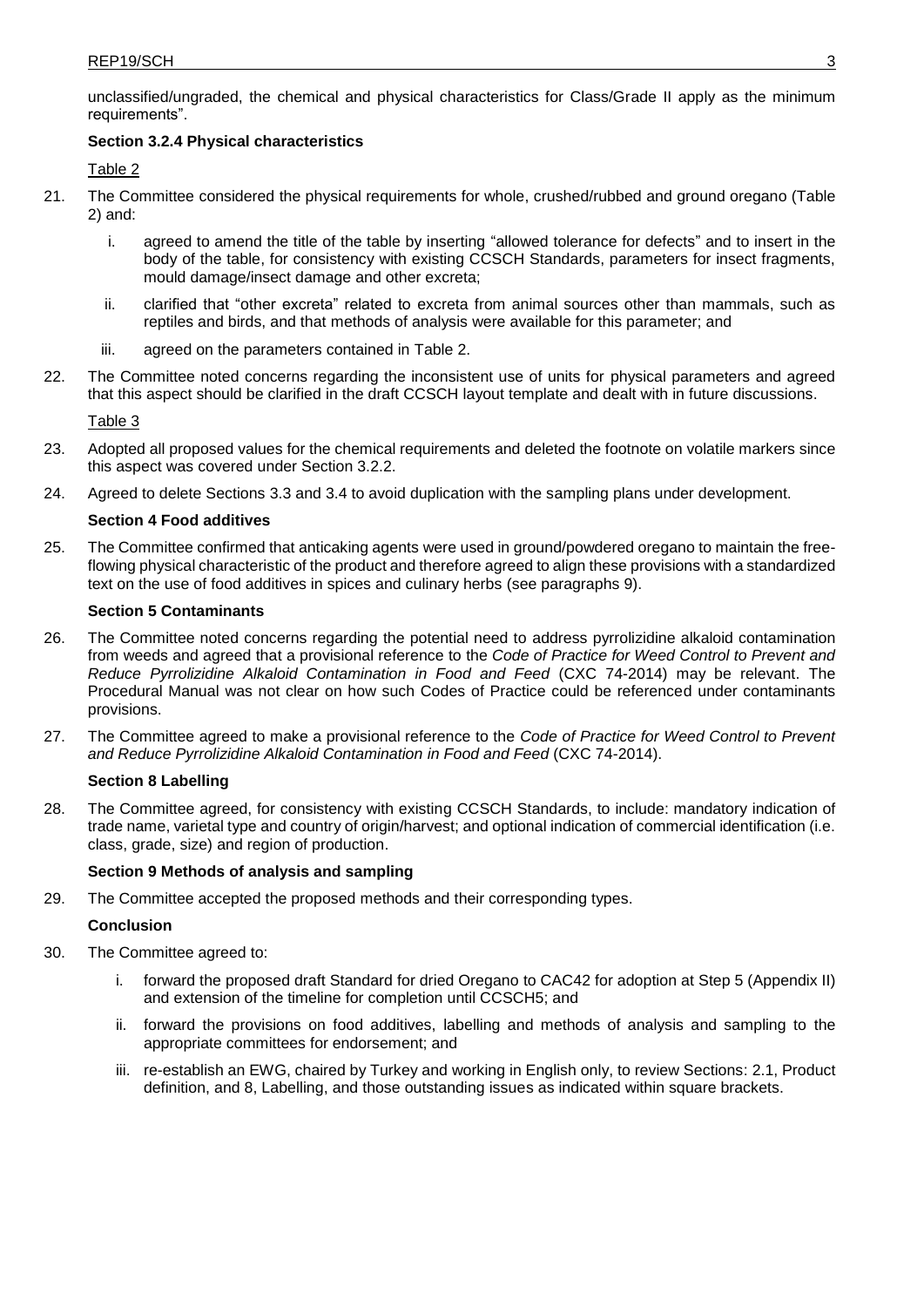## **PROPOSED DRAFT STANDARD FOR DRIED OR DEHYDRATED GINGER (Agenda item 4.1)**<sup>5</sup>

- 31. Nigeria as EWG Chair introduced its report, underscoring that the draft text had been prepared using the standard CCSCH group template, and highlighted those provisions remaining under discussion.
- 32. The Committee considered the proposed draft standard section by section, making editorial corrections and the following amendments.

#### **Section 2 Product definition**

33. The Committee agreed to align this Section with the standard group template, amending the "Common name" in Table 1 to read "dried ginger", and further defined the styles "whole" and "pieces".

#### **Section 8 Labelling**

34. The Committee amended this Section for consistency with CCSCH texts by including provisions regarding trade name/varietal type, region of production and year of harvest, and deleting that on species.

#### **Section 9.1 Methods of analysis**

35. The Committee agreed to include "Type" for each method indicated and to add rows specifying "Mold visible" and "Live insects". One delegation expressed concern that some of methods listed used highly toxic chemicals and therefore requested that the Committee consider specifying optional methods.

#### **Annex I**

36. The Committee discussed and agreed on the various parameters and values in the table, amending the parameter "Water soluble extract cold" to "Hot water-insoluble solids", and noting that the proposed levels of calcium oxide and sulphur dioxide and their use as bleaching agents required further consideration.

#### **Annex II**

- 37. The Committee considered the various proposed parameters, inserting "Live insects, Count/100 g (max)", deleting "Mold damaged" and including "Mold visible" together with "Insect defiled/infested", and inserted a footnote defining "Excreta, other".
- 38. The Committee agreed on all values except that for "Mold visible/Insect defiled/infested" for Ground/Powder, which required further consideration.

#### **Conclusion**

- 39. The Committee:
	- i. agreed to forward the proposed draft standard for dried roots, rhizomes and bulbs dried or dehydrated ginger to CAC42 for adoption at Step 5 (Appendix III);
	- ii. noted that provisions on food additives, labelling and methods of analysis would be forwarded to the relevant committees for endorsement;
	- iii. agreed to request the Codex Committee on Food Additives to clarify how processing aids could be addressed under the Section 4 "Food additives" in accordance with relevant provisions in the Codex Procedural Manual; and
	- iv. agreed to re-establish an EWG, chaired by Nigeria and working in English only, to consider the outstanding issues taking into account the discussions CCSCH4 and comments received at Step 6.

#### **PROPOSED DRAFT STANDARD FOR DRIED OR DEHYDRATED GARLIC (Agenda item 4.2)<sup>6</sup>**

- 40. India as Chair of the EWG presented its report.
- 41. The Committee considered the proposed draft standard section by section, aligned its provisions with the draft CCSCH layout template and relevant sections of existing CCSCH Standards, made editorial corrections and took the following decisions.

#### **Section 2 - Product definition**

42. The Committee clarified that the draft standard would apply to dried or dehydrated cloves and bulbs of garlic, and defined the style "whole".

<sup>5</sup> CX/SCH 19/4/4; CX/SCH 19/4/4 Add.1 (Colombia, India, Iraq, Japan, Kenya and United States of America); CX/SCH 19/4/4 Add.2 (India); CRD6 (Indonesia and Nigeria); CRD10 (India); CRD11 (Ghana).

<sup>6</sup> CX/SCH 19/4/5; CX/SCH 19/4/5 Add.1 (Colombia, Iran, Mauritius, Mexico, United States of America and USP); CX/SCH 19/4/6 Add.2 (India); CRD5 (Nigeria and Morocco); CRD10 (India); CRD11 (Ghana).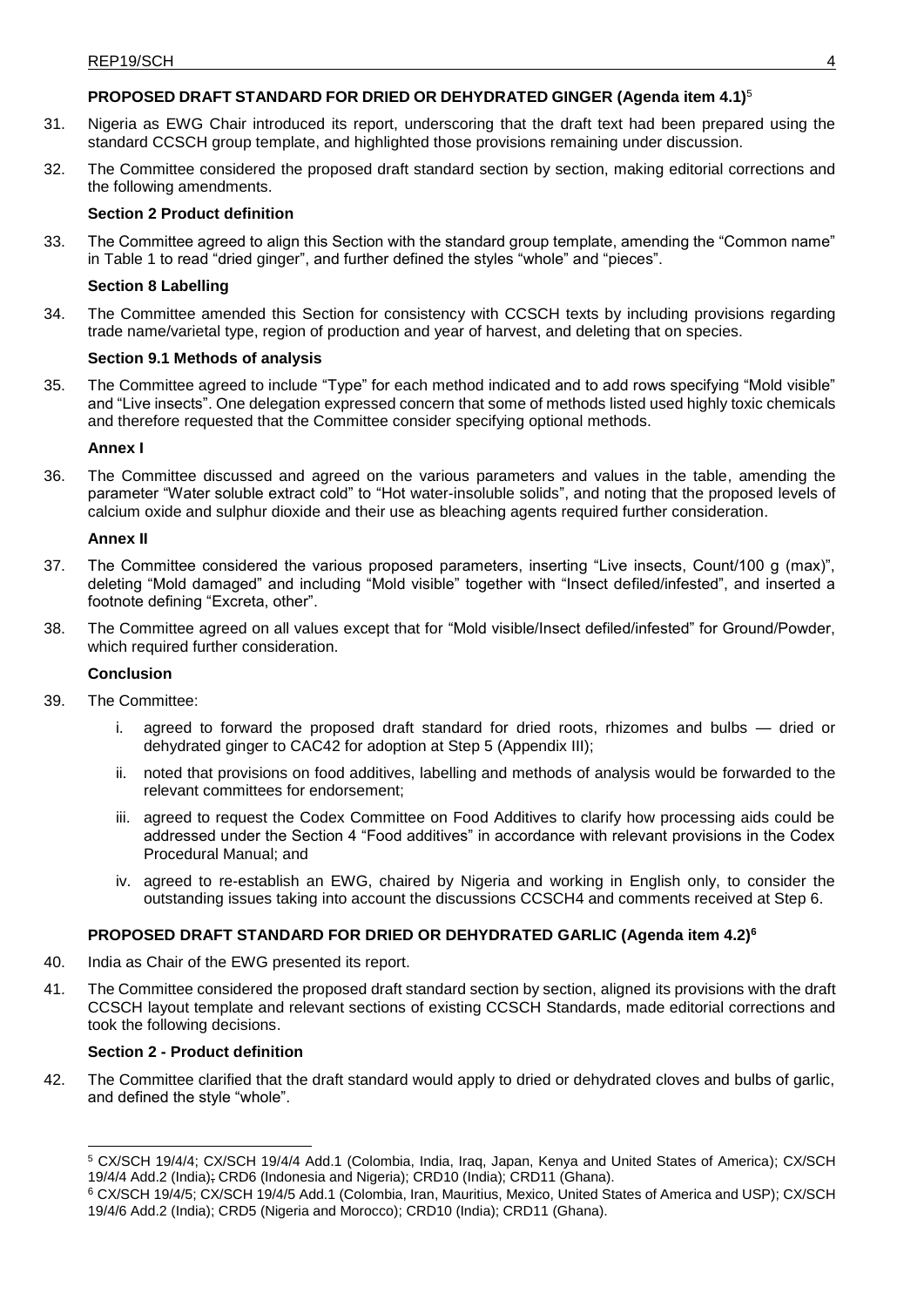#### **Section 3 - Composition**

43. The Committee amended "species" to "variety" and agreed to transfer the text regarding the declaration of dominant variety name to a footnote in Section 8.2 "Product name". It further deleted the text on "Classification of defectives" and "Lot acceptance" since these aspects would be addressed under Section 9.2 "Sampling plan"; and clarified that requirements regarding the presence of live insects, dead insects, insect fragments and rodent contamination were covered in Annex II and therefore deleted them from this Section.

#### **Other sections**

44. The Committee agreed to align provisions on food additives, contaminants, hygiene, weights and measures, labelling and methods of analysis and sampling in accordance with the decisions taken with regard to the draft standard for dried or dehydrated ginger (see Appendix III), and in addition: deleted the hygienic requirements for packaging to avoid duplication with existing Codex texts; and inserted methods for "insect fragments" and "mold damage" under Section 9.

#### **Annex I**

45. The Committee discussed and agreed on all values and deleted a superfluous footnote.

#### **Annex II**

46. The Committee discussed and agreed on parameters, inserting "Excreta, mammalian", and agreed on all values.

#### **Conclusion**

- 47. The Committee, noting that all outstanding issues had been resolved, agreed to:
	- i. forward the proposed draft standard for dried or dehydrated garlic to CAC42 for adoption at Step 5/8 (Appendix IV); and
	- ii. forward the provisions on food additives, labelling and methods of analysis to the relevant Committees for endorsement.

#### **PROPOSED DRAFT STANDARD FOR DRIED OR DEHYDRATED CHILLI PEPPER AND PAPRIKA (Agenda item 5.1)<sup>7</sup>**

- 48. India as Chair of the EWG introduced its report and the proposed draft standard.
- 49. The Committee considered the proposed draft standard section by section and proposed amendments for consistency with other CCSCH texts (Appendices II, III, IV, V, VI), including: the clarification under Section 2 "Product definition" that the standard would cover "*Capsicum* spp."; the addition under Section 2.2 "Styles" of "crushed"; the specification under Section 3.2.3 that "When dried chilli pepper/paprika is unclassified/ungraded, the provisions for physical and chemical characteristics applicable to class/Grade II apply as minimum requirements"; and the inclusion under Section 8 "Labelling" of specifications regarding trade names, the mandatory indication of "country of origin/harvest" and optional indication of "region of production" and "year of harvest". Furthermore, it was agreed that the level of pungency may be indicated on the label in line with trade practice.
- 50. The Committee also noted the explanation that chilli pepper and paprika were generic terms, the difference between the two products being the level of pungency, as reflected in Table on chemical properties, and further clarified that, while the scope of the standard did not cover blends of different spices, it did cover mixtures of varieties within the *Capsicum* species. It was further agreed to use the term "chilli pepper" as opposed to simply "chilli" throughout the text for clarity.
- 51. However, there was a lack of consensus regarding the applicable values for many of the specifications for the chemical and physical properties to be included in Annexes I and II to the draft standard. It was further noted that there was a degree of overlap between Annexes I and II and the Committee could consider merging them or splitting Annex II, consistent with other CCSCH texts.
- 52. The Chairperson reiterated that it was the responsibility of EWG chairpersons to ensure the appropriate use of group standard templates so as to ensure consistency across CCSCH texts.
- 53. In response to a query from one member country as to whether the draft standard would cover a traditional product consisting of *Capsicum* spp. having undergone a fermentation process and the addition of oil and salt, the Chairperson clarified that such a product was outside the scope of the Committee.

<sup>7</sup> CX/SCH 19/4/6; CX/SCH 19/4/6 Add.1 (Colombia, Iraq, Japan, Malawi and Sri Lanka); CX/SCH 19/4/6 Add.1 (Brazil, India, Republic of Korea and the United States of America); CRD3 (United States of America); CRD7 (Indonesia, Nigeria and Morocco); CRD10 (India).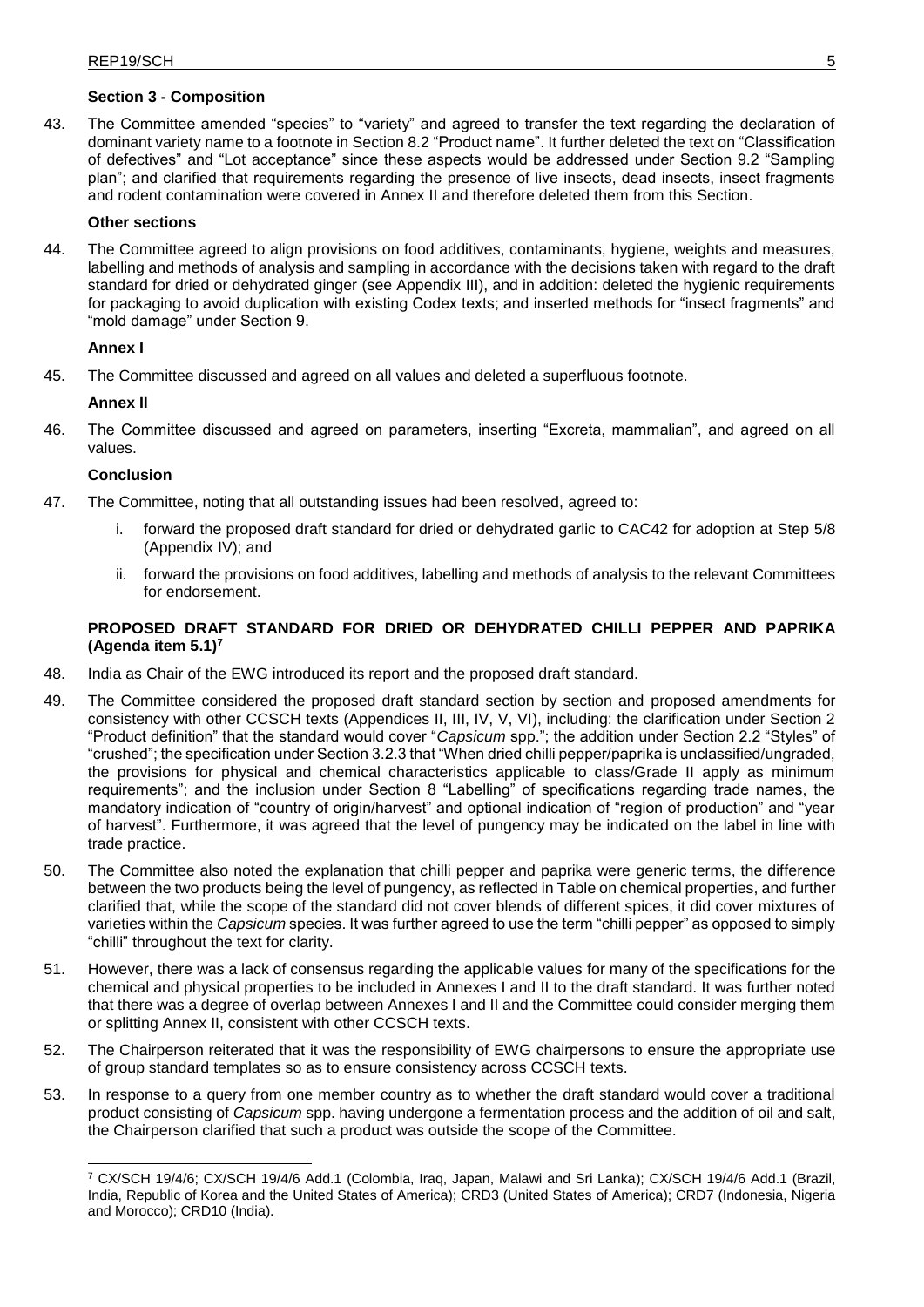#### **Conclusion**

- 54. The Committee, in the light of the significant lack of consensus on the specifications for the chemical and physical properties of dried chilli pepper and paprika, decided to:
	- i. retain the proposed draft standard for dried or dehydrated chilli pepper and paprika at Step 2/3 for further consideration, taking into account the comments made at and/or submitted to CCSCH4, and
	- ii. establish an EWG, chaired by India and working in English only, to redraft the document for circulation for comments at Step 3.

#### **PROPOSED DRAFT STANDARD FOR DRIED BASIL (Agenda item 6.1)<sup>8</sup>**

- 55. Egypt as Chair of the EWG introduced its report.
- 56. The Committee agreed to consider the draft standard section by section, made editorial corrections and amendments for clarity and consistency, and took the following decisions.

#### **Product definitions**

57. For consistency with existing CCSCH Standards, the Committee updated this Section and added two new trade names within square brackets, field basil *(Salvia occidentalis Sw)* and sacred basil (*Pimpinielia anisoidis V. Brig*), to Table 1.

#### **Styles and forms**

- 58. The Committee agreed to:
	- a. include the term "flaked" to the style "crushed/rubbed/flaked" as it was commonly used in trade;
	- b. delete the provision for pieces; and
	- c. reflect in a footnote under the section on labelling that other distinctly different styles/forms besides the three described in the draft standard were allowed provided that they were labelled.

#### **Quality factors**

59. Agreed to delete the provisions on infestations as it was already covered under Annex II (Physical Properties for dried basil) and adulteration.

#### **Odour, flavour and colour**

60. This Section was aligned with similar sections in other SCH Standards and a statement clarifying that the colour of dried basil depended on the type of post-harvest treatment used was inserted.

#### **Classification of defectives and lot acceptance**

61. The Committee recalled that the requirements for defectives and lot acceptance would be covered under sampling plans to be developed, and agreed to delete these two provisions from the draft standard.

#### **Other sections**

- 62. The Committee considered the sections on food additives, contaminants, hygiene, weights and measures, labelling and methods of analysis and sampling, reaffirmed that the decisions taken on the corresponding sections under agenda item 3 (see paras. 25-29) would apply to these sections, and made the consequential amendments.
- 63. In addition, the Committee decided to:
	- i. add a footnote to the name of product to clarify that the general name may be used for blends of the different species listed in Table 1 and, where a trade name was used, the product must comprise a minimum of 80% of the species listed for that trade name;
	- ii. delete the provision on packaging from the section on labelling to avoid duplication with existing Codex texts; and
	- iii. add a parameter for colour measurement to the Methods of analysis Table.

<sup>8</sup> CX/SCH 19/4/7; CX/SCH 19/4/7 Add.1 (Colombia, European Union, Iran, Japan, Mexico, United States of America, FoodDrink Europe, IOSTA and USP); CX/SCH 19/4/7 Add.2 (India); CRD10 (India); CRD11 (Ghana).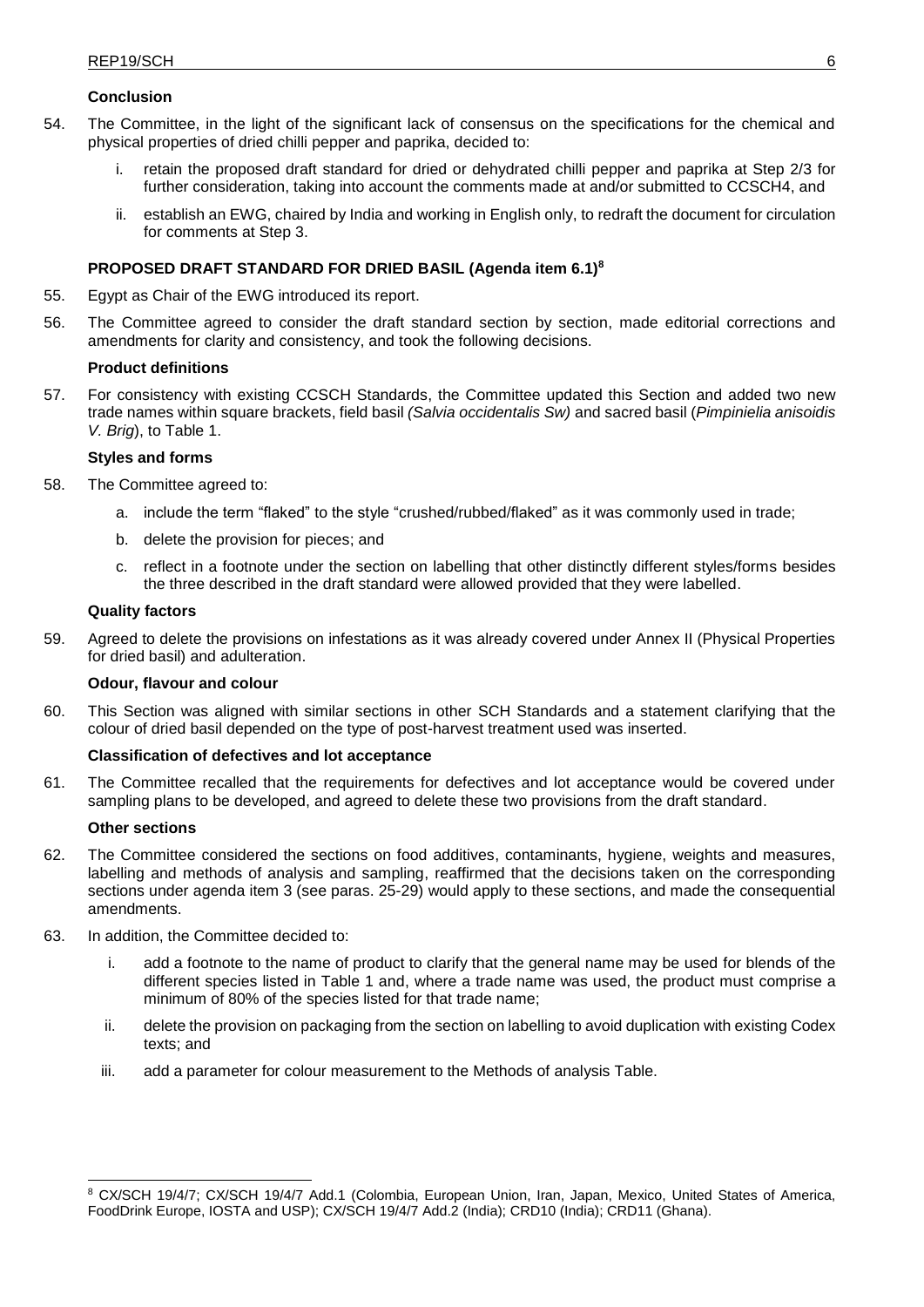#### Annex I – Chemical properties for dried basil

64. The Committee considered the parameters and their values. It deleted the "form/style" section with regard to "pieces", and the parameters for non-volatile ether extract, crude fibre and other properties. It was agreed to adopt the values for the different parameters in Annex I.

#### Annex II – Physical properties of basil

65. The Committee, unable to reach consensus on the values for some parameters, agreed to consider them further at CCSCH5.

#### **Conclusion**

- 66. The Committee agreed to:
	- i. forward the proposed draft standard for dried basil to CAC42 for adoption at Step 5 (Appendix V);
	- ii. forward the provisions on food additives, labelling and methods of analysis to the relevant committees for endorsement; and
	- iii. re-establish an EWG, chaired by Egypt and working in English only, to consider the outstanding issues taking into account the discussions CCSCH4 and comments received at Step 6.

#### **PROPOSED DRAFT STANDARD FOR DRIED NUTMEG (Agenda item 7.1)<sup>9</sup>**

- 67. Indonesia as Chair of the EWG summarized its work and presented the proposed draft standard.
- 68. The Committee discussed the draft standard section by section, considered the necessary amendments for alignment with the draft CCSCH layout template and existing CCSCH Standards, and noted the following aspects requiring further consideration.

#### **Scope**

69. The scope should be aligned with the standard template for group standards for dried seeds and may therefore deviate from the original scope as articulated in the project document, which had included reference to "mace". The Committee noted and agreed that mace was excluded as it was not classified as a seed.

#### **Product definition and styles**

70. The sections on product definition and styles should be aligned with the draft CCSCH layout template. In accordance with existing trade practices, sizing requirements for whole nutmeg in-shell and shelled were added. The different styles should be defined to accurately reflect product characteristics.

#### **Odour, flavour and colour**

71. This section should be aligned with corresponding provisions in existing CCSCH Standards and "odour" should be included as a descriptive characteristic.

#### Table 1 — General physical requirements for nutmeg

72. This section should articulate the minimum quality requirements for Class II and include a specification regarding "mould-damaged seeds" to assist in the control of contamination of mycotoxins in nutmeg seeds during trade.

#### Table 2 — Chemical characteristics

73. Some delegations considered that a parameter "calcium content" expressed as "calcium oxide on dry basis (%) by weight (max)" and applicable only to the styles "whole" and "broken" should be included. Those delegations suggested that this substance was used as processing aid for bleaching and to aid the reduction of microbiological contamination. The Committee noted this parameter required further discussion since some members expressed concern about its use and classification.

#### **Classification**

- 74. The proposed draft standard should articulate provisions for two classes (i.e. Class/Grade I and Class/Grade II), with the physical/chemical requirements for Class II applying as minimum requirements to cover any trade in unclassified/ungraded product.
- 75. The quality criteria specified in Tables 3, 4, 5 and 6 should be combined with either Table 1 or Table 2 or both as appropriate.

<sup>9</sup> CX/SCH 19/4/8; CX/SCH 19/4/8 Add.1 (Colombia, Iraq, Kenya, Japan, Mexico, United States of America and Zambia); CX/SCH 19/4/8 Add.2 (India); CRD10 (India).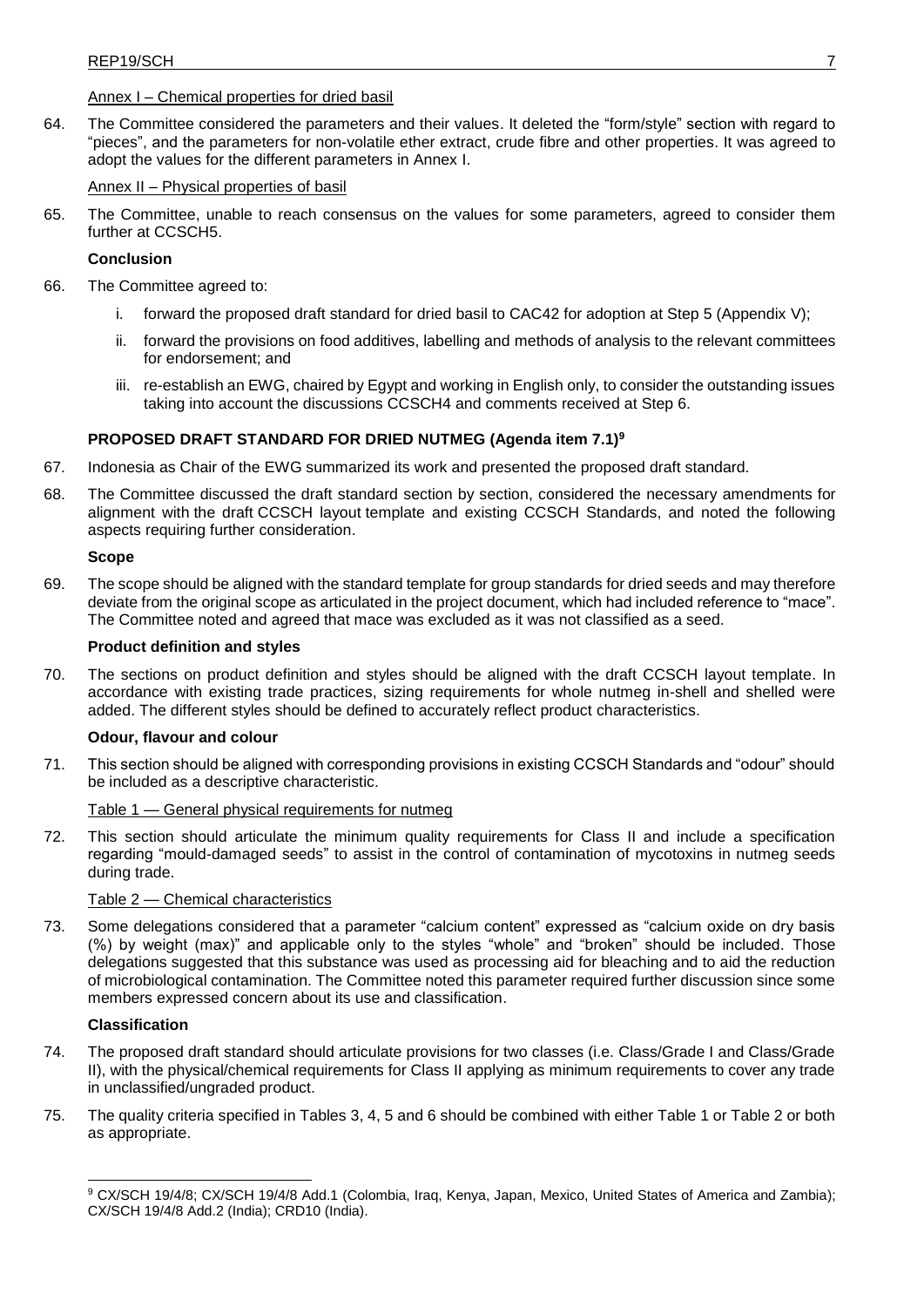## **Classification of defectives and lot acceptance**

76. Sections 3.3 "Classification of defectives" and 3.4 "Lot acceptance" should be deleted, as should Section 10.2 "Sampling plans", pending the provision the relevant template by CCMAS.

#### **Others**

77. The sections on food additives, contaminants, hygiene, weights and measures, labelling and methods of analysis and sampling should be aligned with other CCSCH texts, in accordance with the decisions made at CCSCH4 (see agenda items 3.1, 4.1, 4.2, 5.1, 6.1, 8.1 and 8.2).

#### **Conclusion**

- 78. The Committee, noting that a number of outstanding issues required further consideration, agreed to:
	- return the proposed draft standard for dried nutmeg to Step 2 for redrafting, taking into account the comments made at and/or submitted to CCSCH4, then circulation for comments at Step 3; and
	- ii. re-establish an EWG, chaired by Indonesia and working in English only, to proceed with the task of redrafting proposed draft standard for nutmeg.

#### **PROPOSED DRAFT STANDARD FOR DRIED CLOVES (Agenda item 8.1)<sup>10</sup>**

- 79. Nigeria as EWG Chair introduced the item, outlined the process followed by the EWG and noted that the draft had been prepared in accordance with the draft CCSCH layout template for group standards.
- 80. The Committee agreed to consider the draft standard section by section, made editorial corrections and amendments for clarity and consistency, and took the following decisions.

#### **Scope**

81. The Committee clarified that standard applied to dried floral parts only and made appropriate editorial amendments.

#### **Styles/Forms**

82. The Committee agreed to define "whole/intact" (dried unopened flower buds of *Syzygium aromaticum* (L.) Merrill & Perry) and "ground/powdered" (products obtained by grinding cloves without any addition), and deleted "cracked/crushed".

#### **Essential composition and quality factors**

83. The Committee aligned this Section with the draft CCSCH layout template; agreed that the classification for dried floral parts was optional; and noted that the provisions for Class/Grade II requirements would apply as minimum requirements for products traded as unclassified/ungraded.

#### **Other sections**

- 84. The Committee recalled the various decisions taken under other agenda items with respect to the sections on food additives, contaminants, hygiene, weights and measures, labelling and methods of analysis and sampling, and agreed that such decisions would apply to dried floral parts in general and cloves in particular. Those sections were consequently aligned.
- 85. In addition, the Committee agreed to:
	- i. under "Food additives", insert a standardized text to provide for the use of only anticaking agents listed under Table 3 of the GSFA;
	- ii. align Section 8 "Labelling" with other draft standards discussed during the session; and
	- iii. under "Methods of analysis", insert parameters and respective methods for crude fibre, mould visible and live insects, and indicate the corresponding type for all methods.

#### Annex I – Chemical characteristics for dried floral parts (Cloves)

86. The Committee aligned the styles with those specified in Section 2 as revised and agreed to the proposed values for various parameters except for volatile oils and crude fibre in whole cloves.

<sup>10</sup> CX/SCH 19/4/9; CX/SCH 19/4/9 Add.1 (Colombia, Iraq, Kenya, Japan, Mexico and United States of America); CX/SCH 19/4/9 Add.2 (India); CRD8 (Nigeria); CRD10 (India); CRD11 (Ghana).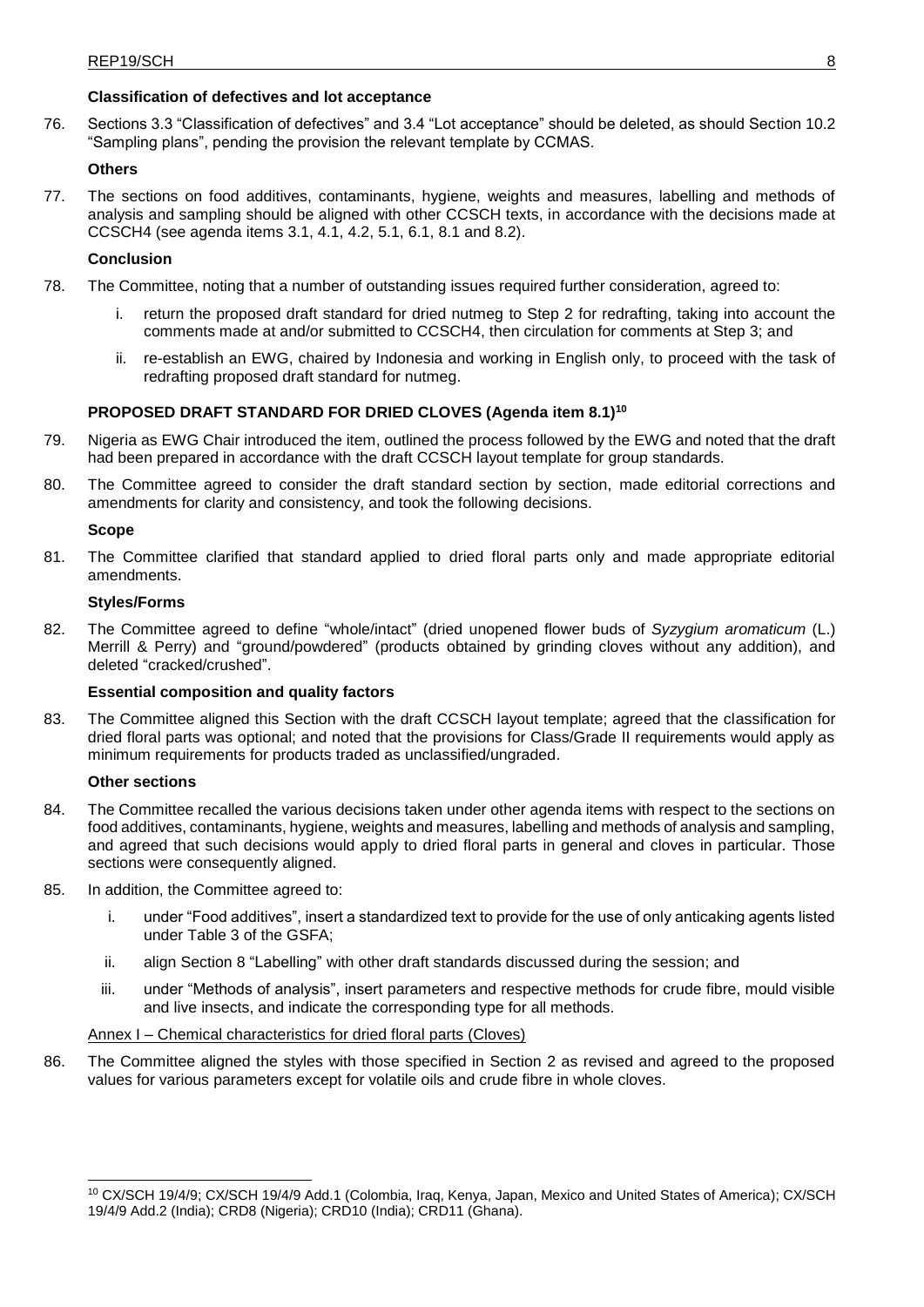#### Annex II – Physical characteristics for dried floral parts (Cloves)

87. The Committee separated the parameters "other excreta" and "mammalian excreta", inserted that of "dead insects by count", deleted the requirement and footnote regarding "economic adulteration" and agreed to consider those values on which consensus had not been reached further at CCSCH5.

#### **Conclusion**

- 88. The Committee agreed to:
	- i. forward the proposed draft standard for dried floral parts dried cloves to CAC42 for adoption at Step 5 (Appendix VI);
	- ii. forward the provisions on food additives, labelling and methods of analysis to the relevant Committees for endorsement; and
	- iii. re-establish an EWG, chaired by Nigeria and working in English only, to consider the outstanding issues taking into account the discussions CCSCH4 and comments received at Step 6.

#### **PROPOSED DRAFT SANDARD FOR SAFFRON (Agenda item 8.2)<sup>11</sup>**

- 89. The Islamic Republic of Iran as Chair of the EWG presented its report.
- 90. The Committee considered the proposed draft standard section by section, made amendments for consistency and alignment with other CCSCH texts (Appendices II, III, IV, V, VI), and took the following additional actions:
	- i. deleted the provisions under Section 3.2 "Quality factors" regarding infestation and adulteration and aligning Sections 3.2.1 "Odour, flavour and colour" and 3.2.3 "Chemical and physical characteristics" for linguistic consistency;
	- ii. agreed that "No food additives are permitted for use in products covered by this standard";
	- iii. deleted the hygienic requirements for packaging to avoid duplication with existing Codex texts; and
	- iv. deleted the draft sampling plans pending the provision of the relevant template by CCMAS.

#### Annex I and Annex II

- 91. The Committee considered and agreed on the parameters and values listed in:
	- Table 1 Chemical characteristics, except the values for "Water soluble extract cold on dry matter (%) max)", on which members could not reach consensus; and
	- ii. Table 2 Physical characteristics for dried floral parts.
- 92. The Committee agreed to add a footnote to Table 2 regarding the specific characteristics of saffron relating to extraneous matter and foreign matter.
- 93. The delegation of the United States of America expressed concern that the tendency of having zero tolerance for defects in saffron and other SCH in powdered form would increase product rejections and was not consistent with existing international trade practices. This view was supported by some other delegations.
- 94. The delegation of the EU and its Member States underlined that, due to the high value of saffron, it would be appropriate to include classes with respect to the three markers set out in Table I Annex I.

#### **Conclusion**

- 95. The Committee agreed to:
	- i. forward the proposed draft standard for saffron to CAC42 for adoption at Step 5 (Appendix VII);
	- ii. forward the provisions on food additives, labelling and methods of analysis to the relevant Committees for endorsement; and
	- iii. re-establish an EWG, chaired by the Islamic Republic of Iran and working in English only, to consider the outstanding issues taking into account the discussions CCSCH4 and comments received at Step 6.

<sup>11</sup> CX/SCH 19/4/10; CX/ SCH 19/4/10 Add.1 (Colombia, Egypt, India, Iraq, Japan, Kenya, United States of America and IUFOST); CX/ SCH 19/4/10 Add.2 (European Union); CRD9 (Morocco).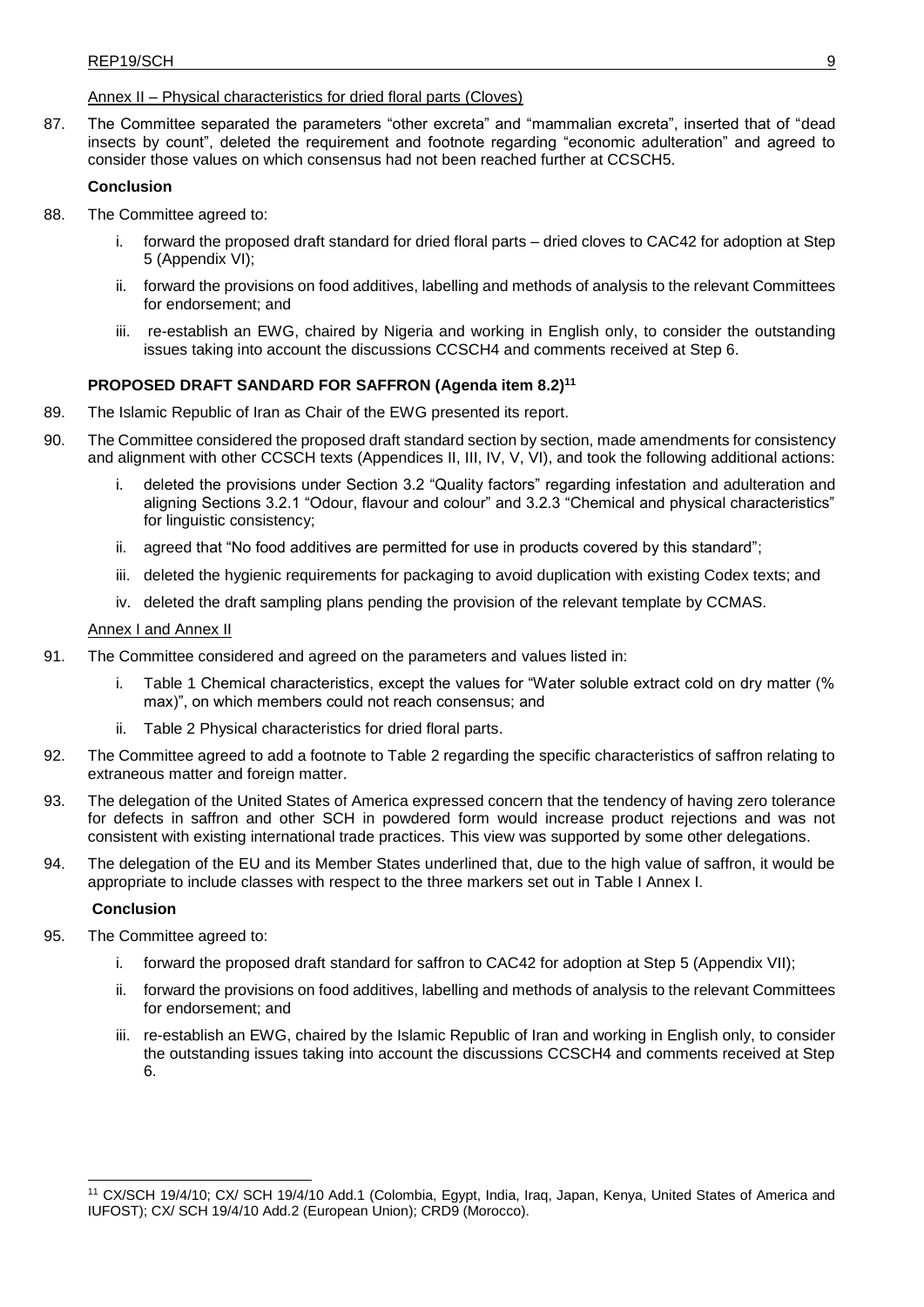## **PROPOSAL FOR NEW WORK (REPLIES TO CL 2017/67)<sup>12</sup> (Agenda item 9)**

#### **Report of the In-Session Working Group on Priorities and Group Standards**

96. The delegation of the United States of America as Chair of the In-Session Working Group on Priorities and Group Standards presented its report (CRD2). The Committee considered the following five recommendations.

#### *Recommendation 1*

97. The Committee welcomed this recommendation, noting that groupings based on the parts of the plant as established at CCSCH3 (2017) were still valid, and endorsed the corresponding approach of updating that list as necessary.

#### *Recommendation 2*

98. The Committee noted the updated template to be used for individual and group standards alike, as well as the comments made by members. It requested the United States of America to continue with the task of updating the template, taking into account the various recommendations made at the current session under different agenda items.

#### *Recommendations 3 and 4*

99. The Committee did not take a decision on recommendations 3 and 4 due to time constraints.

#### *Recommendation 5*

100. The Committee noted the recommendation.

#### **New work proposals**

101. On account of its already heavy workload, the Committee declined to submit the two new work proposals to CAC for approval. The Committee recalled that, even without adopting the two new work proposals, there were seven active items on its agenda for the next session.

#### **Potential physical working group at CCSCH**

102. Recognizing both the potential value and major resource implications of holding a physical working group (PWG), the Committee welcomed the Chairperson's agreement to request the host country to consider the possibility convening a one-day PWG, without interpretation, to coincide with CCSCH5.

#### **Conclusion**

- 103. The Committee:
	- i. noted with gratitude the agreement of the United States of America to proceed with the task of updating the layout template to take account of the discussions undertaken at CCSCH4; and
	- ii. decided, on account of its already heavy workload, to hold the two new work proposals, on cardamom (CRD 13) and dried and dehydrated turmeric, for further consideration at CCSCH5, and noted that they may be updated in the light of new scientific evidence.

#### **OTHER BUSINESS (Agenda item 10)**

104. No items were raised under "Other business".

#### **DATE AND PLACE OF NEXT SESSION (Agenda item 11)**

105. The Committee agreed to hold its fifth session in India in approximately 18 months, with the exact date and venue subject to confirmation by the host country and Codex Secretariats.

<sup>12</sup> CX/ SCH 19/4/11; CRD2 (Report of the In-session Working Group on Priorities and Group Standards); CRD3 (United States); CRD13 (India and Iran).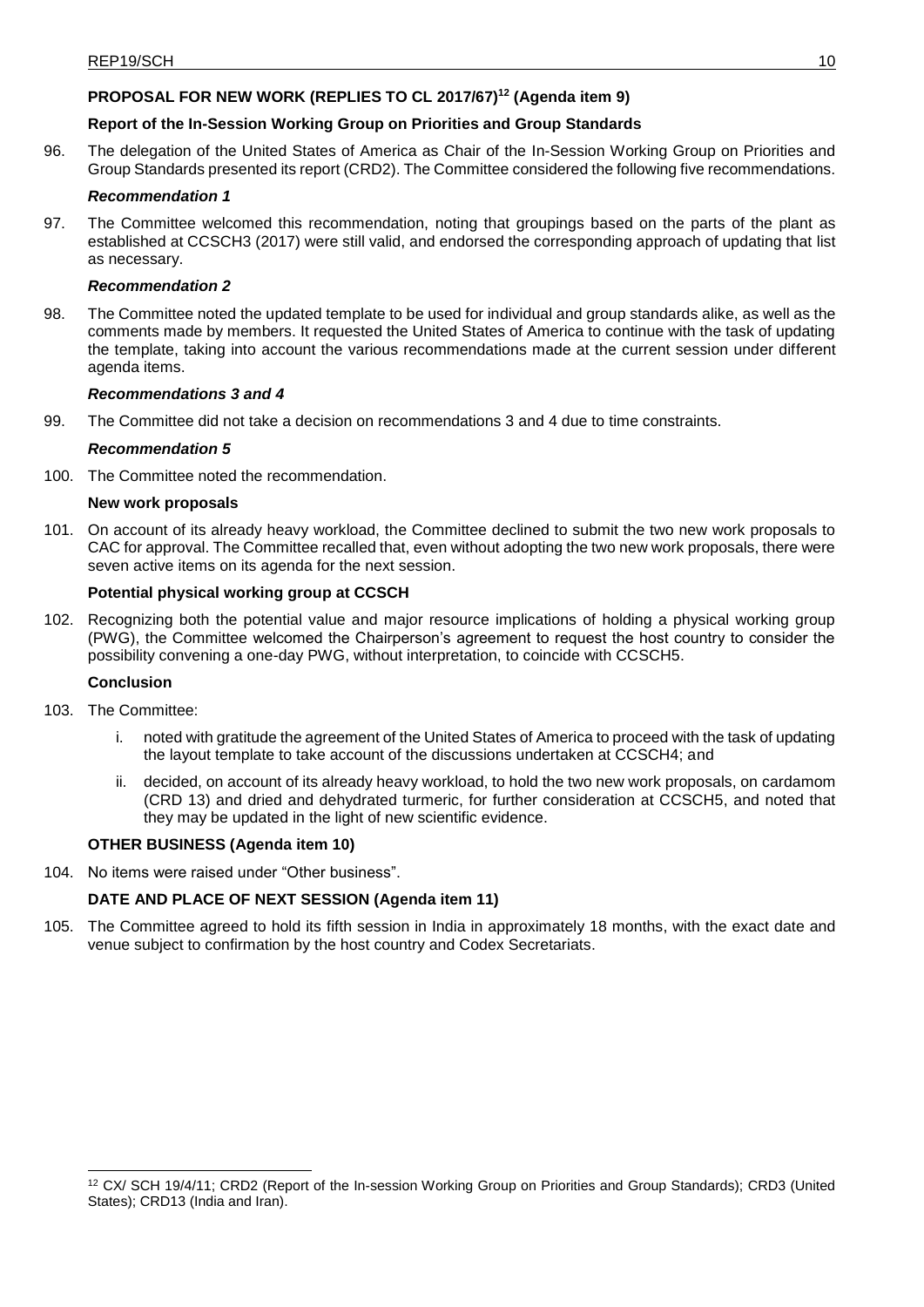#### **LIST OF PARTICIPANTS LISTE DES PARTICIPANTS LISTA DE PARTICIPANTES**

#### **CHAIRPERSON - PRÉSIDENT - PRESIDENTE**

Dr M R Sudharshan (Former Director (Research) Spices Board India) Ministry of Commerce and Industry - Government of India Kamala Nilaya', Champakanagara Extension Sakleshpur, Hassan District – 573134, Karnataka, India Tel: +91 8762598895 Email: [mrs44545@gmail.com;](mailto:mrs44545@gmail.com) [ccsch.chair@nic.in](mailto:ccsch.chair@nic.in)

#### **CHAIR'S ASSISTANT - ASSISTANTES DU PRÉSIDENT - ASISTENTES DEL PRESIDENTE**

#### **Assistant to Chair** (on Stage)

Mrs Bijumol K K Senior Chemist Quality Evaluation Laboratory - Spices Board India EL-184, Electronic Zone TTC Industrial Area, M I D C Na[vi Mumbai-400710,](mailto:bijumol.kk@nic.in) India Email: bijumol.kk@nic.in

#### **Assistant to Chair** (on Floor)

Mr Venugopal G Scientist, Spices Board (Quality Evaluation Laboratory) Ministry of Commerce & Industry, Govt. of India) 5th Floor, Tea Board Building 14 B.T.M. Sarani, Brabourne Road KOLKATA - 700 001, India Tel: 033-22344304, 2234 1834 Email: ccsch.venu@gmail.com

#### **BELGIUM - BELGIQUE - BÉLGICA**

Mrs Carine Gorrebeeck Regulatory Expert Food, Feed and other consumption product FPS public health. Eurostation - Place victor horta, 40 bte 10 Brussels Belgium Email: [carine.gorrebeeck@health.belgium.be](mailto:carine.gorrebeeck@health.belgium.be)

#### **CANADA - CANADÁ**

Mr Kevin Smith National Manager Food Standards of Identity, Composition and Grades Canadian Food Inspection Agency 1400 Merivale Road **Ottawa** Canada Tel: 613-773-6225 Email: [Kevin.Smith6@Canada.ca](mailto:Kevin.Smith6@Canada.ca)

#### **CHILE - CHILI**

Mrs Priyam Arora Agricultural Assistant Embassy of Chile Ministry of Agriculture A-16/1, Poorvi Marg, Fourth Floor, Vasant Vihar, New Delhi – 110057 New Delhi India Tel: (91-11) 26145323 Email: [priyam@chileindia.com](mailto:priyam@chileindia.com)

#### **CHINA - CHINE**

Mr Jianbo Zhang Researcher China National Center For Food Safety Risk Assessment 37,Guangqu road, Chaoyang district, Beijing, 100022 Beijing China Tel: 01052165425, 13681210023 Email: [jianbozhang@cfsa.net.cn](mailto:jianbozhang@cfsa.net.cn)

Mr Qinxuan Liu Flavor Product Compliance Manager, Greater Asia China Association of Fragrance Flavor and Cosmetic Industries 4th Fl, No.6, Bld F, Lane 168, Daduhe Rd, Putuo District, Shanghai, 200062 Shanghai - China Tel: 021 60865522 Email: **leon.liu@iff.com** 

Ms Jiyue Zhang Research Assistant China National Center for Food Safety Risk Assessment 37, Guangqu road, Chaoyang district, Beijing, 100022 Beijing - China Tel: 01052165429, 13810032199 Email: [Yue.zhang@cfsa.net.cn](mailto:Yue.zhang@cfsa.net.cn)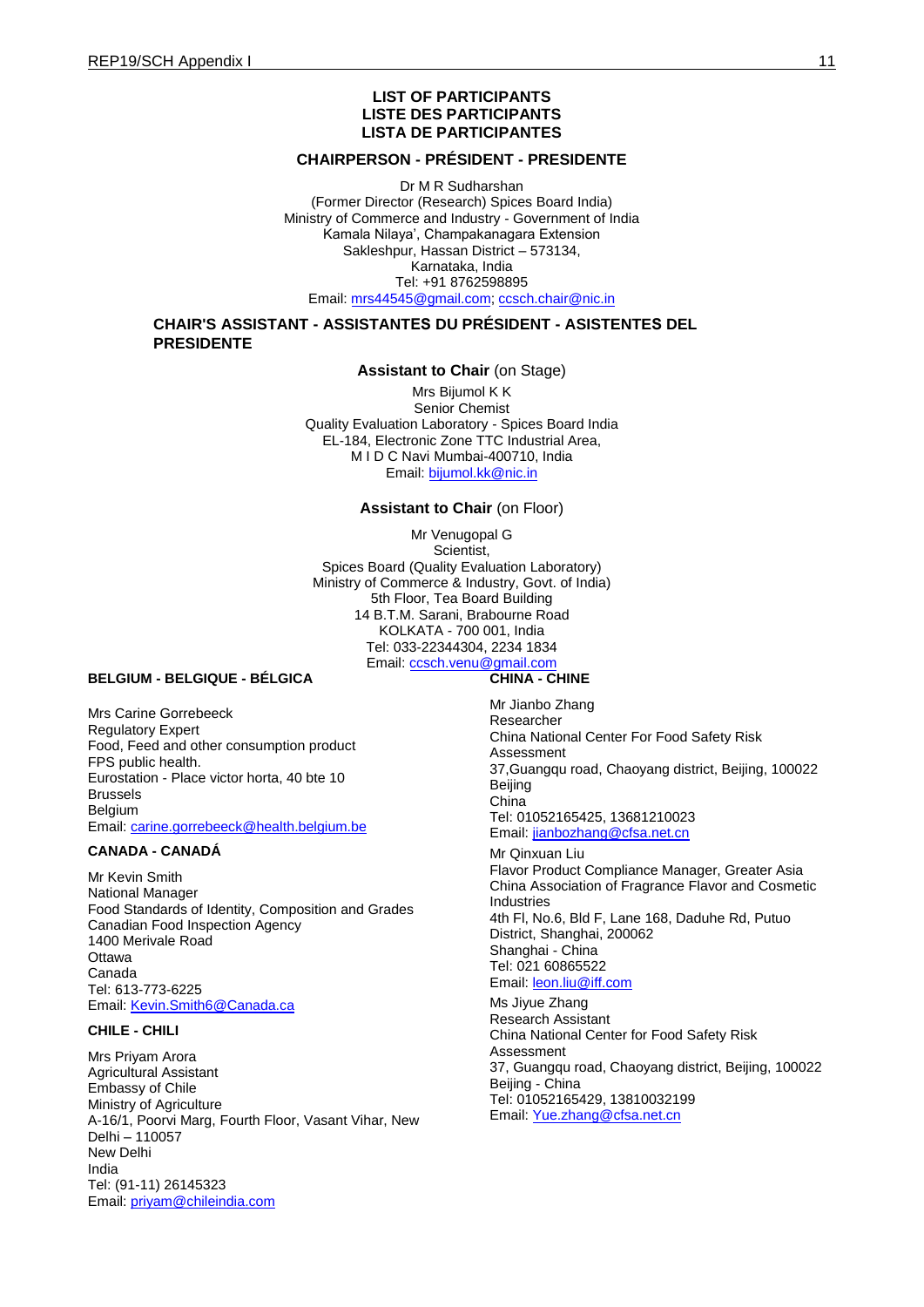#### **EGYPT - ÉGYPTE - EGIPTO**

Dr Mervat Fouad Consultant of Herbs and Medicinal Plants and Foods for Special Dietary Uses National Nutrition Institute (NNI) 53, Amman st, Dokki Giza - Egypt Tel: +201005016726 Email: [mevo\\_73@hotmail.com](mailto:mevo_73@hotmail.com)

Eng Ahmed Mohammed Elhelw Codex Contact Point for Egypt, Technical Secretariat of Egyptian CSCH Food Standards Egyptian Organization for Standardization and Quality (EOS) 16 Tadreeb AlMudarbeen St., AlAmeriah Cairo - Egypt Tel: +201224083536 Email: [helws\\_a@hotmail.com](mailto:helws_a@hotmail.com)

#### **EUROPEAN UNION - UNION EUROPÉENNE - UNIÓN EUROPEA**

Mr Marco Castellina Administrator Health & Food Safety Directorate-General European Commission Rue Froissart 101 Brussels - Belgium Tel: +32 229-87443 Email: [marco.castellina@ec.europa.eu](mailto:marco.castellina@ec.europa.eu)

#### **FRANCE - FRANCIA**

Mrs Françoise Moreau Lalanne Conseillère pour les Affaires Agricoles Ambassade de France en Inde 2/50-E Shantipath Chanakyapuri New Delhi - India Tel: +91 11 4319 6304 Email: [francoise.moreaulalanne@dgtresor.gouv.fr](mailto:francoise.moreaulalanne@dgtresor.gouv.fr)

#### **GERMANY - ALLEMAGNE - ALEMANIA**

Mr Walther Quasigroch Administrator Federal Ministry of Food and Agriculture Rochusstrasse 1 Bonn - Germany Tel: +49 228 99 529 4362 Email: [Walther.Quasigroch@bmel.bund.de](mailto:Walther.Quasigroch@bmel.bund.de)

#### **GHANA**

Mr Gorden Kwabena Akurugu Regional Officer Regional Office Food and Drugs Authority P. O. BOX CT 2783 Cantonments Accra -Ghana Tel: +233 244 339632 Email: [gordena2002@gmail.com](mailto:gordena2002@gmail.com)

Mr Zakaria Braimah Principal Regulatory Officer Warehouse Inspection Unit Food and Drugs Authority P.O. BOX CT 2783 Cantonments Accra - Ghana Tel: +233209280738 Email: [zakwohoor67@gmail.com](mailto:zakwohoor67@gmail.com)

#### **INDIA - INDE**

Dr M K Shanmuga Sundaram **Secretary** Spices Board India (Ministry of Commerce & Industry, Govt. of India) Cochin, Kerala India Email: [secy.kochi-sb@gov.in](mailto:secy.kochi-sb@gov.in)

Mr T Subbraj Scientist, Quality Evaluation Laboratory, (Ministry of Commerce & Industry, Govt. of India) Spices Board Guntur, Andhra Pradesh. India Email: [ccsch.subbraj@gmail.com](mailto:ccsch.subbraj@gmail.com)

#### Dr Femina .

Deputy Director Directorate of Arecanut and Spices Development Ministry of Agriculture & Farmers Welfare Department of Agriculture, Co-operation & Farmers Welfare Government of India, West Hill Kozhikode India Tel: +91-0495-2369877 Email: [spicedte@nic.in](mailto:spicedte@nic.in)

Mr Kannan B Assistant Manager Regulatory Affairs ITC Limited (Foods Division) No. 18 Banaswadi, Main Road, Maruthiseva Nagar, **Bangalore** Tel: 9445218936 Email: [kannan.b@itc.in](mailto:kannan.b@itc.in)

Mr Sunil Bakshi Advisor (Codex / Regulations) Food Safety and Standards Authority of India FDA Bhawan, Near Bal Bhawan New Delhi India Tel: +91-11-23237439 Email: [sbakshi@fssai.gov.in](mailto:sbakshi@fssai.gov.in)

Mr Rijo Johny

Scientist, Quality Evaluation Laboratory, (Ministry of Commerce & Industry, Govt. of India) Spices Board Maharashtra Mumbai - India Email: [rijo.johny@nic.in](mailto:rijo.johny@nic.in)

Ms Kamia Juneja Manager Scientific and Regulatory Affairs Pepsico India Ltd - CII India Tel: 9582315256 Email: [kamia.juneja@pepsico.com](mailto:kamia.juneja@pepsico.com)

Mr Shibu K Chithajan Quality Assurance & Control, Synthite Industries (P) Ltd Synthite Valley, Kolenchery, Kerala, India Tel: 7034021337 Email: [shibukc@synthite.com](mailto:shibukc@synthite.com)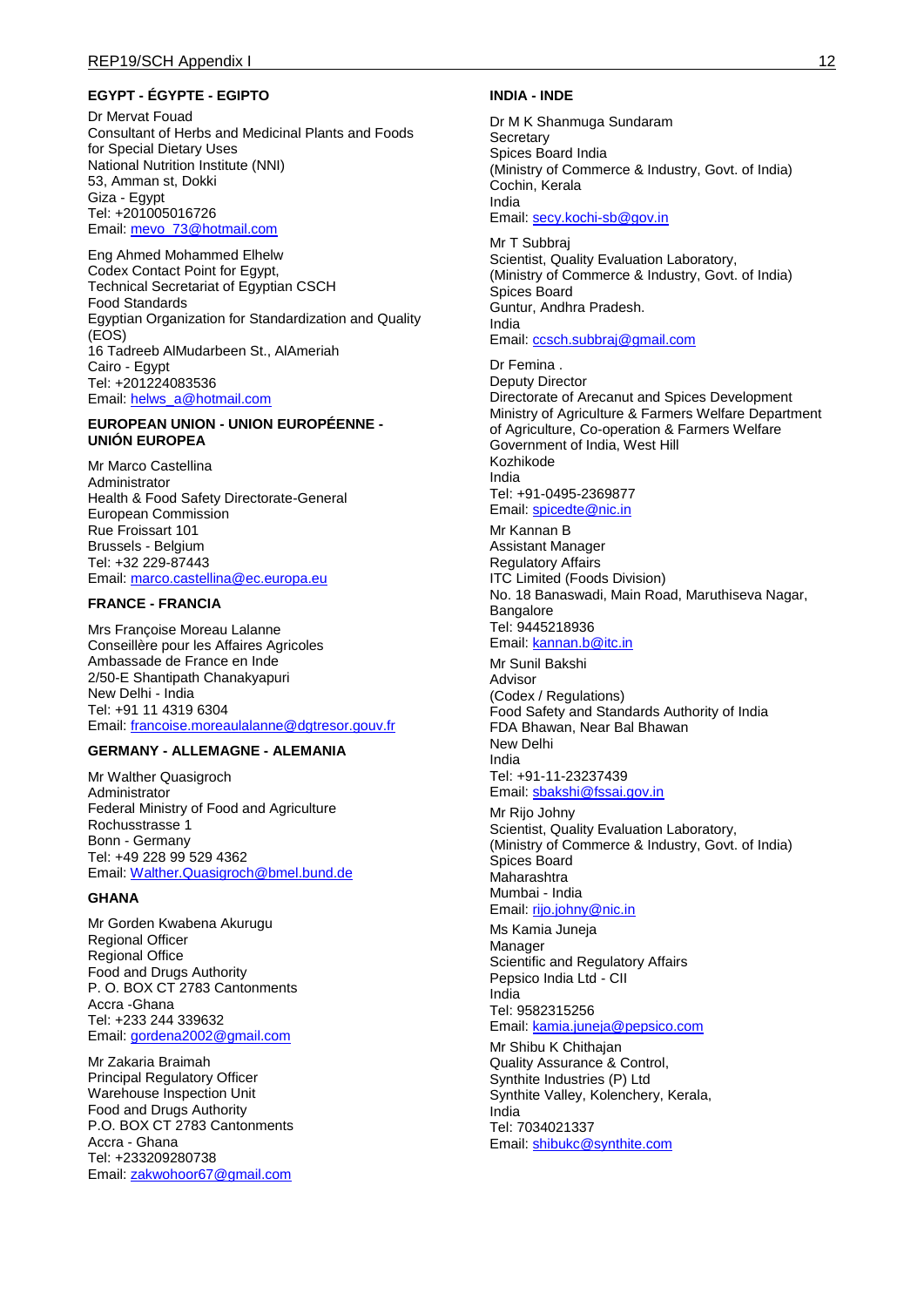Mr Perumal Karthikeyan Deputy Director (Codex and Regulations) Food Safety and Standards, Authority of India FDA Bhawan Near Bal Bhavan Kotla Road New Delhi - India Tel: 91-11- 23237419 Email: [baranip@yahoo.com](mailto:baranip@yahoo.com)

Mr Suresh Khurana **Consultant** Food Safety and Standards Authority of India FDA Bhawan, Near Bal Bhawan New Delhi - India Email: [khurana183@gmail.com](mailto:khurana183@gmail.com)

Mr P M Suresh Kumar Director (Mktg) Spices Board India, (Ministry of Commerce & Industry, Govt. of India) Cochin, Kerala India Email: [sureshkumar.pm@nic.in](mailto:sureshkumar.pm@nic.in)

Mr Philip Kuruvilla Advisor All India Spices Exporters Forum C C Door No.38/2484 B, 1st Floor, St. FX Towers, K.K. Road, Kaloor, Kerala, Cochin - India Email: [philip@wsospice.org](mailto:philip@wsospice.org)

Mr Anand Kishor Kurwa India Pepper and Spice Trade Association Jew Town, Kochi-682002 Kerla, India Email: [anand@kurwa.in](mailto:anand@kurwa.in)

Dr Gopal Lal **Director** National Research Centre on Seed Spices (NRCSS), **Rajasthan** Ajmer - India Tel: 9414609649 Email: [nrcss.director@gmail.com](mailto:nrcss.director@gmail.com)

Dr N K Leela Principal Scientist Crop Production & Post Harvest Technology ICAR-Indian Institute of Spices Research Marikunnu P.O., Kozhikode (Calicut), Kerala, India Tel: 9496294030 Email: [leela@spices.res.in](mailto:leela@spices.res.in)

Ms Ruby Mishra Technical Officer Food Safety and Standards Authority of India FDA Bhawan Near Bal Bhavan, Kotla Road New Delhi - India Tel: 09711680681 Email: [ruby.mishra18@gmail.com](mailto:ruby.mishra18@gmail.com)

Ms Sakshee Pipliyal Technical Officer **Codex** Food Safety and Standards Authority of India FDA Bhawan Near Bal Bhavan Kotla Road New Delhi - India Tel: 91-8802498553 Email: [sakee25@gmail.com](mailto:sakee25@gmail.com)

Mr P. Rajesh Head Food and Agriculture Dept. Bureau of Indian Standards New Delhi - India Tel: 9899022300 Email: [hfad@bis.gov.in](mailto:hfad@bis.gov.in)

Ms S. Aruna Ram Kumar Associate Vice President Dharampal Satyapal Limited C 6 – 10, D.S. Headquarters, D.S. Road Sector 67 Noida - India Tel: 9810193034 Email: [aruna.ramkumar@dsgroup.com](mailto:aruna.ramkumar@dsgroup.com)

Mr M S Ramalingam Assistant Director Spices Board (Ministry of Commerce & Industry, Govt. of India) 'Sugandha Bhavan" N.H.By Pass, Palarivattom.P.O Cochin - 682025 Kerala - India Email: [ccschramalingam@gmail.com](mailto:ccschramalingam@gmail.com)

Mr M. Saravanan Director (Plantation) Department of Commerce (Ministry of Commerce & Industry, Govt. of India) Udyog Bhawan New Delhi - India Email: [saravanan.m@ias.nic.in](mailto:saravanan.m@ias.nic.in)

Dr K K Sharma Coordinator, AINP on Pesticide Residues, ICAR-Indian Agricultural Research Institute LBS Building, IARI, Pusa Campus, New Delhi - India Tel: 9868510292 Email: [kksaicrp@yahoo.co.in](mailto:kksaicrp@yahoo.co.in)

Dr A. B Rema Shree Director (Research) Spices Board India (Ministry of Commerce & Industry, Govt. of India) Cochin, Kerala India Email: [remashreeab.sb@gov.in](mailto:remashreeab.sb@gov.in)

Dr Dinesh Singh Bisht Scientist, Quality Evaluation Laboratory, Ministry of Commerce & Industry, Govt. of India Spices Board Maharashtra Mumbai - India Tel: 9953705642 Email: [ccsch.bisht@gmail.com](mailto:ccsch.bisht@gmail.com)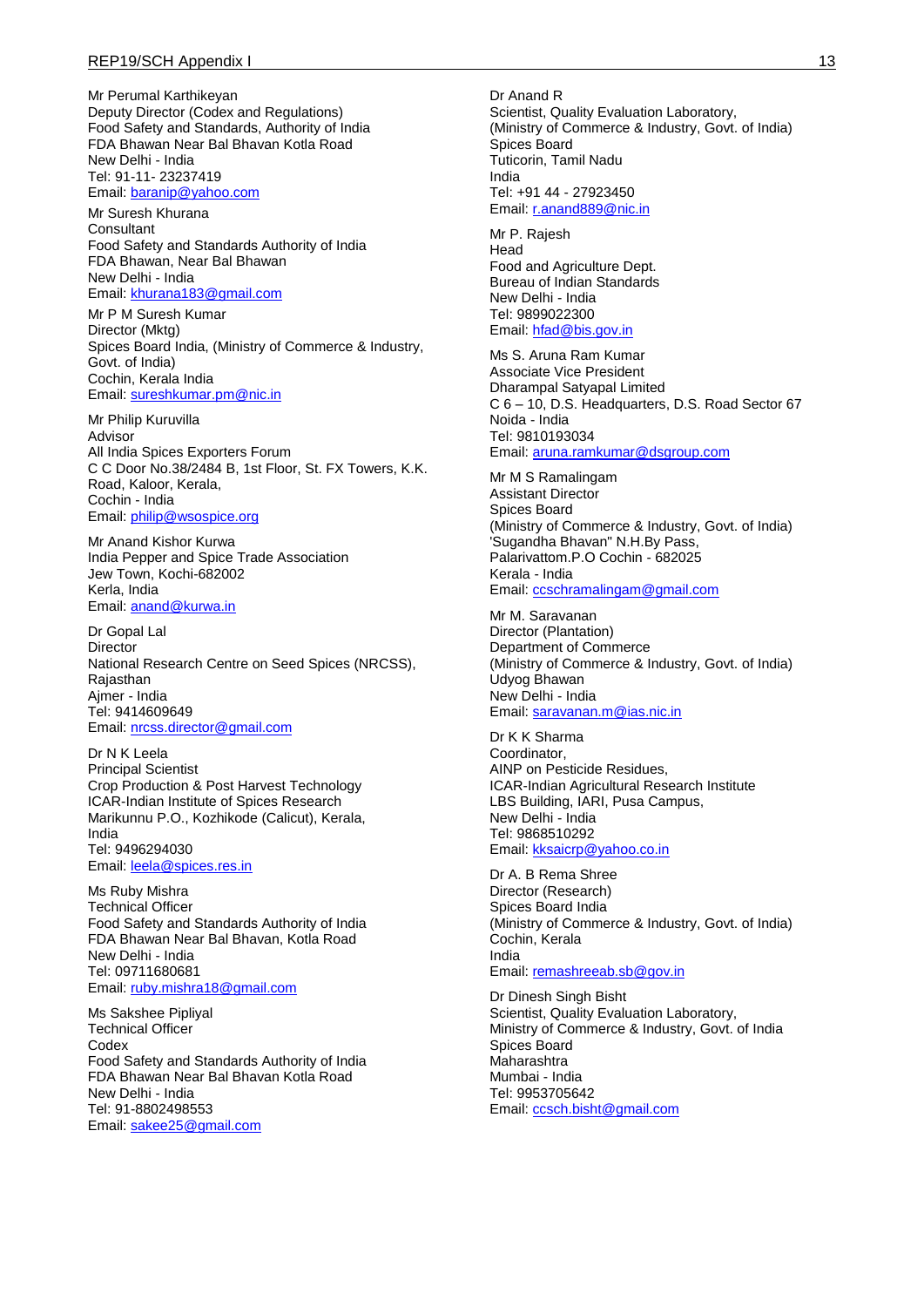Ms C M Srilatha Scientist, Quality Evaluation Laboratory (Ministry of Commerce & Industry, Govt. of India) Spices Board Kerala Cochin - India Email: [srilatha.cm@nic.in](mailto:srilatha.cm@nic.in)

Dr V Srinivasan Principal Scientist Indian Institute of Spices Research, Kozhikode Post Box 1701, Marikunnu P.O. Kozhikode (Calicut) India Tel: 91 9446163644 Email: [vsrinivasan@spices.res.in](mailto:vsrinivasan@spices.res.in)

Ms Sanjoli Subodh All India Spice Exporters Forum Kaloor, Ernakulam India Email: [aisefcochin@gmail.com](mailto:aisefcochin@gmail.com)

Mr Zavier T. V Scientist, Quality Evaluation Laboratory, (Ministry of Commerce & Industry, Govt. of India) Spices Board Plot No. R-11, SIPCOT industrial complex, Gumidipoondi, Thiruvallur Tamil Nadu India Email: [zaviersbqel@gmail.com](mailto:zaviersbqel@gmail.com)

Ms Navita Yadav Scientist-C Food and Agriculture Dept. Bureau of Indian Standards New Delhi India Email: [fad9@bis.gov.in](mailto:fad9@bis.gov.in)

#### **INDONESIA - INDONÉSIE**

Mr Agus Wahyudi Director Directorate of Seasonal and Spice Plant, Directorate General of Estate Crops Ministry of Agriculture D Building 4th Floor Jl. Harsono RM No.3 Ragunan, Jakarta - Indonesia Email: [aguswahyudi211@gmail.com](mailto:aguswahyudi211@gmail.com)

Ms Mia Mariani Agustina Technical Officer International Cooperation Bureau Ministry of Agriculture Republic of Indonesia A Building 6th Floor, Jl. Harsono RM. No.3 Ragunan Jakarta - Indonesia Tel: +6221-7804350 Email: [agustinamia81@gmail.com](mailto:agustinamia81@gmail.com)

Prof Purwiyatno Hariyadi National Codex Committee of Indonesia Southeast Asian Food and Agricultural Science and Technology (SEAFAST) Center Bogor Agricultural University IPB Campus, Dramaga Bogor Indonesia Bogor - Indonesia Tel: +62 811110351 Email: [phariyadi@apps.ipb.ac.id](mailto:phariyadi@apps.ipb.ac.id)

Dr Joni Munarso Research Professor Indonesian Agency for Agricultural Research and Development (IAARD) Ministry of Agriculture Jl. Tentara Pelajar 12, Bogor West Java, Indonesia Bogor - Indonesia Tel: +62251 8321762 Email: [jomunarso@gmail.com](mailto:jomunarso@gmail.com)

#### **IRAN (ISLAMIC REPUBLIC OF) - IRAN (RÉPUBLIQUE ISLAMIQUE D') - IRÁN (REPÚBLICA ISLÁMICA DEL)**

Dr Fakhrisadat Hosseini Assistant Prof. Alzahra university.Biological science Faculty Email: [sadat77@gmail.com](mailto:sadat77@gmail.com)

Mrs Monir Hosseinzadeh Namin member of CCSCH in Iran Iran (Islamic Republic of) Email: [nationalcodex@gmail.com](mailto:nationalcodex@gmail.com)

Mrs Marzieh Mokhber Member of CCSCH in Iran Email: [nationalcodex@gmail.com](mailto:nationalcodex@gmail.com)

#### **ITALY - ITALIE - ITALIA**

Mr Ciro Impagnatiello Senior Officer Department of the European Union and International Policies and of the Rural Development Ministry of Agricultural Food and Forestry Policies and of Tourism Via XX Settembre, 20 Rome - Italy Tel: 0646654058 Email: [c.impagnatiello@politicheagricole.it](mailto:c.impagnatiello@politicheagricole.it)

Mrs Silvia Nicoli Senior Officer Department of the European Union and International Policies and of the Rural Development Ministry of Agricultural Food and Forestry Via XX Settembre, 20 Rome - Italy Tel: 0646654130 Email: [s.nicoli@politicheagricole.it](mailto:s.nicoli@politicheagricole.it)

#### **JAPAN - JAPON - JAPÓN**

Mr Goro Maruno Associate Director Food Safety Policy Division, Food Safety and Consumer Affairs Bureau Ministry of Agriculture, Forestry and Fisheries 1-2-1, Kasumigaseki, Chiyoda-ku Tokyo Japan Tel: +81-3-3502-8732 Email: [goro\\_maruno850@maff.go.jp](mailto:goro_maruno850@maff.go.jp)

Mr Mitsuhiro Takayanagi Executive Policy Adviser for International Affairs Food Industry Affairs Bureau, Food Manufacture Division Ministry of Agriculture, Forestry and Fisheries 1-2-1, Kasumigaseki, Chiyoda-ku Tokyo Japan Tel: +81-3-6744-2249 Email: [mitsuhiro\\_takayan280@maff.go.jp](mailto:mitsuhiro_takayan280@maff.go.jp)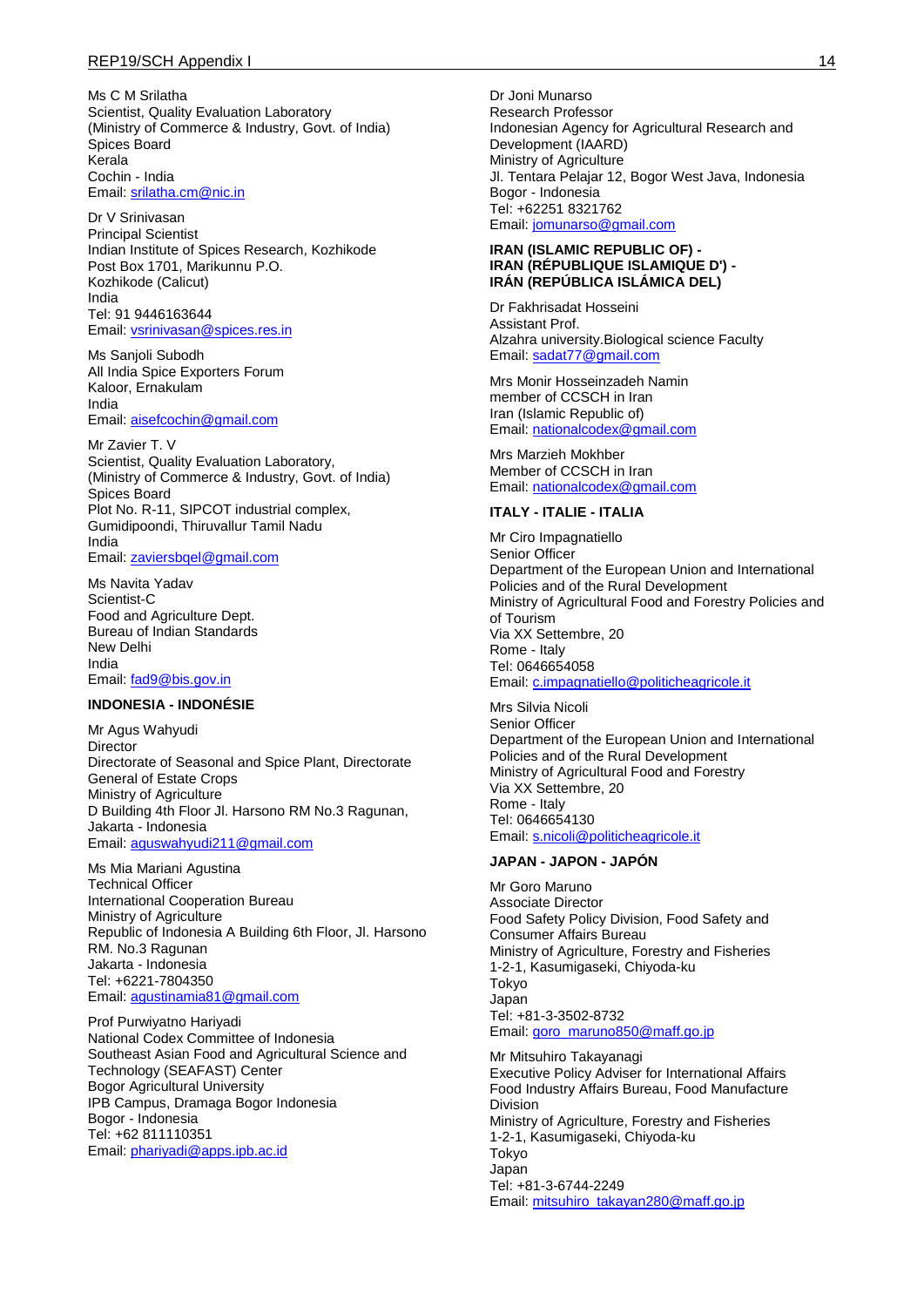Ms Yoshiko Yamaguch Technical Committee Advisor in charge of Codex All Nippon Spice Association Japan Email: [yoshiko\\_yamaguchi@sbfoods.co.jp](mailto:yoshiko_yamaguchi@sbfoods.co.jp)

#### **KENYA**

Mr Mohamed Akhalif Abdirahman Princpal Standard Officer Food and Agriculture Kenya Bureau of Standards 54974 Nairobi Kenya Tel: +254722229076 Email: [mohamedk@kebs.org](mailto:mohamedk@kebs.org)

Ms Doreen Osoro Assistant Laboratory Analyst Food and Agriculture laboratory Kenya Bureau of Standards 54974 Nairobi Kenya Tel: +254726361848 Email: [kenangwad@kebs.org](mailto:kenangwad@kebs.org)

#### **MOROCCO - MAROC - MARRUECOS**

Mr Hafidi Abdelkrim Délégué régional Ministère de l'Agriculture et de la Pêche Maritime Etablissement Autonome de Contrôle et de Coordination des Exportations Douar Lahlalfa Charkia Dar Bouaza Casa Nouacer. Casablanca Morocco Tel: +212 0661337004 Email: [ahafidi2000@yahoo.fr](mailto:ahafidi2000@yahoo.fr)

Mrs Khadija Haddad Cadre au Service du contrôle des produits végétaux et d'origine végétale Office national de sécurité sanitaire des produits alimentaires Ministère de l'Agriculture et de la Pêche Maritime avenue Hadj ahmed Cherkaoui, Agdal Rabat Morocco Tel: 0661144014 Email: [haddad\\_khadija@yahoo.fr](mailto:haddad_khadija@yahoo.fr)

Mr Mostafa Khlifa Chef de section Café et Epices **Agriculture** Laboratoire Officiel d'Analyses et de Recherches **Chimiques** 25, rue Nichakra Rahal Casablanca Morocco Tel: 00212608848589 Email: [khlifaloarc@gmail.com](mailto:khlifaloarc@gmail.com)

Mr Mohamed Stitou head of legal Affairs Department Ministry of Agriculture, Fisheries, rural Development, Waters and Forest Direction des Affaires Administratives et Juridiques Station Dbagh – Av.Hassan II - Rabat Morocco Tel: +212 6 57 83 15 21 Email: [stitoudaaj@gmail.com](mailto:stitoudaaj@gmail.com)

#### **NIGERIA - NIGÉRIA**

Mrs Chinyere Virginia Egwuonwu Deputy Director Standards Development Standards Organisation of Nigeria No 13/14 Victoria Arobieke Street, Off Admiralty Way, Lekki Lagos Nigeria Tel: +2348033084570 Email: [chiokeyegwu@yahoo.com](mailto:chiokeyegwu@yahoo.com)

Mr Babajide Emmanuel Jamodu Standards Officer I Standards Organisation of Nigeria 52, Lome Crescent, Wuse Zone 7 Abuja **Nigeria** Tel: +2347061571352 Email: jiamodu@yahoo.com

#### **POLAND - POLOGNE - POLONIA**

Mrs Anna Janasik Main Expert International Co-operation Department, Codex Contact Point for Poland Agricultural and Food Quality Inspection 30, Wspolna St. Warsaw Poland Tel: +48226232903 Email: [ajanasik@ijhars.gov.pl](mailto:ajanasik@ijhars.gov.pl)

#### **REPUBLIC OF KOREA - RÉPUBLIQUE DE CORÉE - REPÚBLICA DE COREA**

Dr Eun Mi Park Scientific Officer Food Standard Division Ministry of Food and Drug Safety 187 Osongsaengmyeong 2(i)-ro, Osong-eup, Heungdeok-gu Cheongiu-si Republic of Korea Tel: +8210-2166-2449 Email: [empark0731@korea.kr](mailto:empark0731@korea.kr)

Ms Se Jin Kang Codex Researcher Food Safety Labelling and Certification Division Ministry of Food and Drug Safety 187 Osongsaengmyeong 2(i)-ro, Osong-eup, Heungdeok-gu Cheongiu-si Republic of Korea Tel: +8210-8005-5154 Email: [sjk0104@korea.kr](mailto:sjk0104@korea.kr)

Mr Hayun Kim Researcher Republic of Korea Email: [khy0617@korea.kr](mailto:khy0617@korea.kr)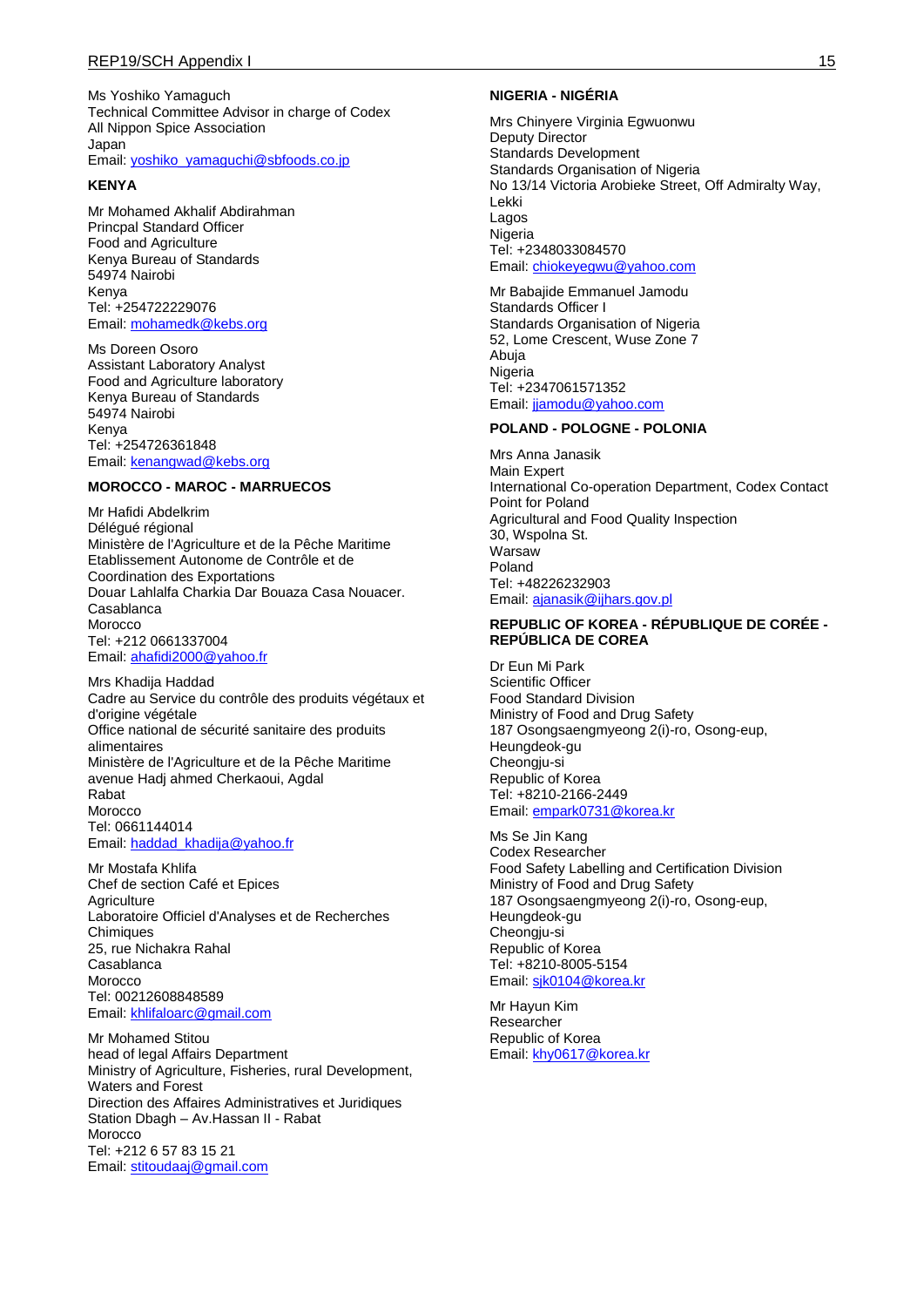#### REP19/SCH Appendix I 16

Mr Sang-mok Lee Scientific Officer Pesticide & Vet. Drug Residues Division Ministry of Food and Drug Safety 187 Osongsaengmyeong 2(i)-ro, Osong-eup, Heungdeok-gu Cheongju-si, Chungcheongbuk-do Republic of Korea Tel: 82-10-9531-0725 Email: [slee@korea.kr](mailto:slee@korea.kr)

#### **ROMANIA - ROUMANIE - RUMANIA**

Prof Everaldo Attard Associate Prof. Agricultural Chemistry and Pharmacognosy; Co-ordinator Division of Rural Sciences and Food Systems Institute of Earth Systems, University of Malta Msida Malta Tel: (++356) 99457446 Email: [everaldo.attard@um.edu.mt](mailto:everaldo.attard@um.edu.mt)

Mr Robert Dautzenberg Senior Political Administrator Directorate-General Agriculture, Fisheries, Social Affairs and Health Directorate Fisheries, Food a Council of the European Union Tel: + 32 (0) 2 281 70 89 Email: [robert.dautzenberg@consilium.europa.eu](mailto:robert.dautzenberg@consilium.europa.eu)

Ms Georgeta Popovici National Sanitary Veterinary and Food Safety Authority Bucharest Romania Tel: +40741191093 Email: [popovici.georgeta@ansvsa.ro](mailto:popovici.georgeta@ansvsa.ro)

#### **SRI LANKA**

Mrs Ipsitha Jayasekera Director, Scientific Standards WP Sri Lanka Standard institution Victoria Place, Elvitigala Road, Colombo 08. Colombo Sri Lanka Tel: +9412672614 Email: [ipsitha@slsi.lk](mailto:ipsitha@slsi.lk)

Mr Vijai Pasqual Senior Deputy Director (Food) WP Sri Lanka Standard Institution Victoria place, Elvitigala road, Colombo 08 Colombo Sri Lanka Tel: +9412671567 Email: [visupa@slsi.lk](mailto:visupa@slsi.lk)

Mr Wmrwb Wijekoon Deputy Director (Research) Research Department of Export Agriculture Matale Sri Lanka Tel: +94713205857 Email: [wmmrbwijekoon@gmail.com](mailto:wmmrbwijekoon@gmail.com)

#### **SUDAN - SOUDAN - SUDÁN**

Mrs Lubna Sidahmed Mohamed Agricultural Engineer Department of medicinal & Aromatic Plants Federal Ministry of Agriculture Ministry of Agriculture & Forestry in General Directorate of Horticulture production Khartoum Sudan Tel: 002499965518045 Email: [lubnasida16@gmail.com](mailto:lubnasida16@gmail.com)

#### **THAILAND - THAÏLANDE - TAILANDIA**

Mr Prateep Arayakittipong Standards Officer, Office of Standard Development National Bureau of Agricultural Commodity and Food **Standards** Ministry of Agriculture and Cooperatives 50 Phahonyothin Rd., Ladyao Chathuchak **Bangkok** Thailand Tel: +6625612277 Email: [prateep\\_ming@hotmail.com](mailto:prateep_ming@hotmail.com)

Ms Kunsiri Viengvisas Standards Officer, Office of Standard Development National Bureau of Agricultural Commodity and Food Standards (ACFS) Ministry of Agriculture and Cooperatives 50 Phahonyothin Rd., Ladyao, Chathuchak Bangkok **Thailand** Tel: +66 2 561 2277 Email: [pupu\\_077@hotmail.com](mailto:pupu_077@hotmail.com)

#### **TURKEY - TURQUIE - TURQUÍA**

Dr Betul Vazgecer Engineer Food Establishments and Codex Department Ministry of Agriculture and Forestry Eskisehir Yolu 9.Km Lodumlu Ankara **Turkey** Tel: +903122587754 Email: [betul.vazgecer@tarimorman.gov.tr](mailto:betul.vazgecer@tarimorman.gov.tr)

Mr Recep Ariturk Food Engineer Kutas Group Cooperation Kutas Group 1140 Sk. No:57 Guney Mah. Yenisehir / Izmir **Turkey** Tel: +905412853318 Email: [recep\\_ariturk@kutas.com.tr](mailto:recep_ariturk@kutas.com.tr)

Mr Ahmet Gungor Food Engineer Food Establishments and Codex Department Ministry of Agriculture and Forestry Eskisehir Yolu 9.km Lodumlu Ankara **Turkey** Tel: +905058780899 Email: [agungor1977@mynet.com](mailto:agungor1977@mynet.com)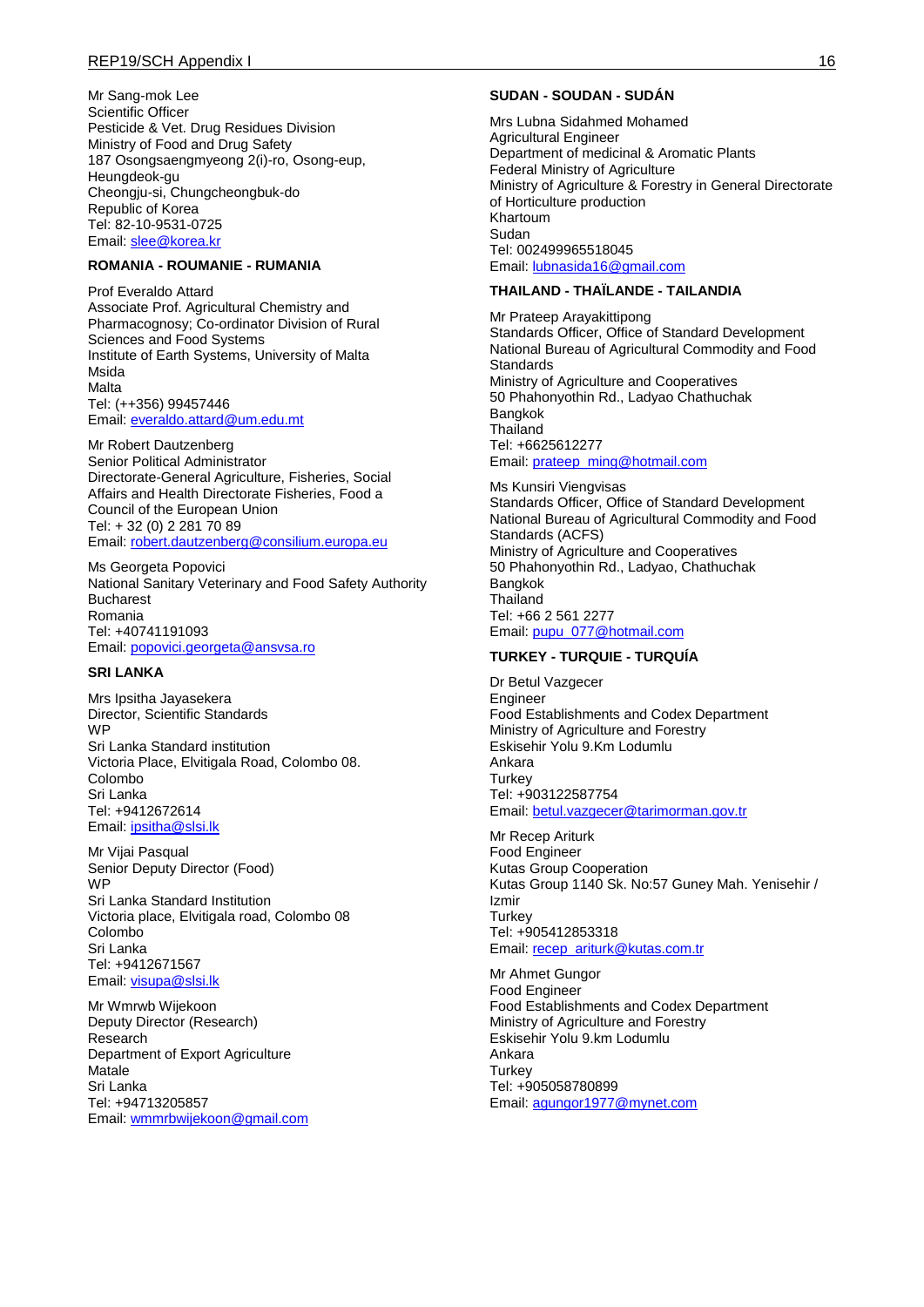#### **UNITED KINGDOM - ROYAUME-UNI - REINO UNIDO**

Mr Christopher Conder Policy Advisor Department for Environment, Food and Rural Affairs 2 Marsham Street London United Kingdom Tel: +44 (0)20 8026 2911 Email: [christopher.conder@defra.gsi.gov.uk](mailto:christopher.conder@defra.gsi.gov.uk)

Dr Michelle McQuillan Department for Environment Food and Rural Affairs 2 Marsham Street London United Kingdom Email: [Michelle.McQuillan@defra.gsi.gov.uk](mailto:Michelle.McQuillan@defra.gsi.gov.uk)

#### **UNITED REPUBLIC OF TANZANIA - RÉPUBLIQUE-UNIE DE TANZANIE - REPÚBLICA UNIDA DE TANZANÍA**

Mr Jasson Joel Kyaruzi Tanzania Food and Drugs Authority Dar es Salaam United Republic of Tanzania Email: [jmkyaruzi@hotmail.com](mailto:jmkyaruzi@hotmail.com)

Mr Sanjo-noel Stephano Standards Officer Process Technology Standards Tanzania Bureau of Standards P.O Box 9524 Dar es Salaam United Republic of Tanzania Tel: +255 752 779571 Email: [sanjo.stephano@tbs.go.tz](mailto:sanjo.stephano@tbs.go.tz)

#### **UNITED STATES OF AMERICA - ÉTATS-UNIS D'AMÉRIQUE - ESTADOS UNIDOS DE AMÉRICA**

Mr Dorian A. Lafond International Standards Coordinator AMS Specialty Crops Program Specialty Crops Inspection Division Stop 0247, 1400 Independence Ave. SW Washington DC United States of America Tel: 202-690-4944 Email: [Dorian.LaFond@ams.usda.gov](mailto:Dorian.LaFond@ams.usda.gov)

Ms Marie Maratos International Issues Analyst U.S. Codex Office U. S. Department of Agriculture 1400 Independence Avenue, SW Room 4861 Washington, DC United States of America Tel: +1-202-690-4795 Email: [marie.maratos@osec.usda.gov](mailto:marie.maratos@osec.usda.gov)

Dr Aparna Tatavarthy Microbiologist Office of Food Safety, CFSAN Food and Drug Administration Spices and Seasoning Mixes Team Division of Plant Products and Beverages 5001 Campus Drive College Park, MD United States of America Tel: +1-(240) 402-1013 Email: [Aparna.Tatavarthy@fda.hhs.gov](mailto:Aparna.Tatavarthy@fda.hhs.gov)

#### **INTERNATIONAL NON-GOVERNMENTAL ORGANIZATIONS - ORGANISATIONS INTERNATIONALES NON GOUVERNEMENTALES - ORGANIZACIONES INTERNACIONALES NO GUBERNAMENTALES**

#### **INTERNATIONAL ORGANIZATION OF SPICE TRADE ASSOCIATIONS (IOSTA)**

Dr Martin Einig CEO IOSTA Email: [einig@verbaendebuero.de](mailto:einig@verbaendebuero.de)

#### **HOST COUNTRY SECRETARIAT - SECRÉTARIAT DU GOUVERNEMENT HÔTE - SECRETARÍA DEL GOBIERNO ANFITRIÓN**

Dr Ranjith A Scientist - C Spices Board India Ministry of Commerce and Industry, Government of India,Gummidipundi Tamilnadu India Email: [ranjith.arimboor@gmail.com](mailto:ranjith.arimboor@gmail.com)

Ms Amrutha Anilkumar Trainee Codex Cell Spices Board India Ministry of Commerce & Industry Govt. of India Cochin - 682025 Kerala, India Email: [ccschamruthaanilkumar@gmail.com](mailto:ccschamruthaanilkumar@gmail.com)

Mr Ramesh Babu N. Scientist, Quality Evaluation Laboratory (Ministry of Commerce & Industry, Govt. of India) Spices Board Cochin- 682025 Kerala India Email: [ccsch.ramesh@gmail.com](mailto:ccsch.ramesh@gmail.com)

Ms Vidya M Junior Microbiologist Codex Cell Spices Board India Ministry of Commerce & Industry, Govt. of India Cochin - 682025 Kerala, India Email: [vidya.m@nic.in](mailto:vidya.m@nic.in)

Ms Pooja Pooja Junior Chemist,Codex Cell, Ministry of Commerce & Industry, Govt. of India Spices Board Cochin - 682025 Kerala, India India Email: [pooja.sb@nic.in](mailto:pooja.sb@nic.in)

Ms Sruthy S Trainee Codex Cell Spices Board India Ministry of Commerce & Industry Govt. of India Cochin - 682025 Kerala, India Email: [ccschsruthys@gmail.com](mailto:ccschsruthys@gmail.com)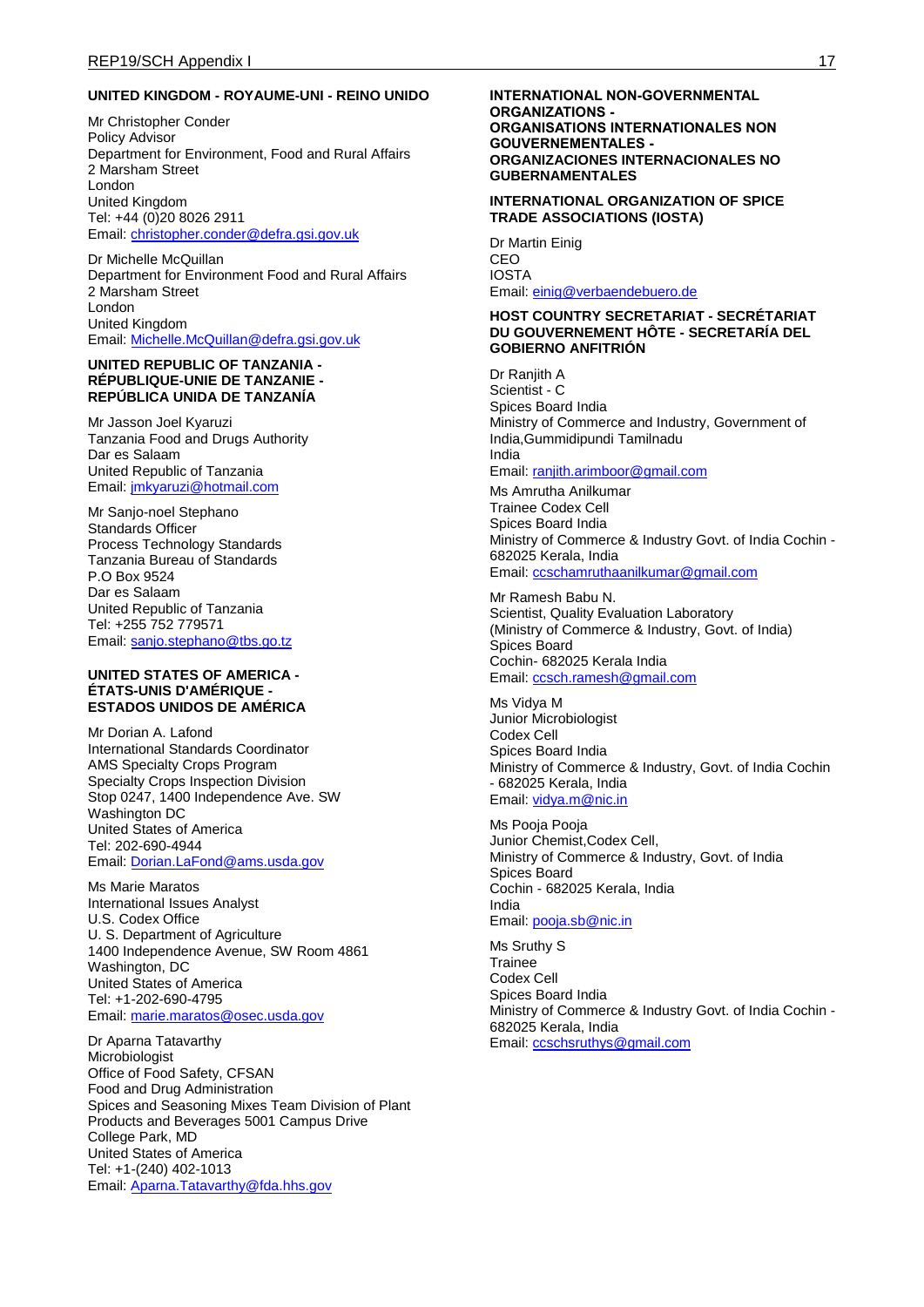#### **CODEX SECRETARIAT - SECRÉTARIAT DU CODEX - SECRETARÍA DEL CODEX**

Mr Patrick Sekitoleko Food Standards Officer Joint FAO/WHO Food Standards Programme Food and Agriculture Organization of the United Nations (FAO) Viale delle Terme di Caracalla Rome Italy Tel: +39 06 5705 6626 Email: [patrick.sekitoleko@fao.org](mailto:patrick.sekitoleko@fao.org)

Dr Hilde Kruse Senior Food Standard Officer Joint FAO/WHO Food Standards Programme Food and Agriculture Organization of the UN VIale delle Terme di Caracalla Rome Italy Tel: +39 06 57053331 Email: [Hilde.Kruse@fao.org](mailto:Hilde.Kruse@fao.org)

Mr. Ross Albert **Consultant** Joint FAO/WHO Food Standards Programme Food and Agriculture Organization of the United Nations (FAO) Viale delle Terme di Caracalla Rome Italy Email: ross.halbert@fao.org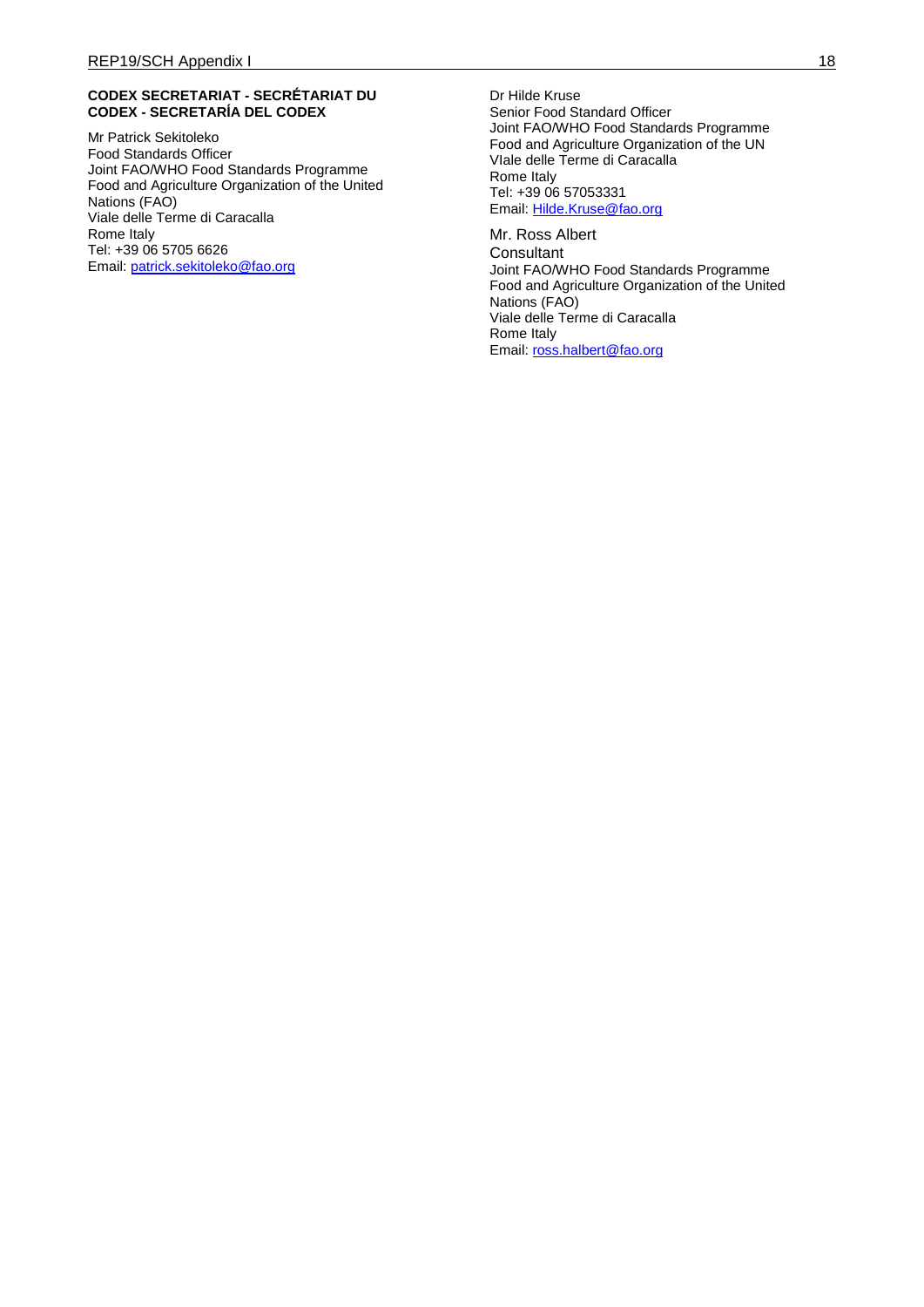## **PROPOSED DRAFT STANDARD FOR DRIED OREGANO**

## **(For adoption at Step 5)**

## **1 SCOPE**

This Standard applies to dried leaves/flowers of oregano, as defined in Section 2.1, offered for direct consumption, as an ingredient in food processing or for repackaging if required. It excludes dried oregano intended for industrial processing.

## **2 DESCRIPTION**

#### **2.1 Product definition**

Dried oregano is the product obtained from the leaves and the flowering tops of plants including but not limited to those listed in Table 1 and processed in an appropriate manner, undergoing operations such as cleaning, drying, rubbing and sifting.

| <b>General name</b> | <b>Trade name</b>     | <b>Scientific name</b>                                                             |
|---------------------|-----------------------|------------------------------------------------------------------------------------|
| Oregano             |                       |                                                                                    |
|                     |                       | Origanum vulgare L.                                                                |
|                     | Italian oregano       | Origanum x majoricum Cambess.                                                      |
|                     | Turkish oregano       |                                                                                    |
|                     | Cretan oregano        | Origanum onites L.                                                                 |
|                     | Oikea oregano         |                                                                                    |
|                     | Turkish oregano       | Origanum vulgare subsp. virens (Hoffmanns. & Link)<br>letsw.                       |
|                     | Greek oregano         | Origanum vulgare subs hirtum.                                                      |
|                     | Syrian oregano        | Origanum syriacum L.                                                               |
|                     | Turkestan oregano     | Origanum vulgare sub sp. viride (Boiss.) Hayek Origanum<br>vulgare sub sp. Vulgare |
|                     | Turkish sword oregano | Satureja montana L.                                                                |
|                     | [Oregano of Cyprus]   | [Origanum dubium]                                                                  |
|                     | Mexican oregano       | Lippia graveolens Kunth                                                            |
|                     |                       | Lippia berlandieri Schauer                                                         |
|                     |                       | Lippia spp                                                                         |
|                     |                       | Lippia palmeri                                                                     |
|                     |                       | Poliomintha longiflora                                                             |

**Table 1.** Dried culinary herbs covered by this Standard

#### **2.2 Styles**

**2.2.1** Dried oregano may be offered in one of the following styles:

- a) Whole;
- b) Crushed/Rubbed: processed to varying degrees, ranging from a coarse to fine crush; and
- c) Ground/Powdered: processed into a powder.

**2.2.2** The particle size of ground/powdered styles is determined by contractual agreement between buyer and seller.

## **3 ESSENTIAL COMPOSITION AND QUALITY FACTORS**

## **3.1 Composition**

Product as defined in Section 2.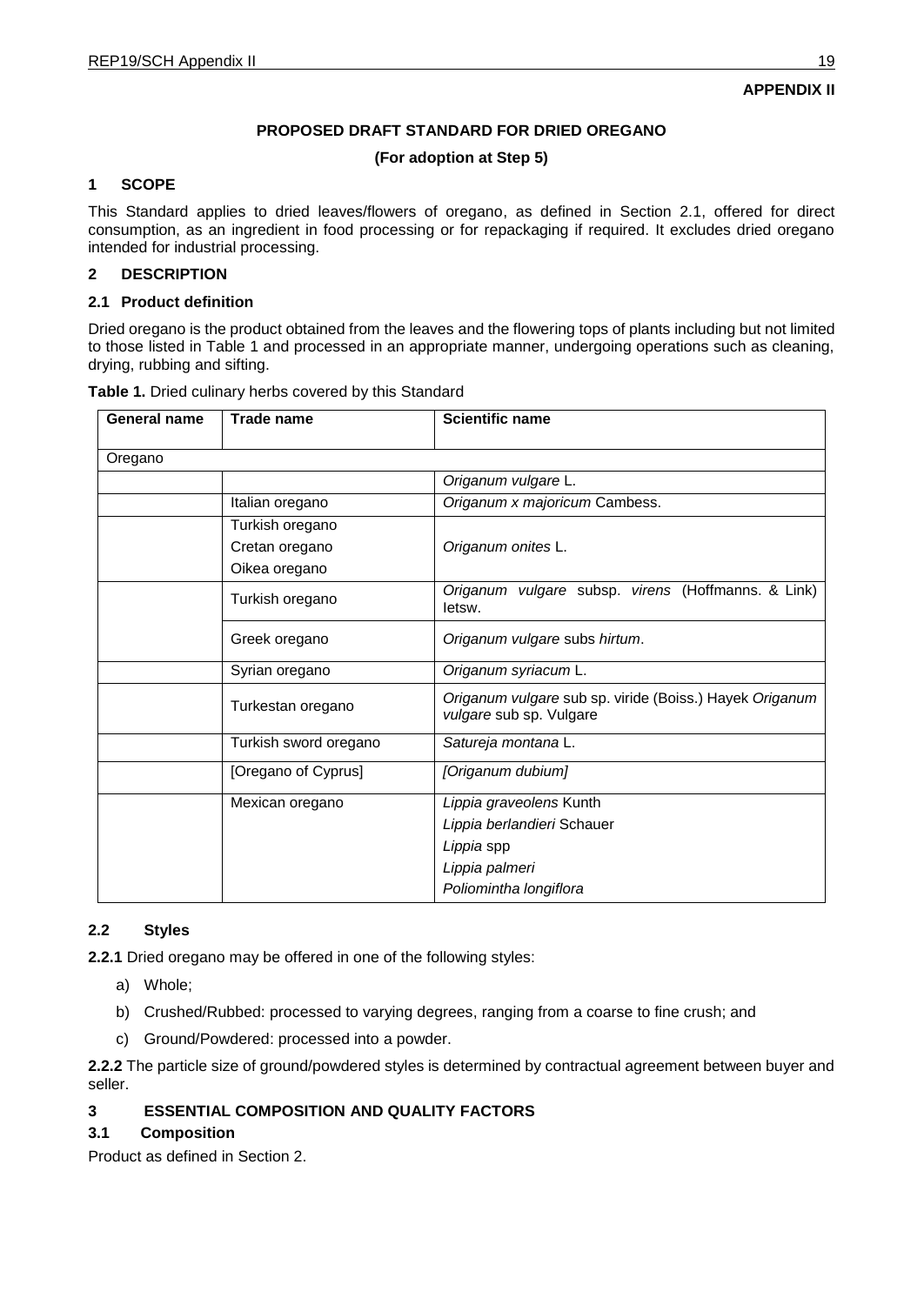#### **3.2 Quality factors**

#### **3.2.1 Moisture content**

Dried oregano (whole, crushed or ground) shall not contain more than 12% moisture.

#### **3.2.2 Odour, flavour and colour**

Dried oregano shall have a characteristic odour and flavour, varying according to the chemical strain of the main components of the volatile oil (carvacrol and/or thymol), which may vary depending on geo-climatic factors/conditions. Dried oregano shall be free from any foreign odour or flavour and especially from mustiness. Dried oregano shall have a characteristic colour varying from pale greyish yellow green to dark green.

#### **3.2.3 Classification**

Whole and crushed/rubbed oregano may be classified in three classes/grades according physical and chemical requirements as specified in Table 2 and 3, respectively.

- Extra
- Class/Grade I
- Class/Grade II

When dried oregano is treated as unclassified/ungraded, the chemical and physical characteristics of Class/Grade II apply as the minimum requirements.

#### **3.2.4 Physical characteristics**

Whole, crushed/rubbed and ground/powdered oregano shall comply with the physical requirements specified in Table 2.

**Table 2**. Physical requirements for whole/crushed/rubbed and ground/powdered oregano (allowed tolerance for defects)

| Parameter                                                                                                                          | Whole or Crushed/Rubbed Oregano |               |                | Ground/Powdered |
|------------------------------------------------------------------------------------------------------------------------------------|---------------------------------|---------------|----------------|-----------------|
|                                                                                                                                    | Extra                           | Class/Grade I | Class/Grade II | Oregano         |
| Extraneous vegetable matter<br>(1)<br>(maximum % mass fraction)                                                                    | 0.5                             | 2             | $\overline{2}$ | N/A             |
| Foreign matter content (2) (maximum<br>% mass fraction)                                                                            | 0.1                             | 0.1           | 0.1            | N/A             |
| Tolerance for<br>powder<br>oregano<br>among non-powder<br>(%<br>styles<br>smaller<br>than the<br>particle size<br>indicated) $(3)$ | 5                               | 10            | 20             | N/A             |
| Dead<br>(maximum<br>insects<br>number/100 $q$ )                                                                                    | 3                               | 3             | 3              | N/A             |
| (maximum<br>fragments<br><b>Insects</b><br>number/10 $g$ )                                                                         | 300                             | 300           | 300            | 1250            |
| Visible<br>mold/insect<br>damage<br>(maximum % m/m)                                                                                | 1                               | 3             | 5              | N/A             |
| Live insects                                                                                                                       | 0                               | $\Omega$      | 0              | 0               |
| Mammalian<br>maximum<br>excreta<br>(mg/Kg)                                                                                         | 1.0                             | 2.2           | 2.2            | N/A             |
| Other excreta (maximum mg/Kg) $(4)$                                                                                                | 10                              | 10            | 22             | N/A             |

**(¹):** Vegetative matter associated with the plant from which the product originates but not accepted as part of the final product, such as stems/sticks, etc.

**(²):** Any visible/detectable objectionable foreign matter or material not usually associated with the natural components of the spice plant, such as stones, burlap bagging, metal, foreign leaves etc.

**( 3 ):** Particle size is evaluated upon request accompanied by supporting documents.

**( 4 ):** Excreta from other animals such as reptiles and birds.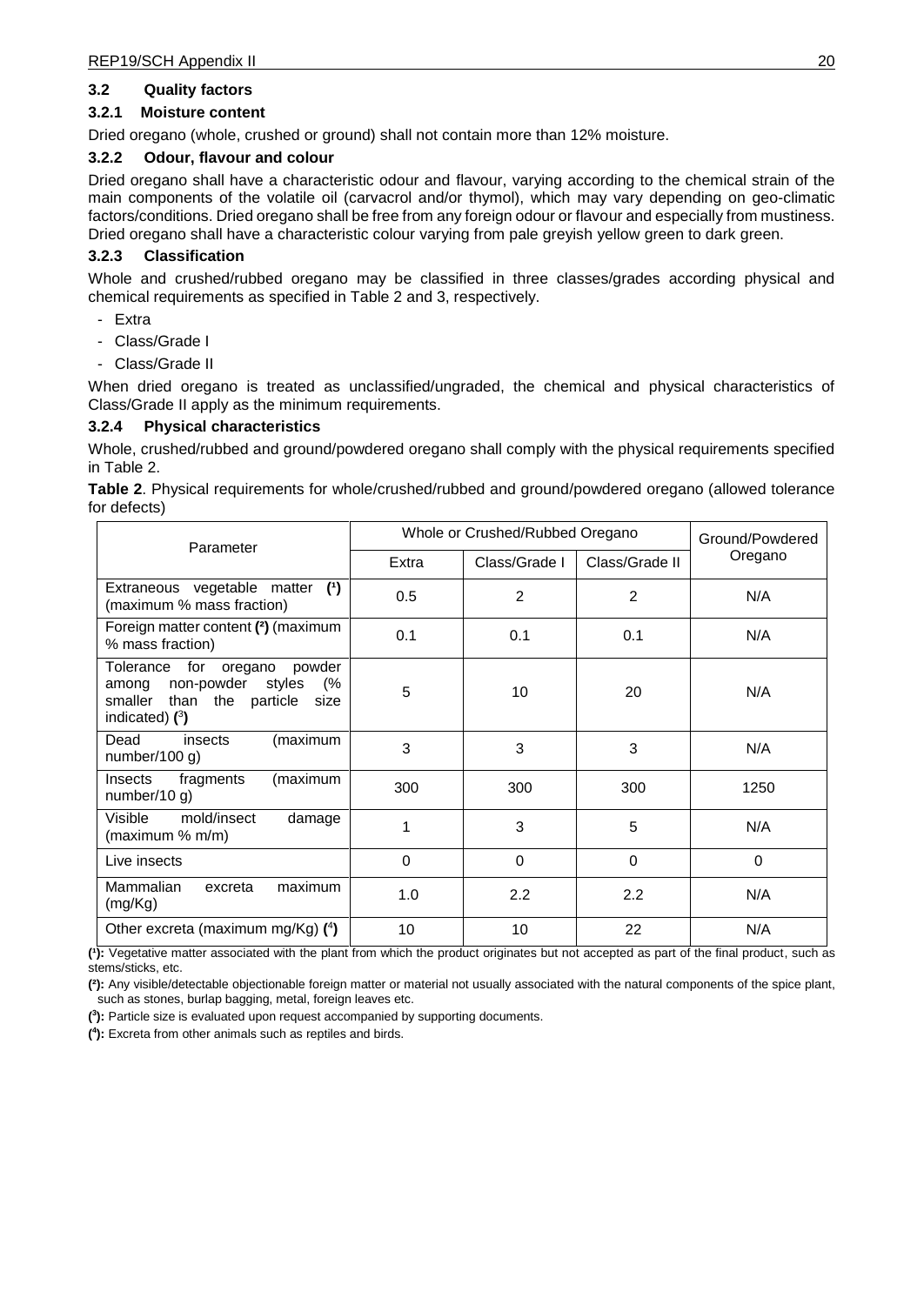#### **3.2.5 Chemical characteristics**

Whole, crushed/rubbed and ground/powdered oregano shall comply with the chemical requirements specified in Table 3.

|                                                                | Whole/Crushed/Rubbed Oregano |                   |                    |                            |
|----------------------------------------------------------------|------------------------------|-------------------|--------------------|----------------------------|
| Parameter                                                      | Extra                        | Class/<br>Grade I | Class/<br>Grade II | Ground/Powdered<br>Oregano |
| Total ash, % mass fraction (dry basis),<br>maximum             | 9                            | 10                | 10                 | 12                         |
| Acid-insoluble ash, % mass fraction (dry<br>basis), maximum    | 1.2                          | 2                 | 2                  | 2.5                        |
| basis),<br>Volatile<br>oils,<br>ml/100<br>(dry<br>q<br>minimum | 2.5                          | 2.0               | 1.5                | 1.5                        |

**Table 3.** Chemical requirements for whole/crushed/rubbed and ground oregano

## **4 FOOD ADDITIVES**

Anticaking agents may be used in the powdered form of the product in accordance with Table 3 of the *General Standard for Food Additives* (CXS 192-1995).

## **5 CONTAMINANTS**

**5.1** The products covered by this Standard shall comply with the maximum levels of the *General Standard for Contaminants and Toxins in Food and Feed* (CXS 193-1995), [*Code of Practice for Weed Control to Prevent and Reduce Pyrrolizidine Alkaloid Contamination in Food and Feed* (CXC 74-2014)] and other relevant Codex texts.

**5.2** The products covered by this Standard shall comply with the maximum residue limits for pesticides established by the Codex Alimentarius Commission**.** 

## **6 HYGIENE**

**6.1** It is recommended that the products covered by this Standard be prepared and handled in accordance with the appropriate sections of the *General Principles of Food Hygiene* (CXC 1-1969), *the Code of Hygienic Practice for Low-Moisture Foods* (CXC 75-2015), Annex III (Spices and Dried Aromatic Herbs), and other Codes of Practice.

**6.2** The products shall comply with any microbiological criteria established in accordance with the *Principles for the Establishment and Application of Microbiological Criteria for Foods* (CXG 21-1997).

#### **7 WEIGHTS AND MEASURES**

Containers shall be as full as practicable without impairment of quality and shall be consistent with a proper declaration of contents for the product**.** 

## **8 LABELLING**

**8.1** The products covered by this Standard shall be labelled in accordance with the *General Standard for the Labelling of Pre-packaged Foods* (CXS 1-1985). In particular, the following specific provisions apply:

#### **8.2 Name of the product**

**8.2.1** The name of the product shall be "dried oregano" or "oregano" when the omission of the word dry would not mislead or confuse the consumer.

**8.2.2** The name of the product shall include an indication of the trade name, varietal types as described in Table 1 and the style as described in Section 2.2.

#### **8.3 Country of harvest/origin**

- **8.3.1** Country of origin/country of harvest shall be indicated and the region of production may be indicated.
- **8.3.2** Year of harvest (optional)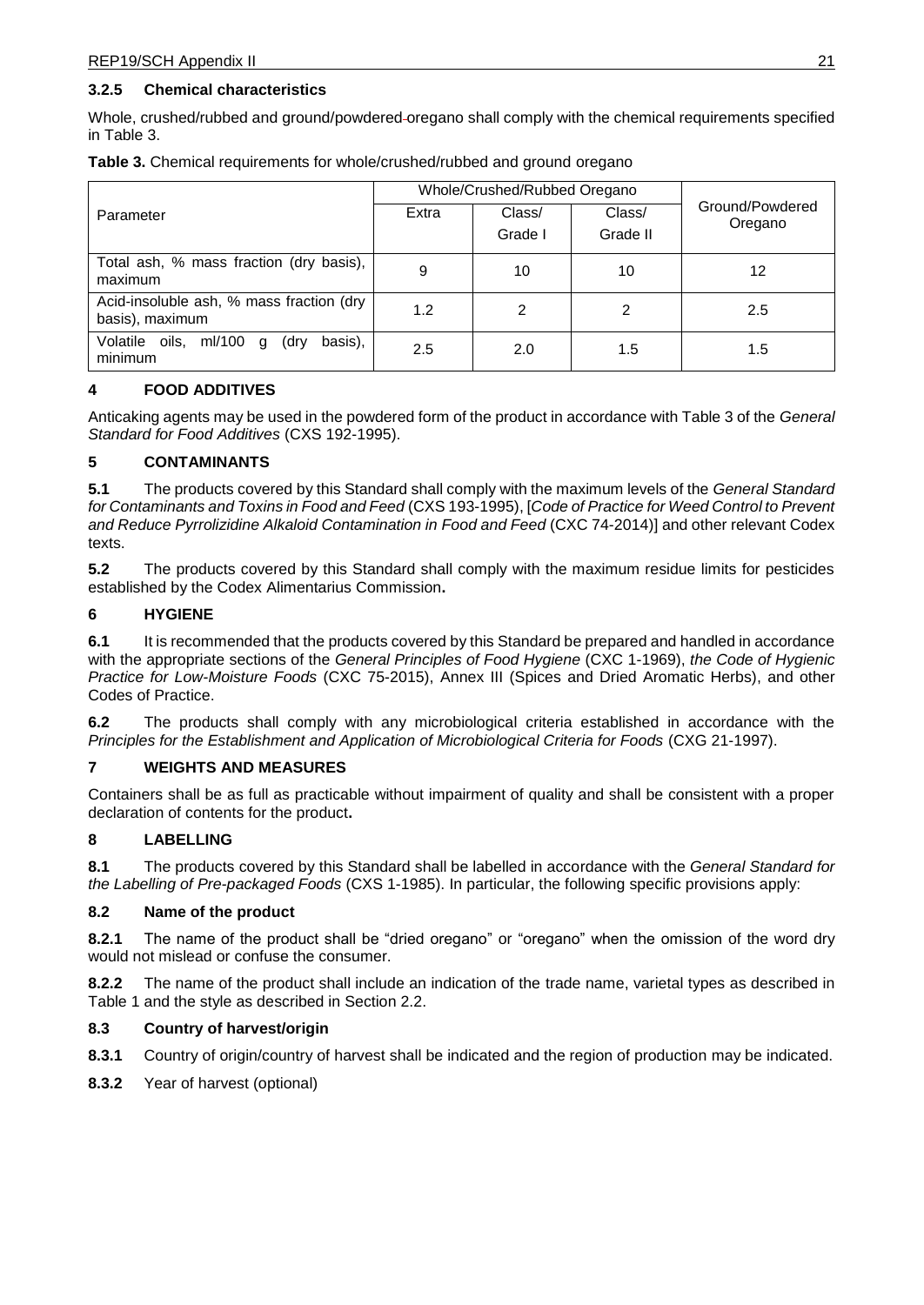#### **8.4 Commercial identification**

- Class/Grade, if applicable
- Size (optional)

## **8.5 Inspection mark (optional)**

## **8.6 Labelling of non-retail containers**

Information for non-retail containers shall be given either on the package or in accompanying documents, except that the name of the product, lot identification and the name and address of the manufacturer, packer, distributor or importer, as well as storage instructions, shall appear on the container. However, lot identification, and the name and address of the manufacturer, packer, distributor or importer may be replaced by an identification mark, provided that such a mark is clearly identifiable with the accompanying documents.

## **9. METHODS OF ANALYSIS AND SAMPLING**

## **9.1 Methods of analysis**

**Table 4. Methods of analysis<sup>1</sup>** 

| <b>Parameter</b>     | <b>Method</b>                                                                                                           | <b>Principle</b>                             | Type <sup>1</sup>       |
|----------------------|-------------------------------------------------------------------------------------------------------------------------|----------------------------------------------|-------------------------|
| Moisture             | <b>ISO 939</b>                                                                                                          | <b>Distillation</b>                          |                         |
|                      | <b>ISO 760</b>                                                                                                          | <b>Titration</b>                             | Ш                       |
|                      | AOAC 2001.12                                                                                                            | Titration                                    | Ш                       |
|                      | <b>ASTA 2.0</b>                                                                                                         | <b>Distillation</b>                          |                         |
| <b>Total ash</b>     | <b>ISO 928</b>                                                                                                          | Gravimetry                                   |                         |
|                      | <b>ASTA 3.0</b>                                                                                                         | Gravimetry                                   |                         |
| Acid-insoluble ash   | <b>ISO 930</b>                                                                                                          | Gravimetry                                   |                         |
|                      | <b>ASTA 4.0</b>                                                                                                         | Gravimetry                                   |                         |
| Volatile oils        | ISO 6571                                                                                                                | Distillation followed by<br>Volumetric       |                         |
|                      | <b>ASTA 5.0</b>                                                                                                         | Distillation followed by<br>Volumetric       |                         |
|                      | <b>ISO 927</b>                                                                                                          | Visual examination                           |                         |
| Extraneous vegetable |                                                                                                                         | followed by Gravimetry                       |                         |
| matter               | <b>ASTA 14.1</b>                                                                                                        | Visual examination                           |                         |
|                      |                                                                                                                         | followed by Gravimetry                       |                         |
| Foreign matter       | <b>ISO 927</b>                                                                                                          | Visual examination<br>followed by Gravimetry |                         |
| Mammalian excreta    | Macroanalytical Procedure Manual,<br>USFDA, Technical Bulletin V.39 B<br>(For whole)                                    | Visual examination                           | $\overline{\mathsf{N}}$ |
| Other excreta        | AOAC 993.27 (For Ground)                                                                                                | Enzymatic<br>Detection<br>Method             | IV                      |
|                      | <b>ISO 927</b>                                                                                                          | Visual examination                           | IV                      |
| Whole dead insect    | MPM V-8 Spices, Condiments,<br>Flavours and Crude Drugs A.<br>General methods for spices herbs<br>and botanicals (V 32) | Visual examination                           | IV                      |
|                      | AOAC 975.49                                                                                                             | <b>Flotation method</b>                      | IV                      |
| Insect fragments     | AOAC 969.44                                                                                                             | <b>Flotation method</b>                      | IV                      |

1 Latest edition or version of the approved method should be used

#### **9.2 Sampling plan**

To be developed.

<sup>1</sup> According to the definition of "types of method of analysis" as per Codex Procedural Manual Section II.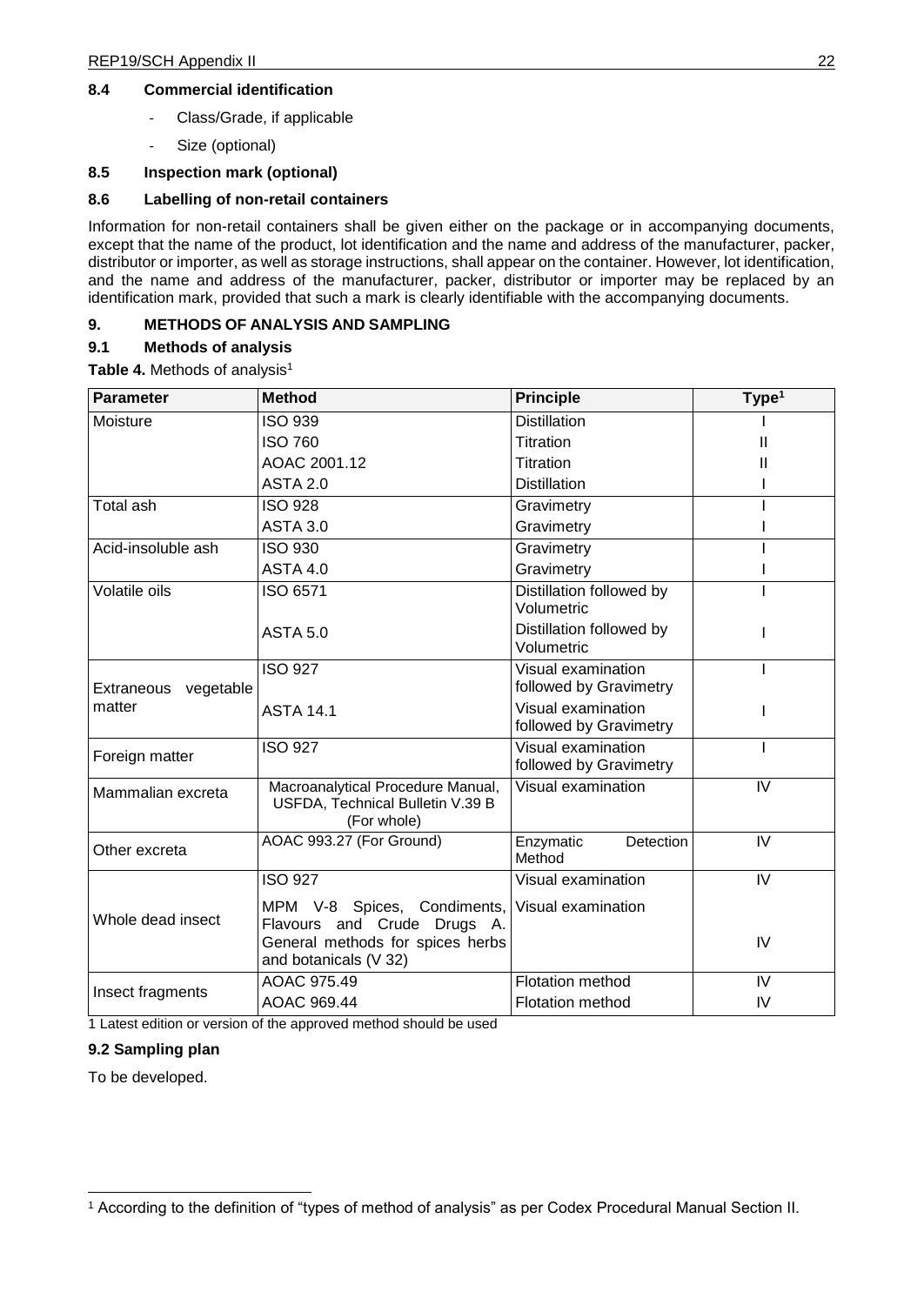## **APPENDIX III**

## **PROPOSED DRAFT STANDARD FOR DRIED ROOTS, RHIZOMES AND BULBS — DRIED OR DEHYDRATED GINGER**

## **(For adoption at Step 5)**

#### **1 SCOPE**

This Standard applies to dried roots, rhizomes and bulbs in their dried or dehydrated form as spices or culinary herbs, defined in Section 2.1 below, offered for direct consumption, as an ingredient in food processing, or for repacking if required. It excludes products for industrial processing.

## **2 DESCRIPTION**

## **2.1 Product definition**

Dried roots, rhizomes and bulbs covered by this Standard (Table 1) are sold in styles/forms as indicated in 2.2.

| Table 1. Dried roots, rhizomes, bulbs covered by this Standard |
|----------------------------------------------------------------|
|----------------------------------------------------------------|

| S/No | <b>Common name</b>  | <b>Scientific name</b>      |
|------|---------------------|-----------------------------|
|      | <b>Dried Ginger</b> | Zingiber officinale, Roscoe |

## **2.2 Styles**

Dried roots, rhizomes and bulbs may be:

- Whole: single or branched rhizomes of varying sized, which may be cut at both ends with the flattened circular shape intact;
- Pieces: comprising various cut, diced or sliced styles;
- Ground/powdered; or
- Of other styles distinct from those above, provided they are labelled accordingly.

## **3. ESSENTIAL COMPOSITION AND QUALITY FACTORS**

#### **3.1 Composition**

Dried roots, rhizomes and bulbs as described in Section 2 above shall conform to requirements set in Annexes I and II.

## **3.2 Quality factors**

#### **3.2.1 Odour, flavour and colour**

Dried roots, rhizomes and bulbs shall have a characteristic aroma, colour and flavor, which may vary depending on geo-climatic factors/conditions, and shall be free from any foreign odour, flavour and colour.

#### **3.2.2 Chemical and physical characteristics**

Dried roots, rhizomes and bulbs shall comply with the requirements specified in Annexes I (Chemical characteristics) and II (Physical characteristics). The defects allowed must not affect the general appearance of the product as regards to its quality, keeping quality and presentation in the package.

#### **3.2.3 Classification (optional)**

In accordance with the chemical and physical characteristics in Section 3.2.2, dried roots, rhizomes and bulbs may be classified into the following grades:

- Extra;
- Grade I/Class I; and
- Grade II/Class II.

When unclassified/ungraded, the provisions for class/grade II apply as the minimum requirements.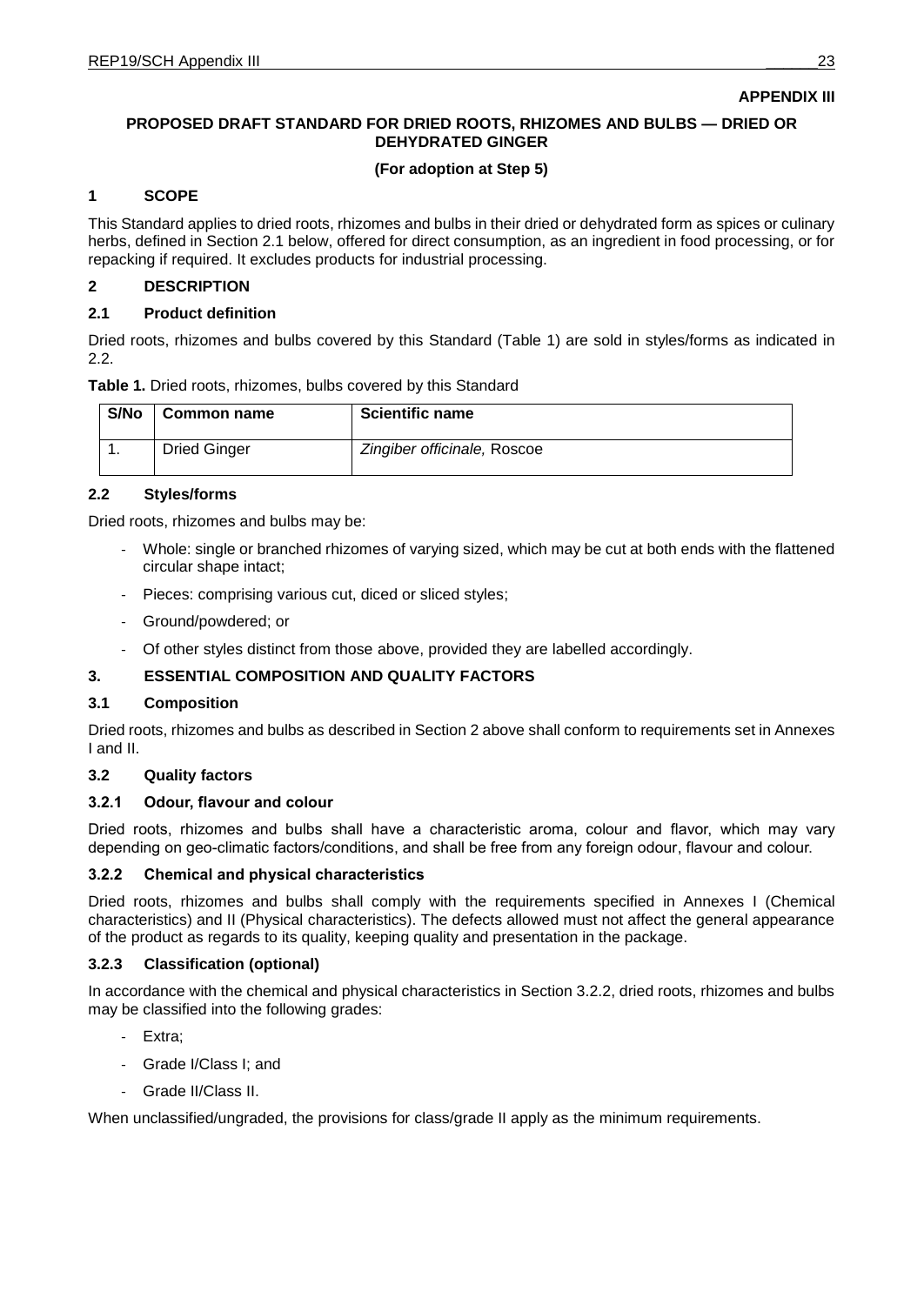## **4 FOOD ADDITIVES**

Anticaking agents may be used in the powdered form of the product in accordance with Table 3 of the *General Standard for Food Additives* (CXS 192-1995).

## **5 CONTAMINANTS**

**5.1** The products covered by this Standard shall comply with the maximum levels of the *General Standard for Contaminants and Toxins in Food and Feed* (CXS 93-1995).

**5.2** The products covered by this Standard shall comply with the maximum residue limits for pesticides established by the Codex Alimentarius Commission.

## **6 HYGIENE**

**6.1** It is recommended that the products covered by the provisions of this Standard be prepared and handled in accordance with the appropriate sections of the *General Principles of Food Hygiene* (CXC 1 - 1969), the *Code of Hygienic Practice for Low-Moisture Foods* (CXC 75 - 2015), *Code of Practice for the Prevention and Reduction of Mycotoxins in Spices (*CXC 78 - 2017), and other relevant Codex texts.

**6.2** The products should comply with any microbiological criteria established in accordance with the *Principles and Guidelines for the Establishment and Application of Microbiological Criteria Related to Foods* (CXG 21-1997).

#### **7 WEIGHTS AND MEASURES**

Containers shall be as full as practicable without impairment of quality and shall be consistent with a proper declaration of contents for the product.

## **8 LABELLING**

**8.1** The products covered by the provisions of this Standard shall be labelled in accordance with the *General Standard for the Labelling of Prepackaged Foods* (CXS 1-1985). In particular, the following specific provisions shall apply:

#### **8.2 Name of the product**

- **8.2.1** The name of the product shall be as described in Section 2.1
- **8.2.2** The name of the product may include an indication of the style as described in Section 2.2.
- **8.2.3** Variety or cultivar, trade name/type may be listed on the label.

#### **8.3 Country of origin/country of harvest**

- **8.3.1** Country of origin/country of harvest shall be indicated, and the region of production may be indicated.
- **8.3.2** Year of harvest (optional)

#### **8.4 Commercial identification**

- Class/Grade, if applicable
- Size (optional)

#### **8.5 Inspection mark (optional)**

#### **8.6 Labelling of non-retail containers**

Information for non-retail containers shall be given either on the container or in accompanying documents, except that the name of the product, lot identification, and the name and address of the manufacturer, packer, distributor or importer, as well as storage instructions, shall appear on the container. However, lot identification, and the name and address of the manufacturer, packer, distributor or importer may be replaced by an identification mark, provided that such a mark is clearly identifiable with the accompanying documents.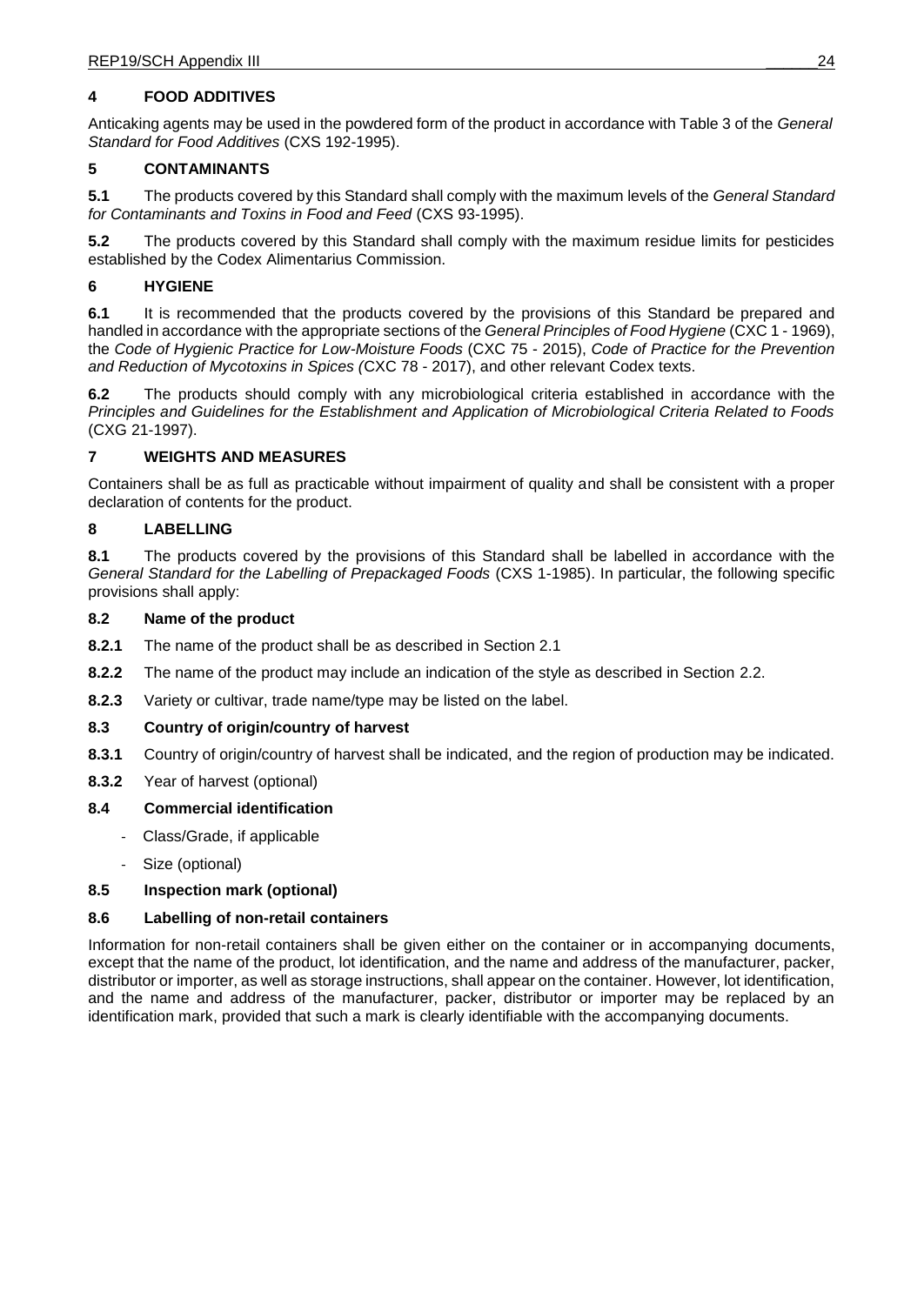## **9. METHODS OF ANALYSIS AND SAMPLING**

## **9.1 Methods of analysis\***

**Table 2**. Methods of analysis

| <b>Parameter</b>              | <b>Method</b>                                                                                                                                                           | <b>Principle</b>                              | Type <sup>1</sup> |
|-------------------------------|-------------------------------------------------------------------------------------------------------------------------------------------------------------------------|-----------------------------------------------|-------------------|
| Moisture                      | <b>ISO 939</b>                                                                                                                                                          | <b>Distillation</b>                           |                   |
|                               | AOAC 2001.12                                                                                                                                                            | Titration                                     | Ш                 |
|                               | AOAC 986.21                                                                                                                                                             | <b>Distillation</b>                           |                   |
|                               | <b>ASTA 2.0</b>                                                                                                                                                         | <b>Distillation</b>                           |                   |
| <b>Total Ash</b>              | <b>ISO 928</b>                                                                                                                                                          | Gravimetry                                    |                   |
|                               | AOAC 941.12                                                                                                                                                             | Gravimetry                                    |                   |
|                               | <b>ASTA 3.0</b>                                                                                                                                                         | Gravimetry                                    |                   |
| Acid Insoluble Ash            | <b>ISO 930</b>                                                                                                                                                          | Gravimetry                                    |                   |
|                               | AOAC 941.12                                                                                                                                                             | Gravimetry                                    |                   |
|                               | <b>ASTA 4.0</b>                                                                                                                                                         | Gravimetry                                    |                   |
| <b>Volatile Oil</b>           | ISO 6571                                                                                                                                                                | Distillation followed by Volumetry            |                   |
|                               | AOAC 962.17                                                                                                                                                             | Distillation followed by Volumetry            |                   |
|                               | <b>ASTA 5.0</b>                                                                                                                                                         | Distillation followed by Volumetry            |                   |
| <b>Extraneous Matter</b>      | <b>ISO 927</b>                                                                                                                                                          | Visual Examination followed by<br>Gravimetry  | Т                 |
|                               | AOAC 916.01                                                                                                                                                             | Visual Examination followed by<br>Gravimetry  |                   |
|                               | <b>ASTA 14.1</b>                                                                                                                                                        | Visual Examination followed by<br>Gravimetry  |                   |
| Foreign Matter                | AOAC 960.51                                                                                                                                                             | Visual Examination followed by<br>Gravimetry  | L                 |
|                               | <b>ISO 927</b>                                                                                                                                                          | Visual Examination followed by<br>Gravimetry  |                   |
| Insect Damage                 | Method V-8 Spices, Condiments,<br>Flavors and Crude Drugs                                                                                                               | <b>Visual Examination</b>                     | IV                |
|                               | (Macroanalytical Procedure<br>Manual, FDA Technical Bulletin<br>Number 5)<br>https://www.fda.gov/Food/FoodSci<br>enceResearch/LaboratoryMethod<br>s/ucm105731.htm#v-117 |                                               |                   |
| <b>Extractable Colour</b>     | American Dried Onion and Garlic<br>Association<br>(ADOGA)<br>method<br>IV.C.5                                                                                           | Chemical extraction                           | IV                |
| Hot Water Insoluble<br>Solids | ADOGA method IV.C.7                                                                                                                                                     | Chemical extraction followed by<br>Gravimetry | I.                |
| Insects/Insect<br>Fragments   | Method appropriate for particular<br>spice from AOAC Chapter 16,<br>subchapter 14                                                                                       | <b>Visual Examination</b>                     | IV                |
| Excreta Mammalian,            | Macroanalytical Procedure<br>Manual, USFDA, Technical<br>Bulletin V.39 B (For whole)                                                                                    | <b>Visual Examination</b>                     | IV                |
| <b>Excreta Other</b>          | AOAC 993.27 (For Ground)                                                                                                                                                | <b>Enzymatic Detection Method</b>             | IV                |

<sup>1</sup> According to the definition of "types of method of analysis" as per Codex Procedural Manual Section II.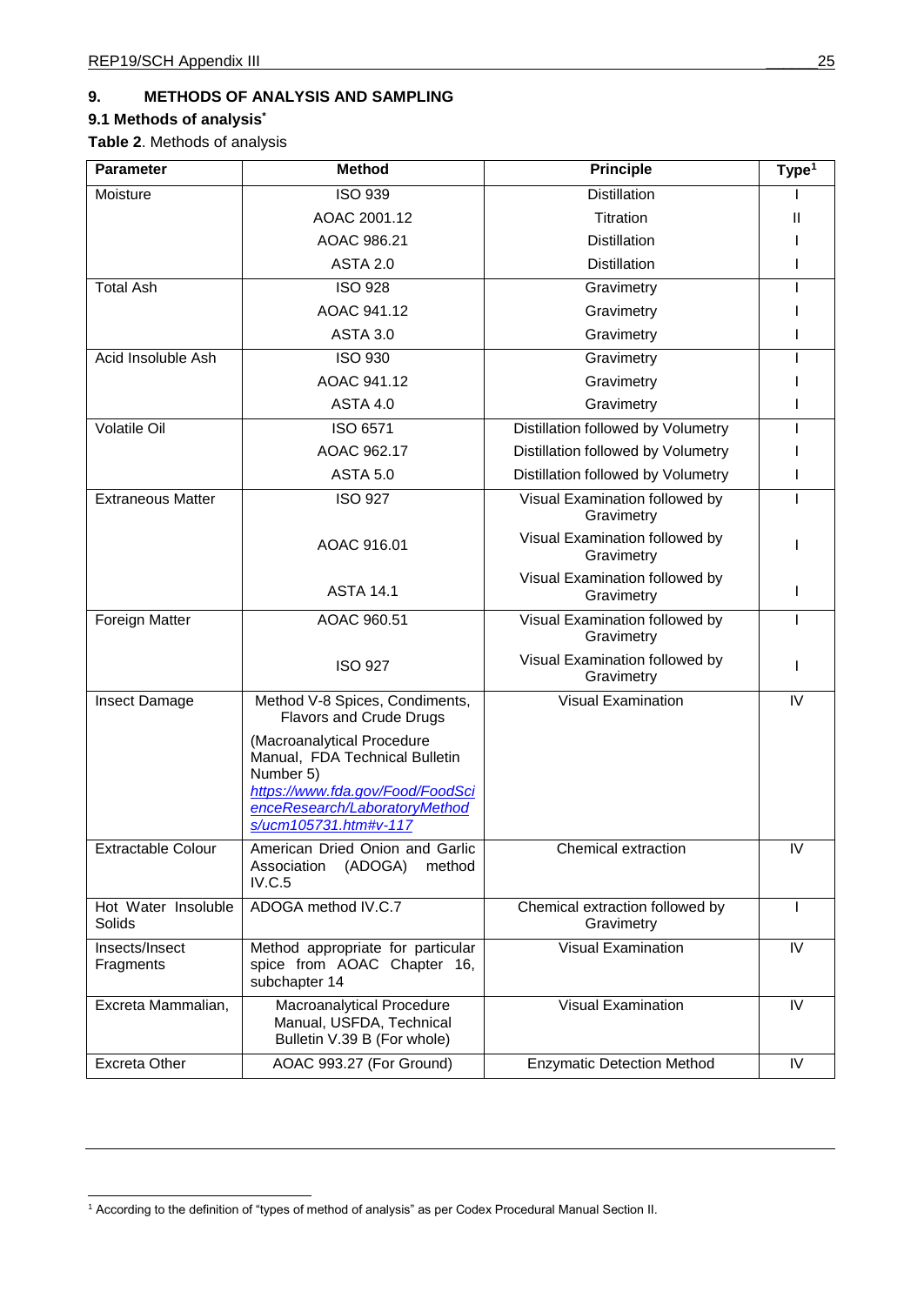| Mould visible | Method V-8 Spices, Condiments,<br>Flavors and Crude Drugs                                | Visual examination | IV |
|---------------|------------------------------------------------------------------------------------------|--------------------|----|
|               | (Macroanalytical Procedure<br>Manual, FDA Technical Bulletin<br>Number 5)                |                    |    |
|               | http://www.fda.gov/Food/FoodSci<br>enceResearch/LaboratoryMethod<br>s/ucm084394.htm#v-32 |                    |    |
| Live Insect   | ISO 927                                                                                  | Visual Examination | IV |
|               | AOAC 960.51                                                                              | Visual Examination | IV |

**\*** Latest edition or version of the approved method should be used.

## **9.2 SAMPLING PLAN**

To be developed.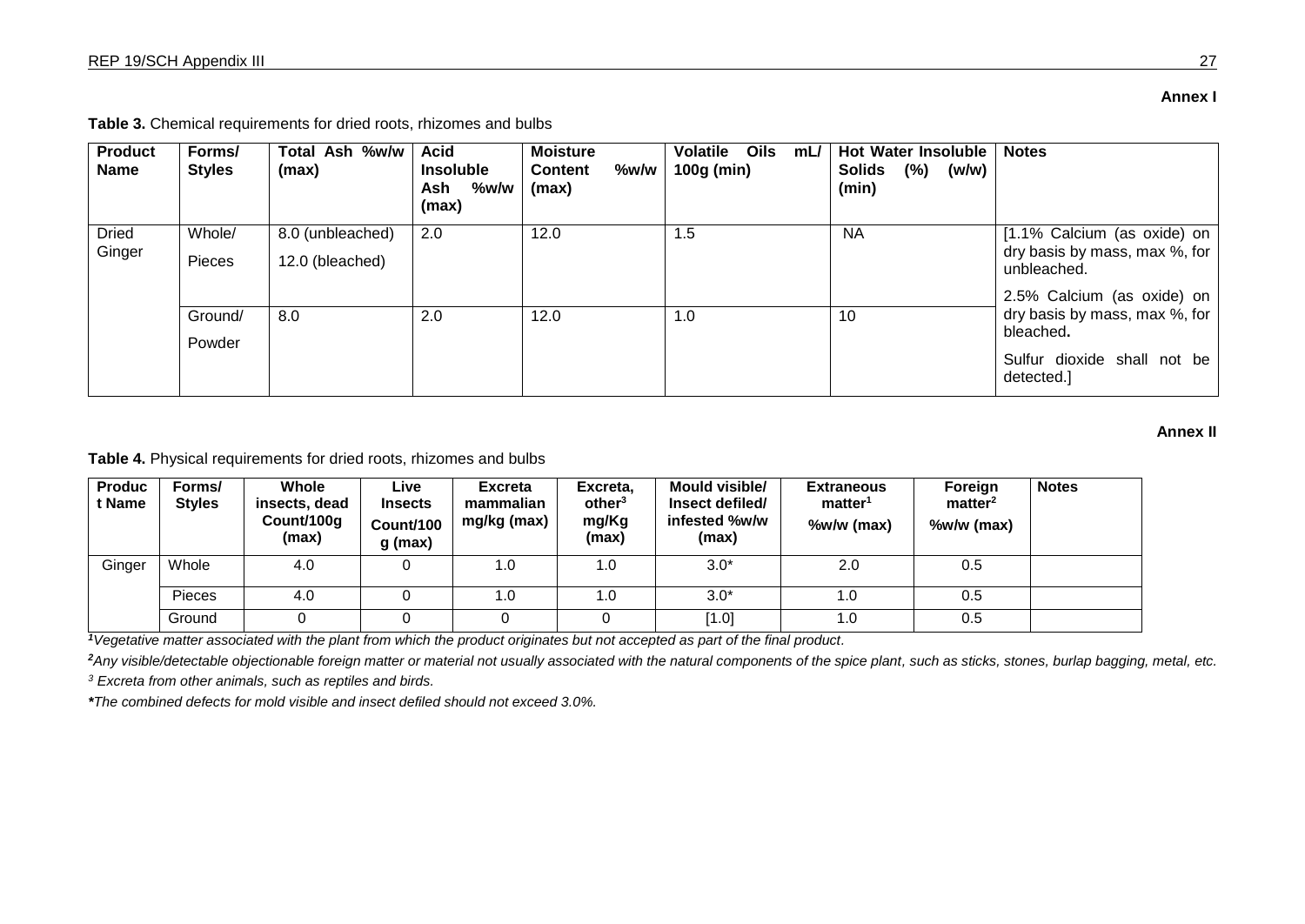## **APPENDIX IV**

## **PROPOSED DRAFT STANDARD FOR DRIED OR DEHYDRATED GARLIC**

## **(For adoption at Step 5/8)**

## **1 SCOPE**

This Standard applies to garlic in its dried or dehydrated form as spices or culinary herbs, defined in Section 2.1 below, offered for direct consumption, as an ingredient in food processing, or for repacking if required. This Standard does not apply to products intended for industrial processing.

#### **2 DESCRIPTION**

#### **2.1 Product definition**

Dried/Dehydrated garlic is a finished product obtained on drying the cloves and/or bulb of garlic (*Allium sativum L*).

#### **2.2 Styles**

**2.2.1** Dried roots, rhizomes and bulbs may be:

- Whole, defined as peeled, dry/dehydrated solo garlic and/or intact cloves;
- Cracked/broken;
- Ground/powdered; and
- Of other styles distinct from those above, provided they are labelled accordingly.

**2.2.2** The particle size of pieces and ground/powdered styles is determined by contractual agreement between buyer and seller.

## **3. ESSENTIAL COMPOSITION AND QUALITY FACTORS**

## **3.1 Composition**

The product shall belong to the one defined in Section 2.1 and shall conform to requirements contained in Annexes I and II (Chemical and Physical Characteristics of Dried or Dehydrated Garlic). The general name may be used if the product is a blend of the different varieties listed under the general name for that commodity. When a specific name is used, the product must contain a minimum of 80% of the variety listed for that specific name.

#### **3.2 Quality factors**

#### **3.2.1 Odour, flavour and colour**

The product shall have a characteristic aroma, colour and flavour, which may vary depending on geo-climatic factors/conditions/varieties, and shall be free from any foreign odour, colour, flavour and especially from mustiness.

#### **3.2.2 Chemical and physical characteristics**

The generic product shall comply with the requirements specified in Annex I (Chemical characteristics) and Annex II (Physical characteristics). The defects allowed must not affect the general appearance of the product as regards to its quality, keeping quality and presentation in the package. There shall not be any form of adulteration in the product.

#### **4 FOOD ADDITIVES**

Anticaking agents may be used in the powdered form of the product in accordance with Table 3 of the *General Standard for Food Additives* (CXS 192-1995).

## **5 CONTAMINANTS**

**5.1** The products covered by this Standard shall comply with the maximum levels of the *General Standard for Contaminants and Toxins in Food and Feed* (CXS 193-1995).

**5.2** The products covered by this Standard shall comply with the maximum residue limits for pesticides established by the Codex Alimentarius Commission.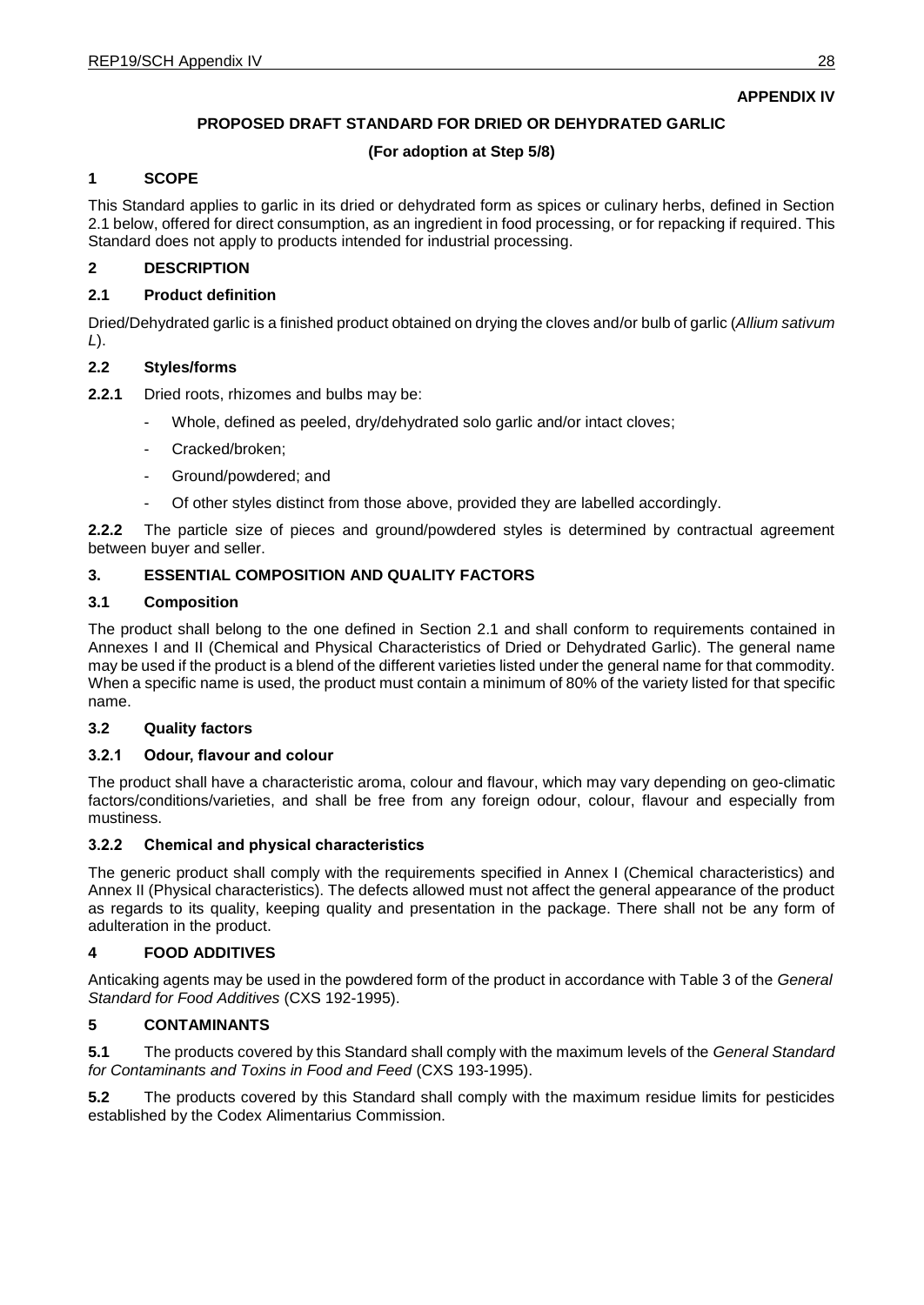## **6 HYGIENE**

**6.1** It is recommended that the products covered by the provisions of this Standard be prepared and handled in accordance with the appropriate sections of the *General Principles of Food Hygiene* (CXC 1-1969), the *Code Of Hygienic Practice For Low-Moisture Foods* (CXC 75-2015); *Code of Practice for the Prevention and Reduction of Mycotoxins in Spices (*CXC78-2017) and other relevant Codex texts such as codes of hygienic practice and codes of practice.

**6.2** The products should comply with any microbiological criteria established in accordance with the *Principles and Guidelines for the Establishment and Application of Microbiological Criteria related to Foods* (CXG 21-1997).

## **7 WEIGHTS AND MEASURES**

Containers shall be as full as practicable without impairment of quality and shall be consistent with a proper declaration of contents for the product.

## **8 LABELLING**

**8.1** The products covered by the provisions of this Standard shall be labelled in accordance with the *General Standard for the Labelling of Pre-packaged Foods* (CXS 1-1985). In particular, the following specific provisions apply:

#### **8.2 Name of the product**

- **8.2.1** The name of the product shall be as described in Section 2.1.
- **8.2.2** The name of the product may include an indication of the style as described in Section 2.2.
- **8.2.3** Species, variety or cultivar may be listed on the label.

## **8.3 Country of origin/country of harvest**

- **8.3.1** Country of origin/country of harvest shall be indicated, and the region of production may be indicated.
- **8.3.2** Year of harvest may be indicated.

## **8.4 Commercial Identification**

- Class/Grade, if applicable
- Size (optional)
- **8.5** Inspection mark (optional)

#### **8.6 Labelling of non-retail containers**

Information for non-retail containers shall be given either on the container or in accompanying documents, except that the name of the product, lot identification, and the name and address of the manufacturer, packer, distributor or importer, as well as storage instructions, shall appear on the container. However, lot identification, and the name and address of the manufacturer, packer, distributor or importer may be replaced by an identification mark, provided that such a mark is clearly identifiable with the accompanying documents.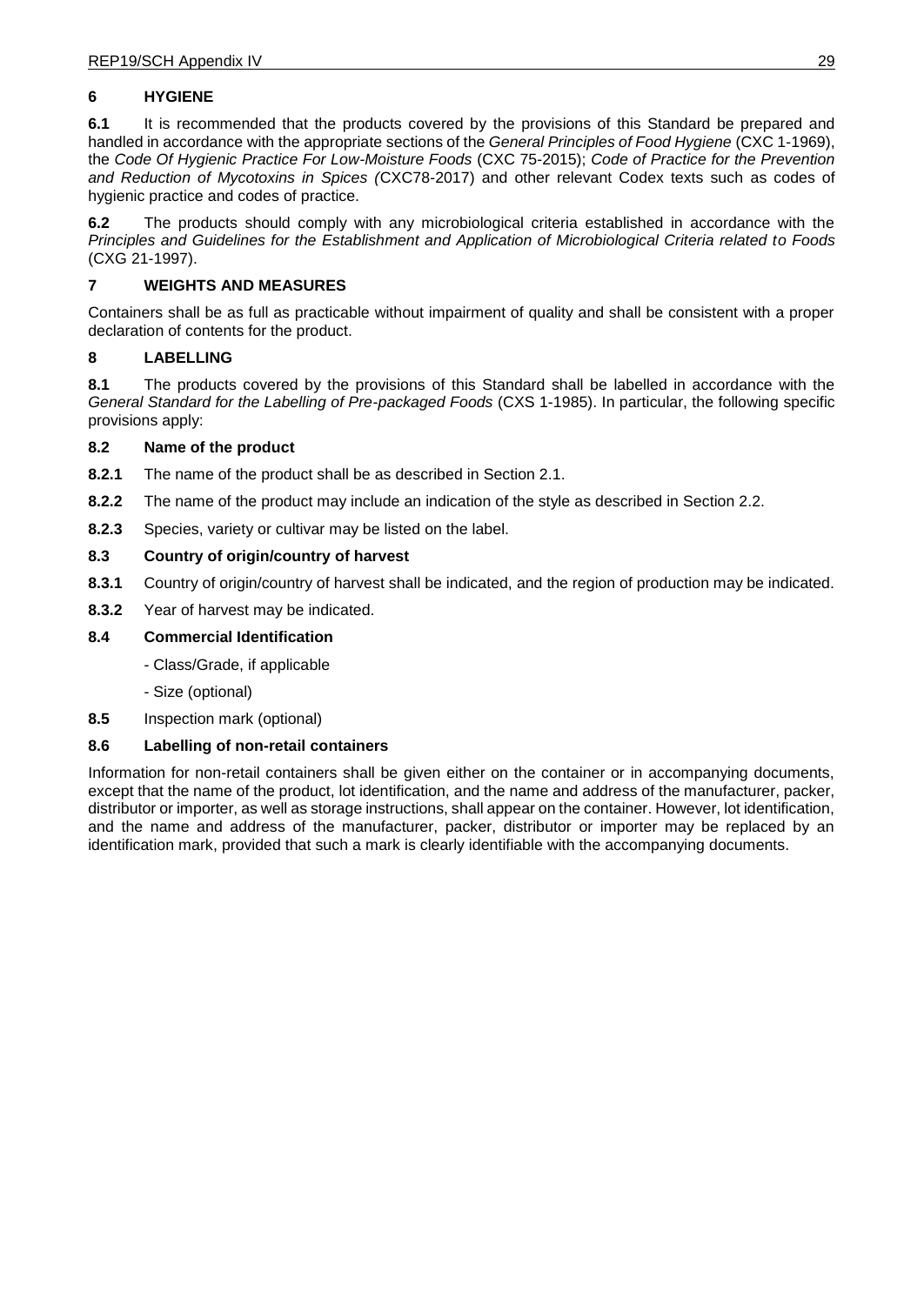## **9. METHODS OF ANALYSIS AND SAMPLING**

## **9.1 Methods of analysis\***

| <b>Method</b>                                                                                                                                                                                                     | <b>Principle</b>                                    | Type <sup>1</sup>      |
|-------------------------------------------------------------------------------------------------------------------------------------------------------------------------------------------------------------------|-----------------------------------------------------|------------------------|
| <b>ISO 939</b>                                                                                                                                                                                                    | <b>Distillation</b>                                 |                        |
| AOAC 2001.12                                                                                                                                                                                                      | Titration                                           | Ш                      |
| AOAC 986.21                                                                                                                                                                                                       | <b>Distillation</b>                                 |                        |
| <b>ASTA 2.0</b>                                                                                                                                                                                                   | <b>Distillation</b>                                 |                        |
| <b>ISO 928</b>                                                                                                                                                                                                    | Gravimetry                                          |                        |
| AOAC 941.12                                                                                                                                                                                                       | Gravimetry                                          |                        |
| <b>ASTA 3.0</b>                                                                                                                                                                                                   | Gravimetry                                          |                        |
| <b>ISO 930</b>                                                                                                                                                                                                    | Gravimetry                                          |                        |
| AOAC 941.12                                                                                                                                                                                                       | Gravimetry                                          |                        |
| <b>ASTA 4.0</b>                                                                                                                                                                                                   | Gravimetry                                          |                        |
| <b>ISO 927</b>                                                                                                                                                                                                    | <b>Visual Examination</b><br>followed by Gravimetry |                        |
| <b>ASTA 14.1</b>                                                                                                                                                                                                  | <b>Visual Examination</b><br>followed by Gravimetry |                        |
| <b>ISO 927</b>                                                                                                                                                                                                    | <b>Visual Examination</b><br>followed by Gravimetry |                        |
| AOAC 960.51                                                                                                                                                                                                       | Sieving followed by<br>Gravimetry                   | L                      |
| Method appropriate for particular<br>spice from AOAC Chapter 16,<br>subchapter 14                                                                                                                                 | <b>Visual Examination</b>                           | IV                     |
| <b>ISO 927</b>                                                                                                                                                                                                    | <b>Visual Examination</b>                           | IV                     |
| AOAC 960.51                                                                                                                                                                                                       | <b>Visual Examination</b>                           | IV                     |
| Macroanalytical Procedure Manual,<br>USFDA, Technical Bulletin V.39 B<br>(For whole)                                                                                                                              | <b>Visual Examination</b>                           | IV<br>IV               |
| AOAC 993.27 (For Ground)                                                                                                                                                                                          | Method                                              |                        |
| <b>ISO 941</b>                                                                                                                                                                                                    | Extraction followed by<br>Gravimetry                |                        |
| <b>ISO 5567</b>                                                                                                                                                                                                   | Distillation followed by<br>Titrimetry              | IV                     |
| Method V-8 Spices, Condiments,<br><b>Flavors and Crude Drugs</b><br>(Macroanalytical Procedure<br>Manual,<br>FDA Technical Bulletin Number 5)<br>http://www.fda.gov/Food/FoodSci<br>enceResearch/LaboratoryMethod | <b>Visual Examination</b><br>(For whole)            | IV                     |
|                                                                                                                                                                                                                   | s/ucm084394.htm#v-32                                | Enzymatic<br>Detection |

**\*** Latest edition or version of the approved method should be used

## **9.2 SAMPLING PLAN**

To be developed.

<sup>1</sup> According to the definition of "types of method of analysis" as per Codex Procedural Manual Section II.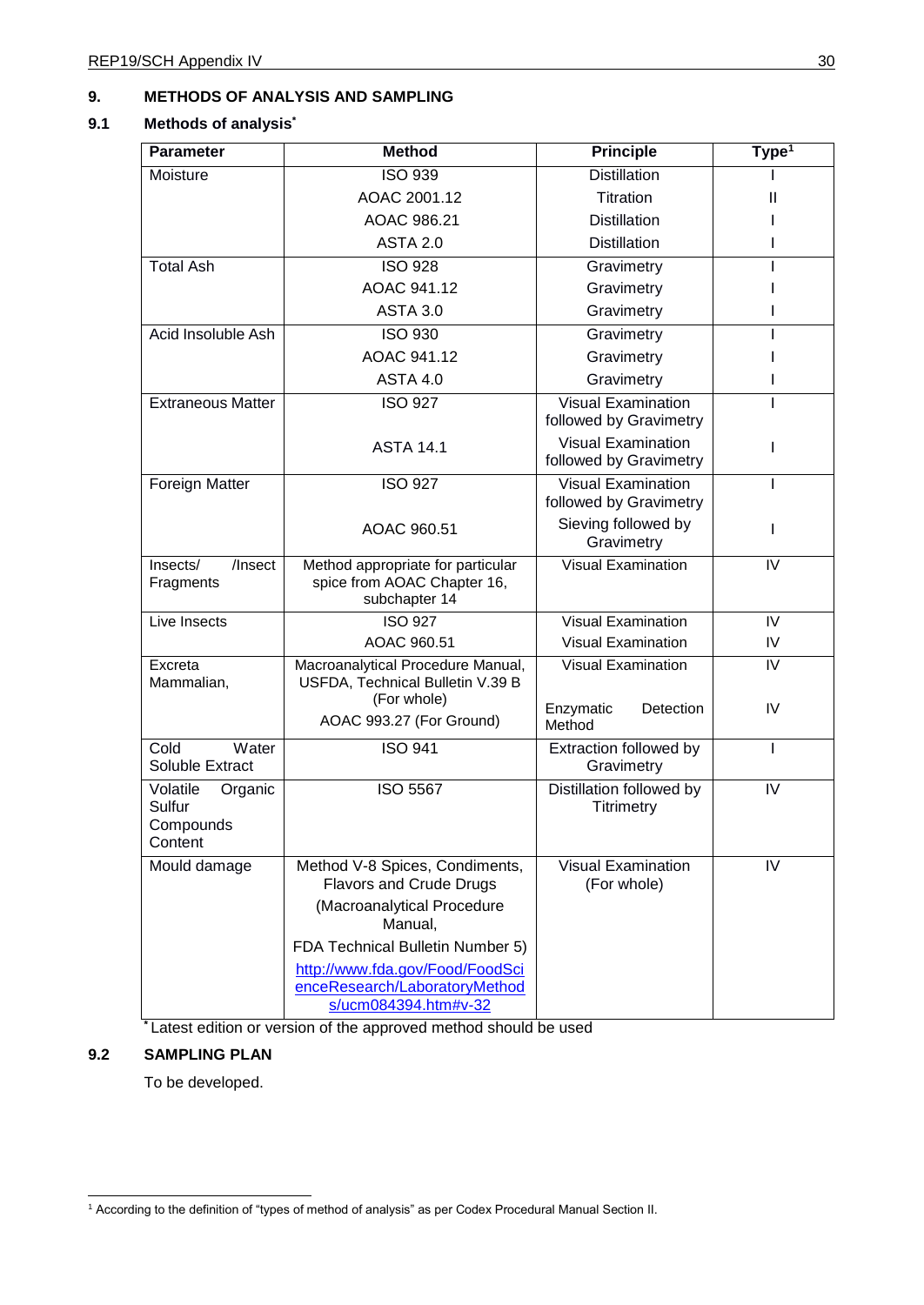#### **EGYPT - ÉGYPTE - EGIPTO**

Dr Mervat Fouad Consultant of Herbs and Medicinal Plants and Foods for Special Dietary Uses National Nutrition Institute (NNI) 53, Amman st, Dokki Giza - Egypt Tel: +201005016726 Email: mevo 73@hotmail.com

Eng Ahmed Mohammed Elhelw Codex Contact Point for Egypt, **Technical Secretariat of Egyptian CSCH Food Standards** Eqyptian Organization for Standardization and Quality  $(EOS)$ 16 Tadreeb AlMudarbeen St., AlAmeriah Cairo - Egypt Tel: +201224083536 Email: helws a@hotmail.com

#### EUROPEAN UNION - UNION EUROPÉENNE -**UNIÓN EUROPEA**

Mr Marco Castellina Administrator Health & Food Safety Directorate-General European Commission Rue Froissart 101 Brussels - Belgium Tel: +32 229-87443 Email: marco.castellina@ec.europa.eu

#### **FRANCE - FRANCIA**

Mrs Françoise Moreau Lalanne Conseillère pour les Affaires Agricoles Ambassade de France en Inde 2/50-E Shantipath Chanakyapuri New Delhi - India Tel: +91 11 4319 6304 Email: francoise.moreaulalanne@dgtresor.gouv.fr

#### **GERMANY - ALLEMAGNE - ALEMANIA**

Mr Walther Quasigroch Administrator Federal Ministry of Food and Agriculture Rochusstrasse 1 Bonn - Germany Tel: +49 228 99 529 4362 Email: Walther.Quasigroch@bmel.bund.de

#### **GHANA**

Mr Gorden Kwabena Akurugu **Regional Officer** Regional Office Food and Drugs Authority P.O. BOX CT 2783 Cantonments Accra - Ghana Tel: +233 244 339632 Email: gordena2002@gmail.com

Mr Zakaria Braimah **Principal Regulatory Officer** Warehouse Inspection Unit Food and Drugs Authority P.O. BOX CT 2783 Cantonments Accra - Ghana Tel: +233209280738 Email: zakwohoor67@gmail.com

#### **INDIA - INDE**

Dr M K Shanmuga Sundaram Secretary Spices Board India (Ministry of Commerce & Industry, Govt. of India) Cochin, Kerala India Email: secy.kochi-sb@gov.in

Mr T Subbraj Scientist, Quality Evaluation Laboratory, (Ministry of Commerce & Industry, Govt. of India) Spices Board Guntur, Andhra Pradesh. India Email: ccsch.subbraj@gmail.com

Dr Femina.

Deputy Director Directorate of Arecanut and Spices Development Ministry of Agriculture & Farmers Welfare Department of Agriculture, Co-operation & Farmers Welfare Government of India, West Hill Kozhikode India Tel: +91-0495-2369877 Email: spicedte@nic.in Mr Kannan B

**Assistant Manager Regulatory Affairs ITC Limited (Foods Division)** No. 18 Banaswadi, Main Road, Maruthiseva Nagar, Bangalore Tel: 9445218936 Email: kannan.b@itc.in

Mr Sunil Bakshi

Advisor (Codex / Regulations) Food Safety and Standards Authority of India FDA Bhawan, Near Bal Bhawan New Delhi India Tel: +91-11-23237439 Email: sbakshi@fssai.gov.in

#### Mr Rijo Johny

Scientist, Quality Evaluation Laboratory, (Ministry of Commerce & Industry, Govt. of India) Spices Board Maharashtra Mumbai - India Email: rijo.johny@nic.in

Ms Kamia Juneja Manager Scientific and Regulatory Affairs Pepsico India Ltd - CII India Tel: 9582315256 Email: kamia.juneja@pepsico.com

Mr Shibu K Chithajan Quality Assurance & Control, Synthite Industries (P) Ltd Synthite Valley, Kolenchery, Kerala, India Tel: 7034021337 Email: shibukc@synthite.com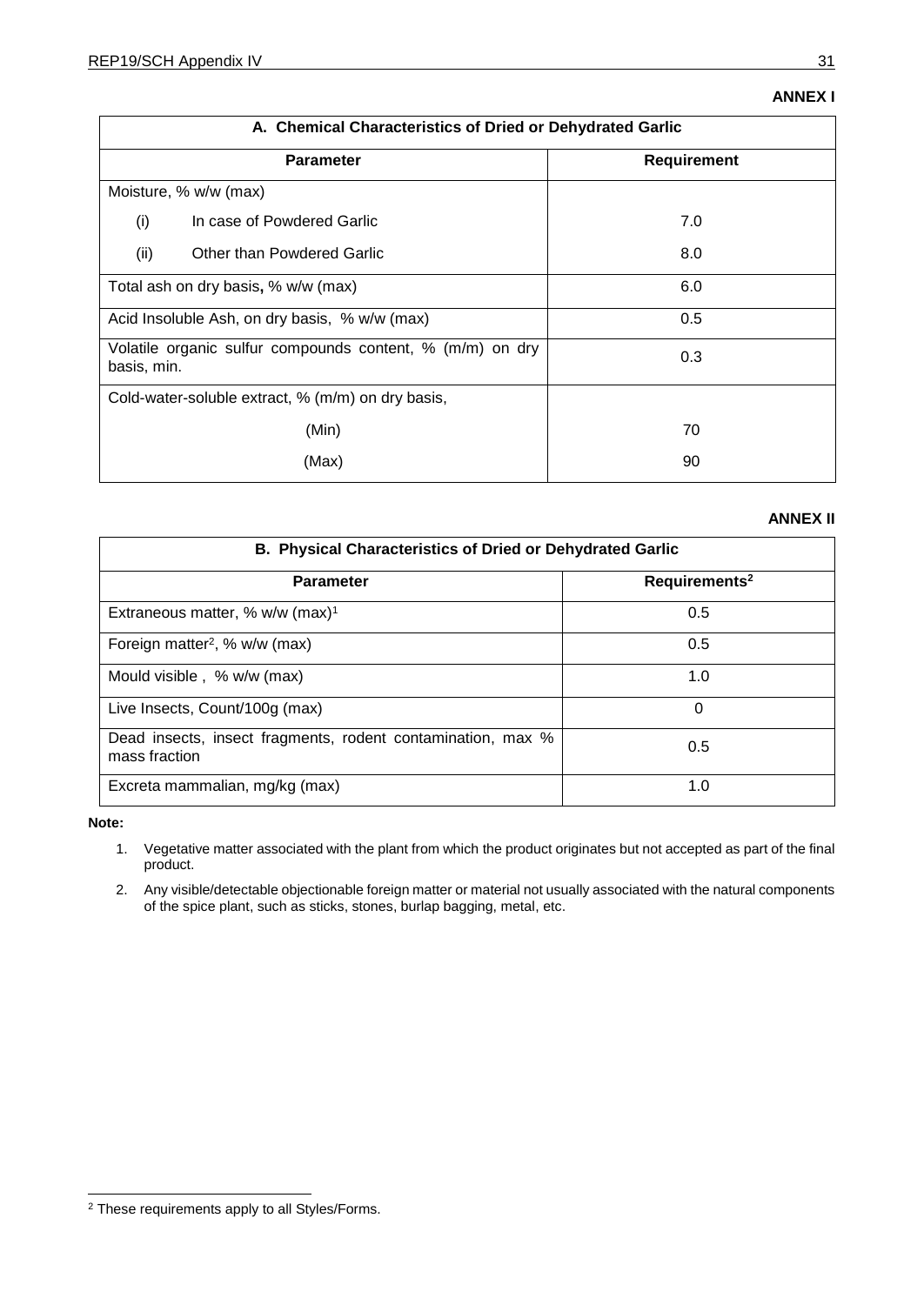## **PROPOSED DRAFT STANDARD FOR DRIED LEAVES – DRIED BASIL**

## **(For Adoption at Step 5)**

## **1 SCOPE**

This Standard applies to basil leaves in their dried form as culinary herbs defined in Section 2.1 below, offered for direct consumption, as an ingredient in food processing or for repacking if required. It excludes products for industrial processing.

## **2 DESCRIPTION**

## **2.1 Product definition**

Dried basil is the product prepared from leaves of *Ocimum Spp*. of the Lamiaceae family (Table 1), dried and processed in an appropriate manner. Undergoing operations such as cleaning, drying, rubbing, milling and sifting are sold in forms as indicated in 2.2.

| General name | Trade name     | <b>Scientific name</b>                                   |  |  |
|--------------|----------------|----------------------------------------------------------|--|--|
|              | Sweet basil    | Ocimum basilicum L.                                      |  |  |
|              | Bush basil     | Ocimum minimum L.                                        |  |  |
|              | American basil | Ocimum americanum L.                                     |  |  |
| Basil        | Shrubby basil  | Ocimum gratissimum L.                                    |  |  |
|              | Camphor basil  | Ocimum kilimandscharicum Gürke                           |  |  |
|              | Sacred basil   | Ocimum tenuiflorumL.<br>[Pimpiniella anisoidis V. Brig.] |  |  |
|              | [Field basil]  | [Salvia occidentalis Sw.]                                |  |  |

**Table 1. Dried Culinary Leaves covered by this standard** 

#### **2.2 Styles**

- **2.2.1** Dried basil may be:
	- Whole/intact:
	- Crushed/rubbed/flaked;
	- Ground/powdered; or
	- Of other styles distinct from those above, provided they are labelled accordingly.

**2.2.2** The particle size of ground/powdered styles is determined by contractual agreement between buyer and seller.

## **3. ESSENTIAL COMPOSITION AND QUALITY FACTORS**

#### **3.1 Composition**

Dried culinary leaves as described in Section 2 shall conform to the requirements contained in Annexes I and II.

## **3.2 Quality factors**

#### **3.2.1 Odour, flavour and colour**

Dried basil shall have a characteristic odour and flavour, which may vary depending on geo-climatic factors/conditions. Dried basil shall be free from any foreign odour or flavour and especially from mustiness. The typical colour of basil may change depending on post-harvest treatment.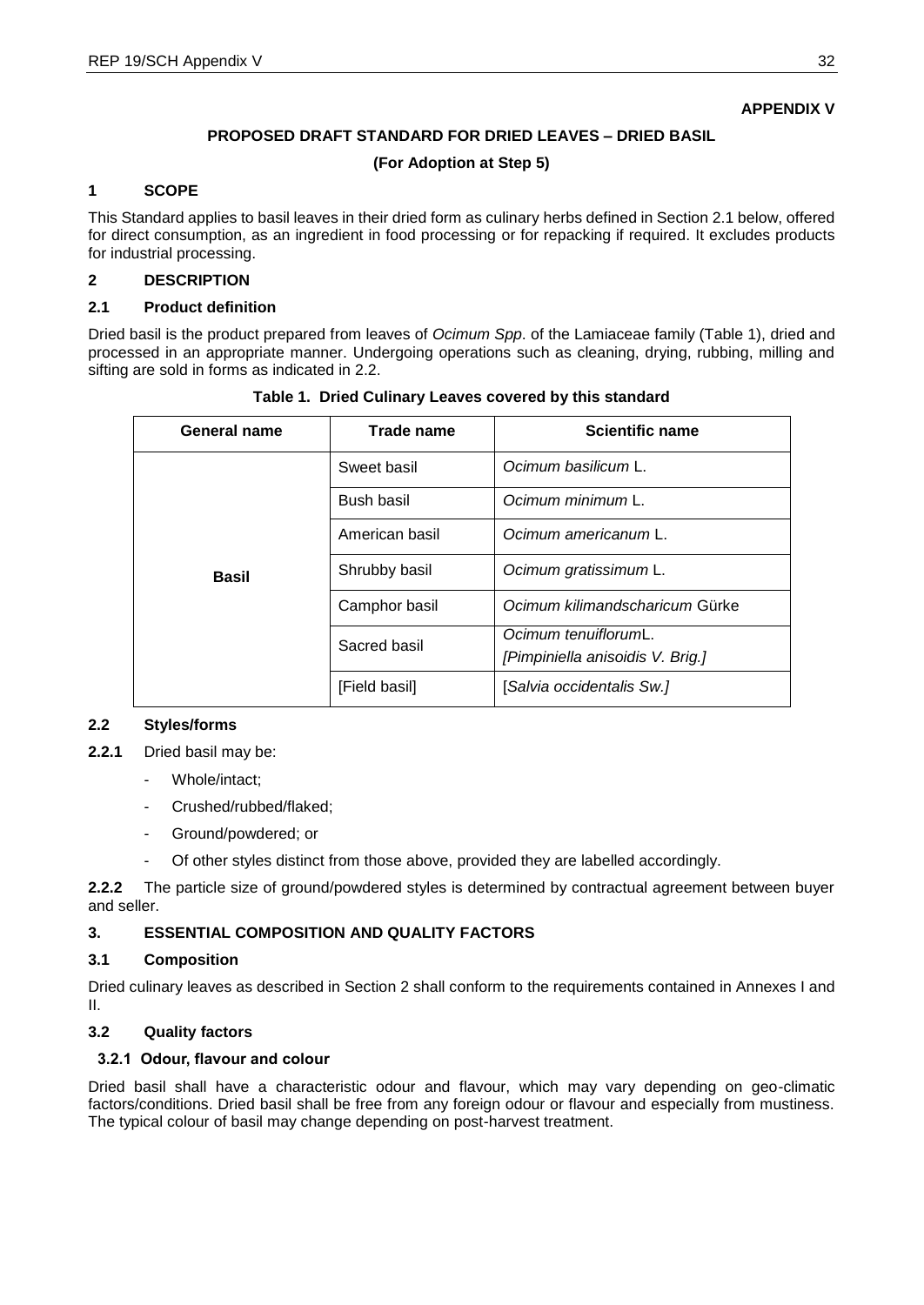## **3.2.2 Chemical and physical characteristics**

The generic product shall comply with the requirements specified in Annex I (Chemical Characteristics) and Annex II (Physical Characteristics). The defects allowed must not affect the general appearance of the product as regards to its quality, keeping quality and presentation in the package.

## **4 FOOD ADDITIVES**

Anticaking agents may be used in the powdered form of the product in accordance with Table 3 of the *General Standard for Food Additives* (CXS 192-1995).

## **5 CONTAMINANTS**

**5.1** The products covered by this Standard shall comply with the maximum levels of the *General Standard for Contaminants and Toxins in Food and Feed* (CXS 193-1995) [and the *Code of Practice for Weed Control to Prevent and Reduce Pyrrolizidine Alkaloid Contamination in Food and Feed* (CXC 74-2014)].

**5.2** The products covered by this Standard shall comply with the maximum residue limits for pesticides established by the Codex Alimentarius Commission.

## **6 HYGIENE**

**6.1** It is recommended that the products covered by the provisions of this Standard be prepared and handled in accordance with the appropriate sections of the *General Principles of Food Hygiene* (CXC 1-1969), the *Code of Hygienic Practice For Low-Moisture Foods* (CXC 75-2015) Annex III Spices and Culinary Herbs; *Code of Practice for the Prevention and Reduction of Mycotoxins in Spices (*CXC 78 - 2017), and other relevant Codex texts.

**6.2** The products should comply with any microbiological criteria established in accordance with the *Principles and Guidelines for the Establishment and Application of Microbiological Criteria related to Foods* (CXG 21-1997).

## **7 WEIGHTS AND MEASURES**

Containers shall be as full as practicable without impairment of quality and shall be consistent with a proper declaration of contents for the product.

## **8 LABELLING**

**8.1** The products covered by the provisions of this Standard shall be labelled in accordance with the *General Standard for the Labelling of Pre-packaged Foods* (CXS 1-1985). In particular, the following specific provisions apply.

#### **8.2 Name of the product<sup>1</sup>**

**8.2.1** The name of the product shall be as described in Section 2.1

**8.2.2** The name of the product may include an indication of the trade name and varietal type described in Table 1 and style<sup>2</sup> as described in Section 2.2.

#### **8.3 Country of origin/country of harvest**

- 8.3.1 Country of origin/country of harvest shall be indicated and the region of production may be indicated.
- 8.3.2 Year of harvest (optional)
- **8.4** Commercial Identification
	- Class/Grade, if applicable
- **8.5** Inspection mark (optional)

#### **8.6 Labelling of non-retail containers**

Information for non-retail containers shall be given either on the container or in accompanying documents, except that the name of the product, lot identification, and the name and address of the manufacturer, packer, distributor or importer, as well as storage instructions, shall appear on the container. However, lot identification, and the name and address of the manufacturer, packer, distributor or importer may be replaced by an identification mark, provided that such a mark is clearly identifiable with the accompanying documents.

<sup>&</sup>lt;sup>1</sup>The General name may be used if the product is a blend of the different species listed in Table 1. If a trade name is used then the product must be a minimum of 80% of the species listed for that trade name.

<sup>&</sup>lt;sup>2</sup> Other distinctly different styles/forms besides the three described in this standard were allowed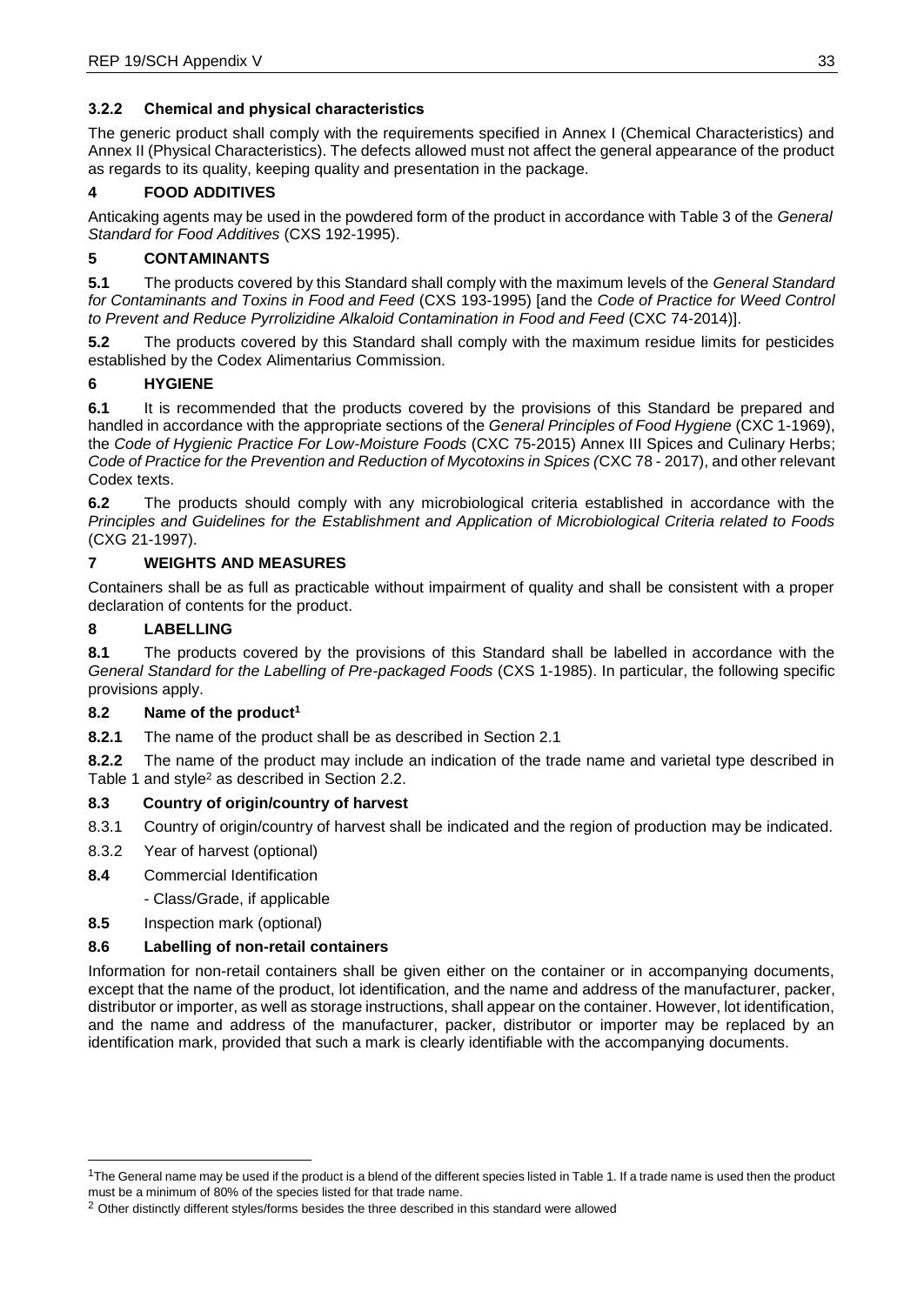## **9. METHODS OF ANALYSIS AND SAMPLING**

#### **9.1 Methods of Analysis\***

| <b>Parameter</b>                                                                                                                                                               | <b>Method</b>                                                                                                                                                        | <b>Principle</b>                                   | Type $\overline{1}$ |
|--------------------------------------------------------------------------------------------------------------------------------------------------------------------------------|----------------------------------------------------------------------------------------------------------------------------------------------------------------------|----------------------------------------------------|---------------------|
|                                                                                                                                                                                | <b>ISO 760</b>                                                                                                                                                       | Titration                                          | Ш                   |
|                                                                                                                                                                                | <b>ISO 939</b>                                                                                                                                                       | <b>Distillation</b>                                |                     |
|                                                                                                                                                                                | AOAC 2001.12                                                                                                                                                         | <b>Titration</b>                                   | $\mathbf{I}$        |
| Moisture                                                                                                                                                                       | <b>ASTA 2.0</b>                                                                                                                                                      | <b>Distillation</b>                                |                     |
|                                                                                                                                                                                | AOAC 941.11                                                                                                                                                          | <b>Distillation</b>                                |                     |
|                                                                                                                                                                                | AOAC 986.21                                                                                                                                                          | <b>Distillation</b>                                |                     |
|                                                                                                                                                                                | <b>ISO 928</b>                                                                                                                                                       | Gravimetry                                         |                     |
| <b>Total Ash</b>                                                                                                                                                               | AOAC 950.49                                                                                                                                                          | Gravimetry                                         |                     |
|                                                                                                                                                                                | <b>ASTA 3.0</b>                                                                                                                                                      | Gravimetry                                         |                     |
| Acid Insoluble Ash                                                                                                                                                             | <b>ISO 930</b>                                                                                                                                                       | Gravimetry                                         |                     |
|                                                                                                                                                                                | <b>ASTA 4.0</b>                                                                                                                                                      | Gravimetry                                         |                     |
|                                                                                                                                                                                | ISO 6571                                                                                                                                                             | Distillation followed by<br>Volumetry              |                     |
| <b>Volatile Oil</b>                                                                                                                                                            | AOAC 962.17                                                                                                                                                          | Distillation followed by<br>Volumetry              | ı                   |
|                                                                                                                                                                                | <b>ASTA 5.0</b>                                                                                                                                                      | Distillation followed by<br>Volumetry              | I                   |
| <b>Extraneous Matter</b>                                                                                                                                                       | <b>ISO 927</b>                                                                                                                                                       | <b>Visual Examination</b><br>followed by Volumetry | L                   |
| Foreign Matter                                                                                                                                                                 | <b>ISO 927</b>                                                                                                                                                       | <b>Visual Examination</b><br>followed by Volumetry | I                   |
| Insect Damage                                                                                                                                                                  | Spices,<br>Method<br>$V-8$<br>Condiments,<br>Crude<br><b>Flavors</b><br>and<br>Drugs<br>(Macroanalytical<br>Procedure<br>Manual,<br>FDA Technical Bulletin Number 5) | <b>Visual Examination</b>                          | IV                  |
| Insects/Excreta/In<br>sect Fragments                                                                                                                                           | Method appropriate for particular spice<br>from AOAC Chapter 16, subchapter 14<br>[ISPM 08 Determination of Pest Status<br>in an area]                               | <b>Visual Examination</b>                          | IV                  |
| $V-8$<br>Spices,<br>Condiments,<br>Method<br>Crude<br><b>Flavors</b><br>and<br>Drugs<br>Mould damage<br>(Macroanalytical Procedure Manual,<br>FDA Technical Bulletin Number 5) |                                                                                                                                                                      | Visual<br>examination (for<br>whole)               | IV                  |
| Colour                                                                                                                                                                         | Consider the use of Chroma Meters<br>Measuring Head for color measurement                                                                                            | Colourimetry                                       | IV                  |
| Excreta<br>Mammalian,                                                                                                                                                          | Macroanalytical Procedure<br>Manual,<br>USFDA, Technical Bulletin V.39 B (For<br>whole)                                                                              | <b>Visual Examination</b>                          | IV                  |
| Excreta Other                                                                                                                                                                  | AOAC 993.27 (For Ground)                                                                                                                                             | <b>Enzymatic Detection</b><br>Method               | IV                  |

**\*** Latest edition or version of the approved method should be used.

## **9.2 SAMPLING PLAN**

To be developed.

<sup>1</sup> According to the definition of "types of method of analysis" as per Codex Procedural Manual Section II.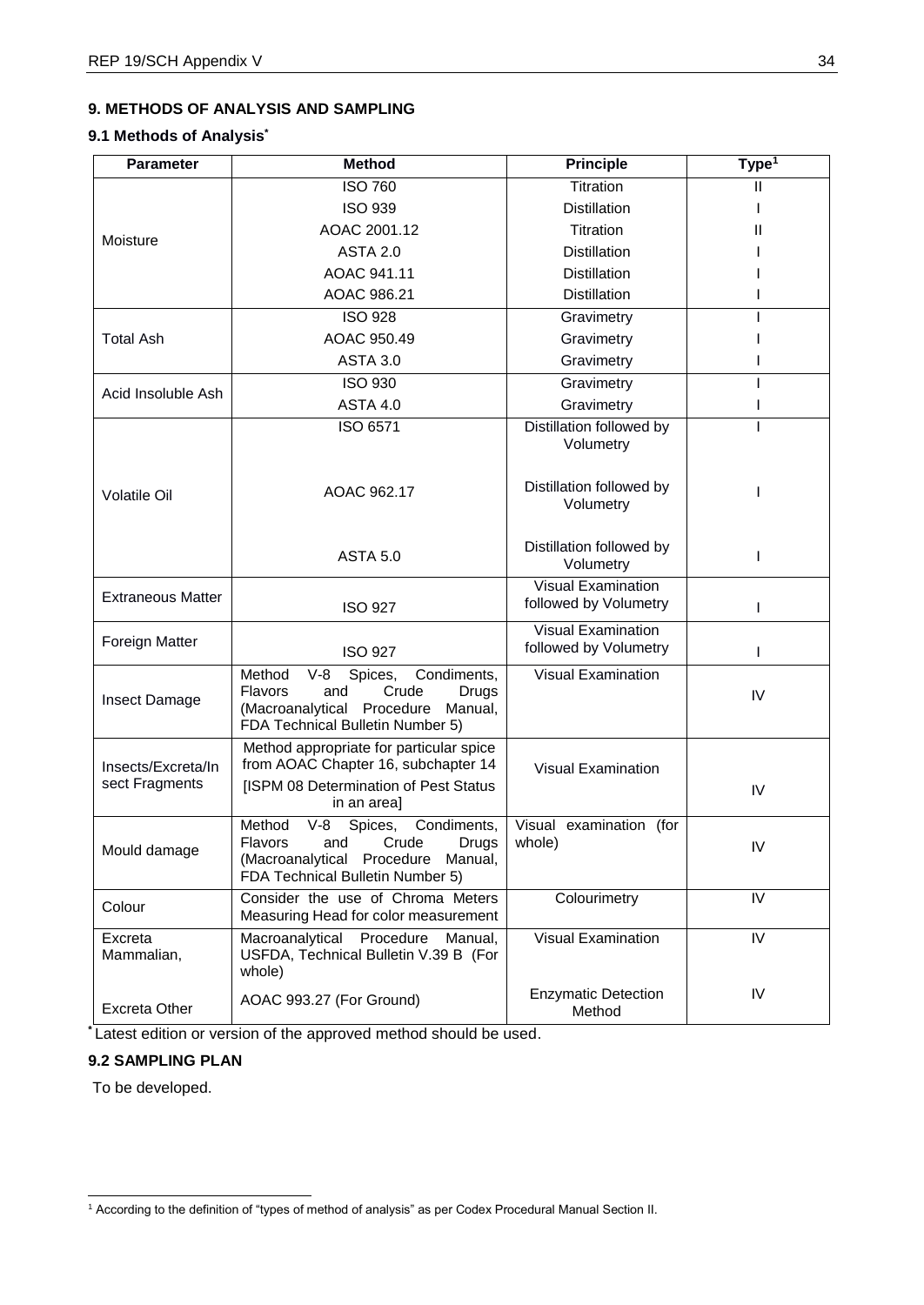#### **General Name 6tyle Moisture Content (Max. %) Total ash %w/w max Acid-insoluble ash % w/w max Volatile Oils mL/100g (min)** Basil Whole/ intact  $\begin{vmatrix} 12 & 16 \\ 16 & 2 \end{vmatrix}$  0.3 Crushed/rubbed /  $F$ laked 12 16 2.5 0.3 Ground/<br>powdered  $p$ ovdered 10 10 16 2.5  $(0.16 \text{ m})$

## **A. Chemical Characteristics of Dried Basil**

**ANNEX I**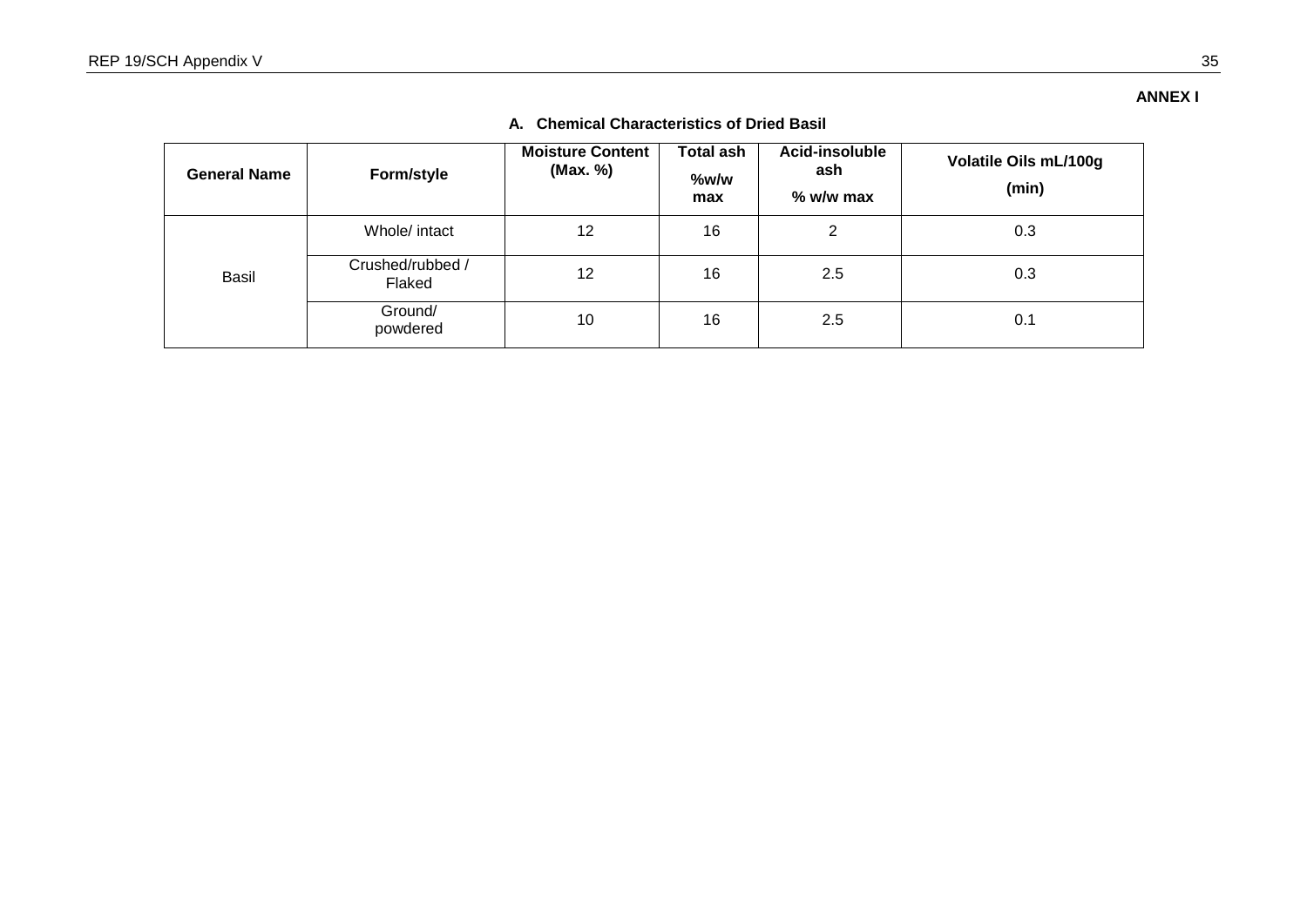#### **ANNEX Il**

| General<br>name |                               |                                                          |                                                | <b>Dead</b><br>whole<br>insects,<br>insect                          | <b>Visible</b>                    |                                           | <b>Insect</b>                    | Other                                 | <b>Other Defects</b>            |       |
|-----------------|-------------------------------|----------------------------------------------------------|------------------------------------------------|---------------------------------------------------------------------|-----------------------------------|-------------------------------------------|----------------------------------|---------------------------------------|---------------------------------|-------|
|                 | <b>Style</b>                  | <b>Extraneous</b><br>matter <sup>20</sup><br>$%$ w/w max | Foreign<br>matter <sup>21</sup><br>$%$ w/w max | fragments<br>and rodent<br>filth, %<br>mass<br>fraction,<br>m/m max | <b>Mold</b><br>damage<br>%w/w max | <b>Mammalia</b><br>n excreta<br>mg/Kg max | damaged<br>leaves, %<br>w/w, max | excreta <sup>22</sup><br>mg/Kg<br>max | <b>Name</b>                     | Limit |
| Basil           | Whole/<br>intact              | [3.0]<br>[2.0]<br>$[0.5]$<br>[1.0]                       | $1.0$ [0.5] [0.1]                              | $1.0$ [ $2.0$ ]                                                     | 1.0                               | 1.0<br>[2.2]                              | 1.0                              | [4.4]                                 |                                 | 5     |
|                 | Crushed/<br>Rubbed/<br>Flaked | [3.0]<br>$[2.0]$<br>$[0.5]$<br>[1.0]                     | $1.0$ [0.5] [0.1]                              | $1.0$ [ $2.0$ ]                                                     | 1.0                               | 1.0<br>[2.2]                              | 1.0                              | [4.4]                                 | Color<br>defects<br>23<br>% w/w |       |
|                 | Ground/<br>powdered           | [3.0]<br>$[2.0]$<br>$[1.0]$ $[0.5]$ $[0]$                | $1.0$ [0.5] [0.1]<br>[0]                       | $1.0$ [2.0]                                                         | 1.0                               | 1.0<br>[2.2]                              | 1.0                              | [4.4]                                 |                                 | 5     |

## **B. Physical Characteristics of Dried Basil**

<sup>&</sup>lt;sup>20</sup> All vegetable matter from the specific plant other than the required part.

<sup>&</sup>lt;sup>21</sup> Any visible and/or apparent matter or material not usually associated with the product.

<sup>&</sup>lt;sup>22</sup> Excreta from other animals such as reptiles and birds.

<sup>&</sup>lt;sup>23</sup> Colour defects.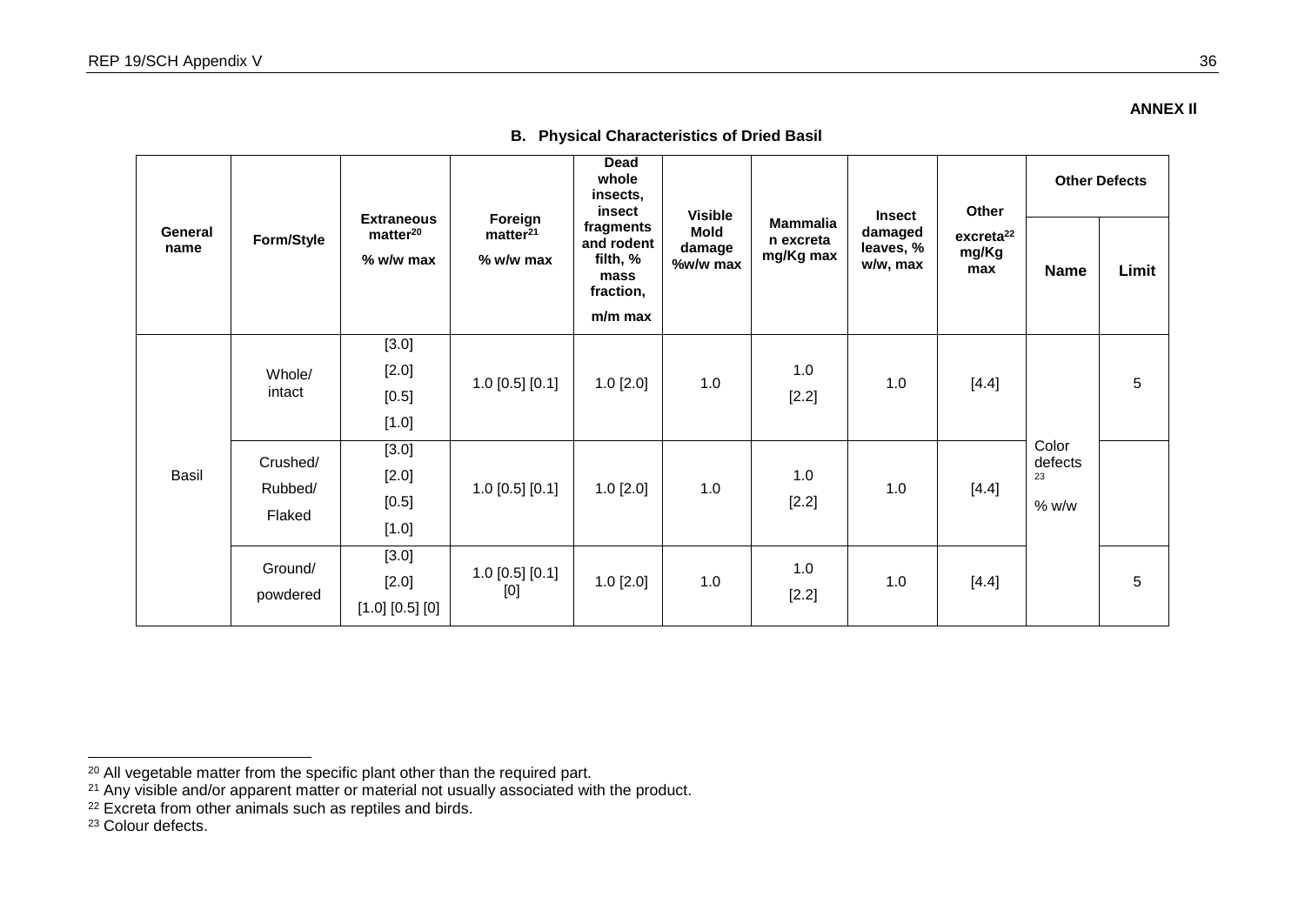## **APPENDIX VI**

## **PROPOSED DRAFT STANDARD FOR DRIED FLORAL PARTS – DRIED CLOVES (For Adoption at Step 5)**

#### **1 SCOPE**

This Standard applies to floral parts in their dried forms as spices or culinary herbs, defined in Section 2.1 below, offered for direct consumption, as an ingredient in food processing or for repacking if required. It excludes products for industrial processing.

## **2 DESCRIPTION**

#### **2.1 Product definition**

Dried floral parts covered by this Standard (Table 1) are sold in forms as indicated in 2.2.

Table 1: Dried floral parts covered by this standard

| S/No Generic Name   | <b>Scientific Name</b>                   |
|---------------------|------------------------------------------|
| <b>Dried Cloves</b> | Syzygium aromaticum (L), Merrill & Perry |

#### **2.2 Styles**

Dried floral parts may be:

- Whole/ intact: dried unopened flower buds of *Syzygium aromaticum* (L), Merrill & Perry; or
- Ground/powdered: products obtained by grinding cloves without any addition.

## **3 ESSENTIAL COMPOSITION AND QUALITY FACTORS**

#### **3.1 Composition**

The dried floral parts as described in Section 2 above shall conform to requirements contained in Annexes I and II.

## **3.2 Quality factors**

#### **3.2.1 Odour, flavour and colour**

Dried floral parts shall have a characteristic aroma, colour and flavour which may vary depending on geoclimatic factors/conditions and shall be free from any foreign odour or flavour and colour. The typical colour of dried floral parts may change depending on post-harvest treatment.

#### **3.2.2 Chemical and physical characteristics**

Dried floral parts covered by this Standard shall comply with the requirements specified in Annexes I (Chemical Characteristics) and II (Physical Characteristics). The defects allowed must not affect the general appearance of the product as regards to its quality, keeping quality and presentation in the package.

#### **3.2.3. Classification (optional)**

In accordance with the Chemical and Physical Characteristics in Section 3.2.2, dried floral parts may be classified into the following grades:

- Extra;
- Grade I/Class I: and
- Grade II/Class II.

When unclassified/ungraded, the provisions for class/grade II apply as the minimum requirements.

## **4 FOOD ADDITIVES**

Anticaking agents may be used in the powdered form of the product in accordance with Table 3 of the *General Standard for Food Additives* (CXS 192-1995).

#### **5 CONTAMINANTS**

**5.1** The products covered by this Standard shall comply with the maximum levels of the *General Standard for Contaminants and Toxins in Food and Feed* (CXS 193-1995).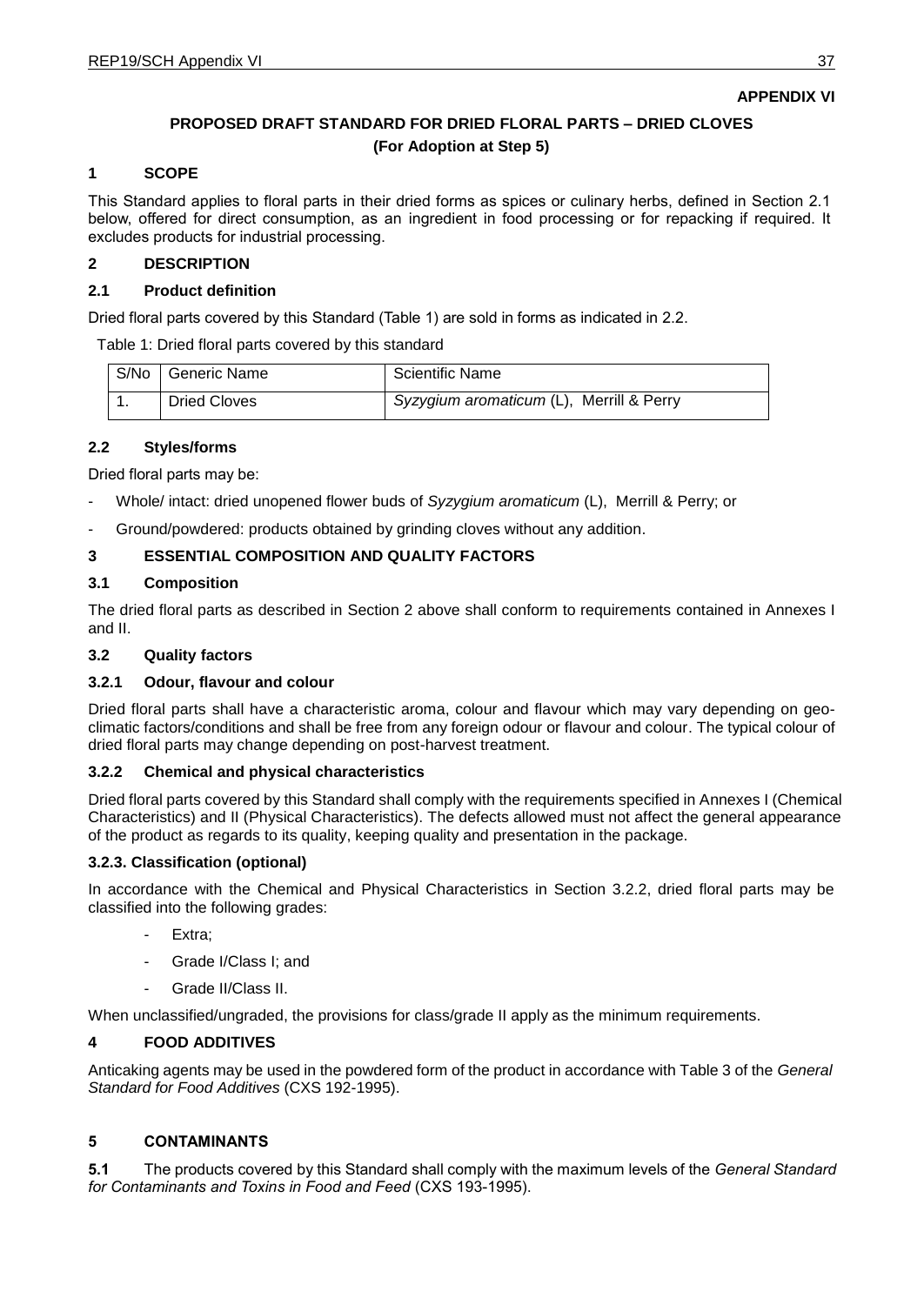**5.2** The products covered by this Standard shall comply with the maximum residue limits for pesticides established by the Codex Alimentarius Commission.

## **6 HYGIENE**

**6.1** Dried floral parts within the scope of this Standard shall be prepared and handled in accordance with the relevant sections of the *General Principles of Food Hygiene* (CXC 1-1969), *Code of Hygienic Practice for low moisture foods (*CXC 75-2015), *Code of Practice for the Prevention and Reduction of Mycotoxins in Spices(*CXC 78-2017) and other relevant Codex texts.

**6.2** The products should comply with any microbiological criteria established in accordance with the *Principles and Guidelines for the Establishment and Application of Microbiological Criteria Related to Foods* (CXG 21-1997).

## **7 WEIGHTS AND MEASURES**

Containers shall be as full as practicable without impairment of quality and shall be consistent with a proper declaration of contents for the product.

## **8 LABELLING**

**8.1** The products covered by the provisions of this Standard shall be labelled in accordance with the *General Standard for the Labelling of Pre-packaged Foods* (CXS 1-1985). In particular, the following specific provisions apply:

#### **8.2 Name of the product**

- **8.2.1** The name of the product shall be as described in Section 2.1
- **8.2.2** The name of the product may include an indication of the style as described in Section 2.2.
- **8.2.3** Variety or cultivar, trade name/type may be listed on the label

## **8.3 Country of origin/country of harvest**

- **8.3.1** Country of origin/country of harvest shall be indicated, and the region of production may be indicated.
- **8.3.2** Year of harvest may be indicated.

#### **8.4 Commercial Identification**

- Class/Grade (if applicable)
- Size (optional)

#### **8.5 Inspection mark (optional)**

#### **8.6 Labelling of non-retail containers**

Information for non-retail containers shall be given either on the container or in accompanying documents, except that the name of the product, lot identification, and the name and address of the manufacturer, packer, distributor or importer, as well as storage instructions, shall appear on the container. However, lot identification, and the name and address of the manufacturer, packer, distributor or importer may be replaced by an identification mark, provided that such a mark is clearly identifiable with the accompanying documents.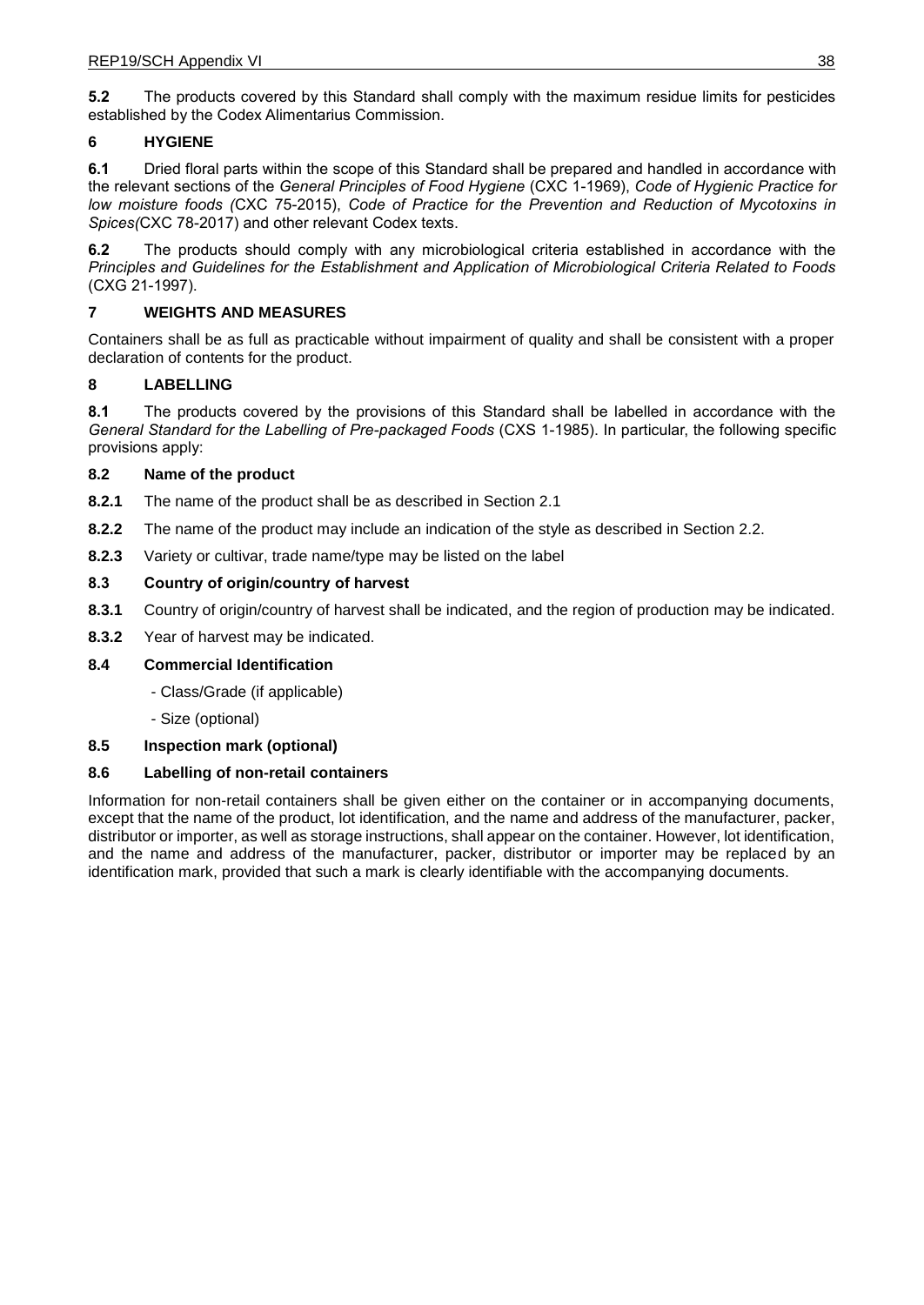# **9. METHODS OF ANALYSIS AND SAMPLING**

## **9.1 Methods of analysis\***

| <b>Parameter</b>                    | <b>Method</b>                                                                                                                                                                                                      | <b>Principle</b>                             | Type <sup>1</sup> |
|-------------------------------------|--------------------------------------------------------------------------------------------------------------------------------------------------------------------------------------------------------------------|----------------------------------------------|-------------------|
| Moisture                            | <b>ISO 939</b>                                                                                                                                                                                                     | <b>Distillation</b>                          |                   |
|                                     | [AOAC 2001.12]                                                                                                                                                                                                     | Titration                                    | Ш                 |
|                                     | [ASTA 2.0]                                                                                                                                                                                                         | <b>Distillation</b>                          |                   |
| <b>Total Ash</b>                    | <b>ISO 928</b>                                                                                                                                                                                                     | Gravimetry                                   |                   |
|                                     | ISO 3632-2                                                                                                                                                                                                         | Gravimetry                                   |                   |
|                                     | AOAC 950.49                                                                                                                                                                                                        | Gravimetry                                   |                   |
|                                     | <b>ASTA 3.0</b>                                                                                                                                                                                                    | Gravimetry                                   |                   |
| Acid Insoluble Ash                  | <b>ISO 930</b>                                                                                                                                                                                                     | Gravimetry                                   |                   |
|                                     | ISO 3632-2                                                                                                                                                                                                         | Gravimetry                                   |                   |
|                                     | <b>ASTA 4.0</b>                                                                                                                                                                                                    | Gravimetry                                   |                   |
| Volatile oil                        | ISO 6571                                                                                                                                                                                                           | Distillation followed by Volumetry           |                   |
|                                     | AOAC 962.17                                                                                                                                                                                                        | Distillation followed by Volumetry           |                   |
|                                     | <b>ASTA 5.0</b>                                                                                                                                                                                                    | Distillation followed by Volumetry           |                   |
| <b>Extraneous Matter</b>            | <b>ISO 927</b>                                                                                                                                                                                                     | Visual examination followed by<br>Gravimetry |                   |
|                                     | ISO 3632-2                                                                                                                                                                                                         | Visual examination followed by<br>Gravimetry |                   |
|                                     | <b>ASTA 14.1</b>                                                                                                                                                                                                   | Visual examination followed by<br>Gravimetry |                   |
| Foreign Matter                      | <b>ISO 927</b>                                                                                                                                                                                                     | Visual examination followed by<br>Gravimetry |                   |
|                                     | ISO 3632-2                                                                                                                                                                                                         | Visual examination followed by<br>Gravimetry |                   |
| Insect Damage                       | <b>ISO 927</b>                                                                                                                                                                                                     | <b>Visual Examination</b>                    | IV                |
|                                     | Method V-8 Spices,<br>Condiments, Flavors and<br><b>Crude Drugs</b><br>(Macroanalytical<br>Procedure Manual,<br><b>FDA Technical Bulletin</b><br>Number 5)<br>http://www.fda.gov/Food/F<br>oodScienceResearch/Labo | <b>Visual Examination</b>                    | IV                |
|                                     | ratoryMethods/ucm084394<br>.htm# $v-32$                                                                                                                                                                            |                                              |                   |
| Insects/Excreta/Insect<br>Fragments | <b>ISO 927</b><br>Method appropriate for<br>particular spice from AOAC<br>Chapter 16, subchapter 14                                                                                                                | Visual examination                           | IV                |
| <b>Crude Fibre</b>                  | AOAC - 920.169<br><b>ISO 5498</b>                                                                                                                                                                                  | Gravimetry<br>Gravimetry                     |                   |
| Mould visible                       | Method V-8 Spices,<br>Condiments, Flavors and<br>Crude Drugs<br>(Macroanalytical Procedure<br>Manual, FDA Technical<br><b>Bulletin Number 5)</b>                                                                   | Visual examination                           | IV                |

<sup>1</sup> According to the definition of "types of method of analysis" as per Codex Procedural Manual Section II.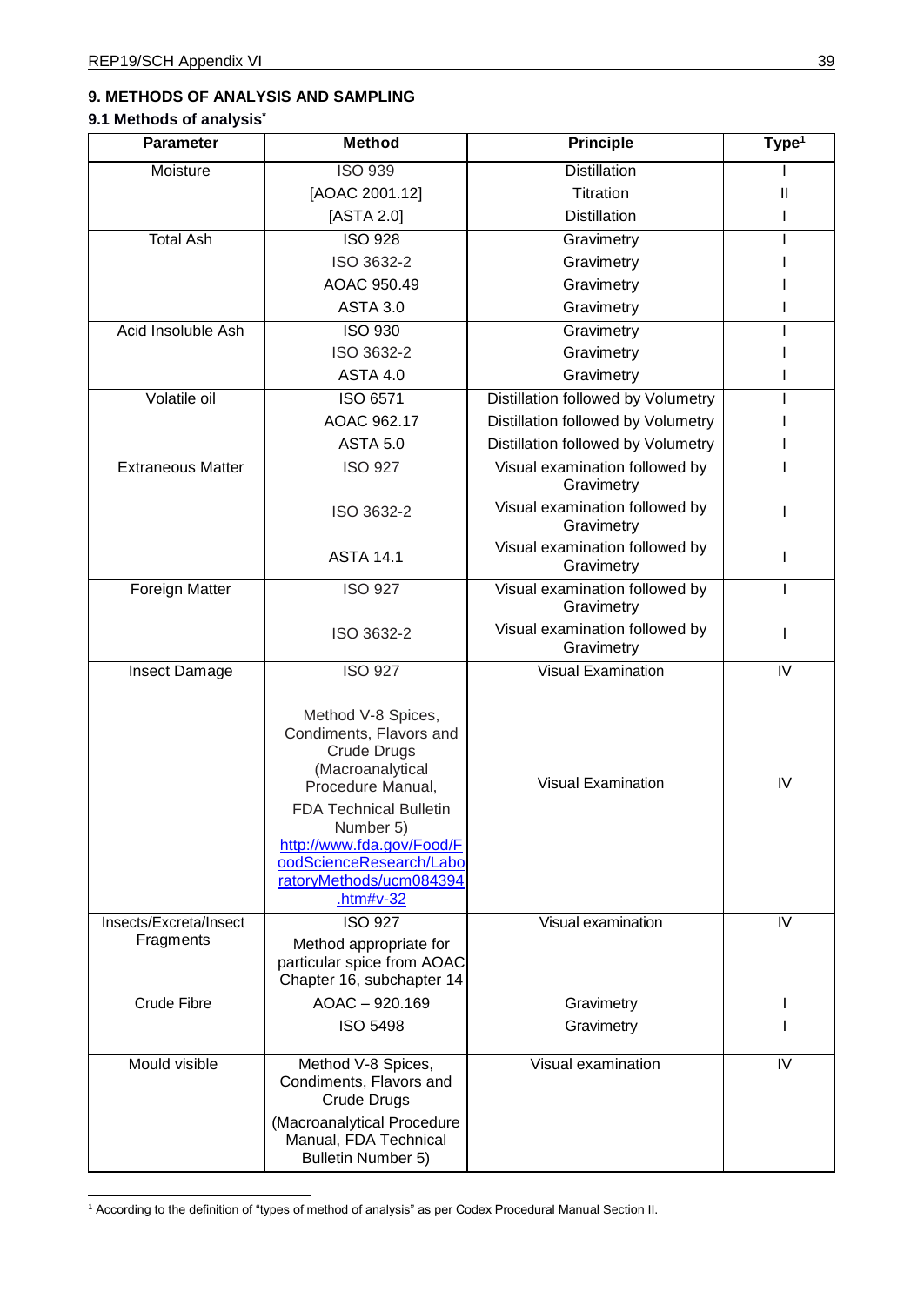|                    | http://www.fda.gov/Food/Fol<br>odScienceResearch/Labor<br>atoryMethods/ucm084394.<br>htm# $v-32$ |                                   |     |
|--------------------|--------------------------------------------------------------------------------------------------|-----------------------------------|-----|
| Live Insect        | <b>ISO 927</b>                                                                                   | <b>Visual Examination</b>         | IV  |
|                    | AOAC 960.51                                                                                      | Visual Examination                | IV  |
| Excreta Mammalian, | Macroanalytical Procedure<br>Manual, USFDA, Technical<br>Bulletin V.39 B (For whole)             | <b>Visual Examination</b>         | IV  |
| Excreta Other      | AOAC 993.27<br>(For Ground)                                                                      | <b>Enzymatic Detection Method</b> | IV. |

**\*** Latest edition or version of the approved method should be used

## **9.2 SAMPLING PLAN**

To be developed.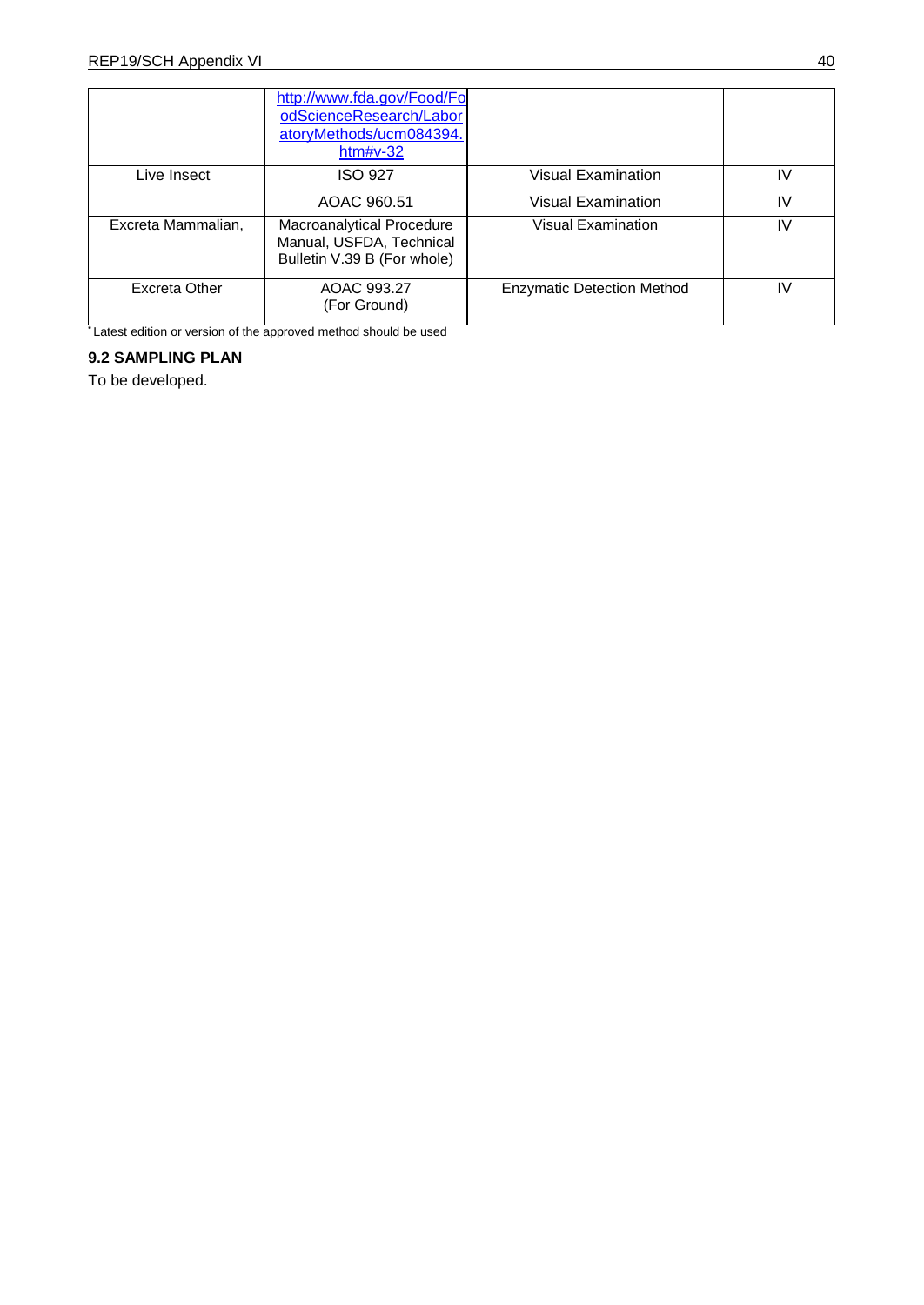## **ANNEX I**

|         | <b>Chemical Characteristics of Dried Floral Parts</b> |                               |                                     |                                       |                                      |                                      |                                 |  |  |  |  |
|---------|-------------------------------------------------------|-------------------------------|-------------------------------------|---------------------------------------|--------------------------------------|--------------------------------------|---------------------------------|--|--|--|--|
| Product | Style                                                 | Total<br>Ash<br>%w/w<br>(max) | Acid Insoluble Ash<br>$% w/w$ (max) | Moisture<br>Content<br>% w/w<br>(max) | Volatile<br>Oils<br>ml/100g<br>(min) | Crude<br>fibre,<br>%<br>m/m<br>(max) | <b>Notes</b><br>applicab<br>le) |  |  |  |  |
|         | Whole                                                 |                               | 0.5                                 | 12                                    | [14] [17]                            | $[13]$                               |                                 |  |  |  |  |
| Clove   | Ground/powdere                                        |                               | 0.5                                 | 10                                    | 14                                   | 13                                   |                                 |  |  |  |  |

#### **ANNEX II**

|         | <b>Physical Characteristics of Dried Floral Parts</b> |                                            |                                                   |                                                        |                                         |                                                    |                                           |                                                |                                                                                                           |                                        |
|---------|-------------------------------------------------------|--------------------------------------------|---------------------------------------------------|--------------------------------------------------------|-----------------------------------------|----------------------------------------------------|-------------------------------------------|------------------------------------------------|-----------------------------------------------------------------------------------------------------------|----------------------------------------|
| Product | Style                                                 | Excreta<br>mamm<br>alian<br>mg/kg<br>(max) | Excreta<br>, other <sup>3</sup><br>mg/Kg<br>(max) | Live<br>Insects<br>Count/1<br>00 <sub>q</sub><br>(max) | Mold<br>Visibl<br>е<br>%w/<br>W<br>(max | Insect<br>defiled<br>infeste<br>d<br>%w/w<br>(max) | Extran<br>eous<br>matter<br>%w/w<br>(max) | Forei<br>gn<br>matte<br>$r^2$<br>%w/w<br>(max) | Defects<br>(Headless <sup>4</sup> )<br>Mother <sup>5</sup> /<br>Khoker <sup>6</sup><br>Cloves) %<br>(max) | <b>Notes</b><br>(if<br>applicabl<br>e) |
| Clove   | Whol<br>e                                             | [11] [1]                                   |                                                   | $\mathbf 0$                                            | 1                                       | 1                                                  | 1                                         | 1                                              | [5/6/5][5/4/<br>31<br>[2/2/2]                                                                             |                                        |
|         | Grou<br>nd/<br>powd<br>ered                           | Nil                                        |                                                   | [0]                                                    | [Nil]                                   | [Nii]                                              | [Nii]                                     | [Nii]                                          | <b>NA</b>                                                                                                 |                                        |

<sup>1</sup>Extraneous [vegetable] matter: Vegetative matter associated with the plant from which the product originates but not accepted as part of the final product

<sup>2</sup>Foreign Matter: Any visible/detectable objectionable foreign matter or material not usually associated with the natural components of the spice plant, such as sticks, stones, burlap bagging, metal, etc.

*<sup>3</sup>* Excreta from other animals, such as reptiles and birds.

4 Headless Clove: Clove consisting of only the receptacle and sepals and which has lost the dome-shaped head.

5 Mother Clove: Fruit of the clove tree (*Syzygium aromaticum*) in the form of an ovoid brown berry surmounted by four incurved sepals.

<sup>6</sup> Khoker Clove: Clove having undergone fermentation as a result of incomplete drying, as evidenced by its pale brown colour, whitish mealy appearance and often wrinkled surface.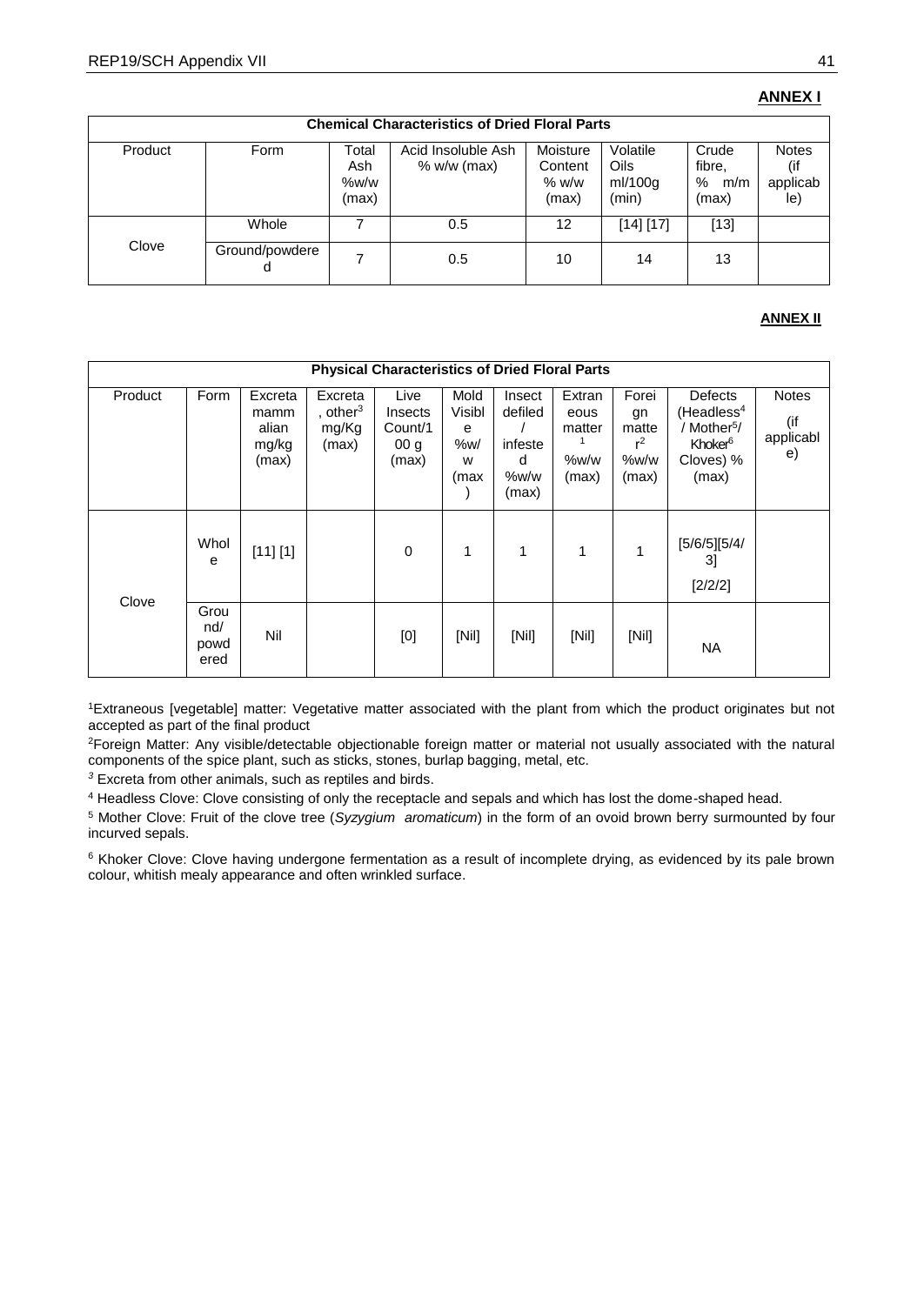## **APPENDIX VII**

## **PROPOSED DRAFT STANDARD FOR SAFFRON**

## **(For adoption at Step 5)**

## **1 SCOPE**

This Standard applies to saffron commonly sold in commerce as defined in section 2.1 below, offered for direct consumption as an ingredient in food processing or for repackaging if required. This Standard does not apply to products intended for industrial processing.

## **2 DESCRIPTION**

#### **2.1 Product definition**

Dried floral parts of saffron (*Crocus sativus* L.): saffron is obtained from portion of the pistils (i.e. stigmas with part of style) of the *Crocus sativus* L. flower belonging to the *Iridaceae* family.

The "stigma" is the upper section of the aerial part of the pistil. The "style" is the part of the pistil between stigma and the ovary. The stigma is trumpet shaped, serrated or indented at the top and joined to the style at the end.

#### **2.2 Styles**

Saffron may be offered in one of the following styles:

- Filaments entire;
- Cut filaments;
- Powdered; and
- Other styles distinct from those above, provided they are labelled accordingly.

## **3. ESSENTIAL COMPOSITION AND QUALITY FACTORS**

#### **3.1 Composition**

Dried floral parts as described in Section 2.

#### **3.2 Quality factors**

#### **3.2.1 Odour, flavour and colour**

The product shall have a characteristic odour, colour and flavour, which may vary depending on geo-climatic factors/conditions/varieties, and shall be free from any foreign odour, flavour and colour, especially from rancidity and mustiness.

#### **3.2.2 Chemical and physical characteristics**

The generic product shall comply with the requirements specified in Annex I (Chemical Characteristics) and Annex II (Physical Characteristics). The defects allowed must not affect the general appearance of the product as regards to its quality, keeping quality and presentation in the package. There shall not be any form of adulteration in the product.

#### **3.2.3 Classification**

Specific classes/grades of saffron may be set by contractual agreement between buyer and seller.

When unclassified/ungraded, minimum requirements have to apply in accordance with this standard.

#### **4 FOOD ADDITIVES**

No food additives are permitted in the products covered by this Standard.

#### **5 CONTAMINANTS**

**5.1** The products covered by this Standard shall comply with the maximum levels of the *General Standard for Contaminants and Toxins in Food and Feed* (CXS 193-1995).

**5.2** The products covered by this Standard shall comply with the maximum residue limits for pesticides established by the Codex Alimentarius Commission.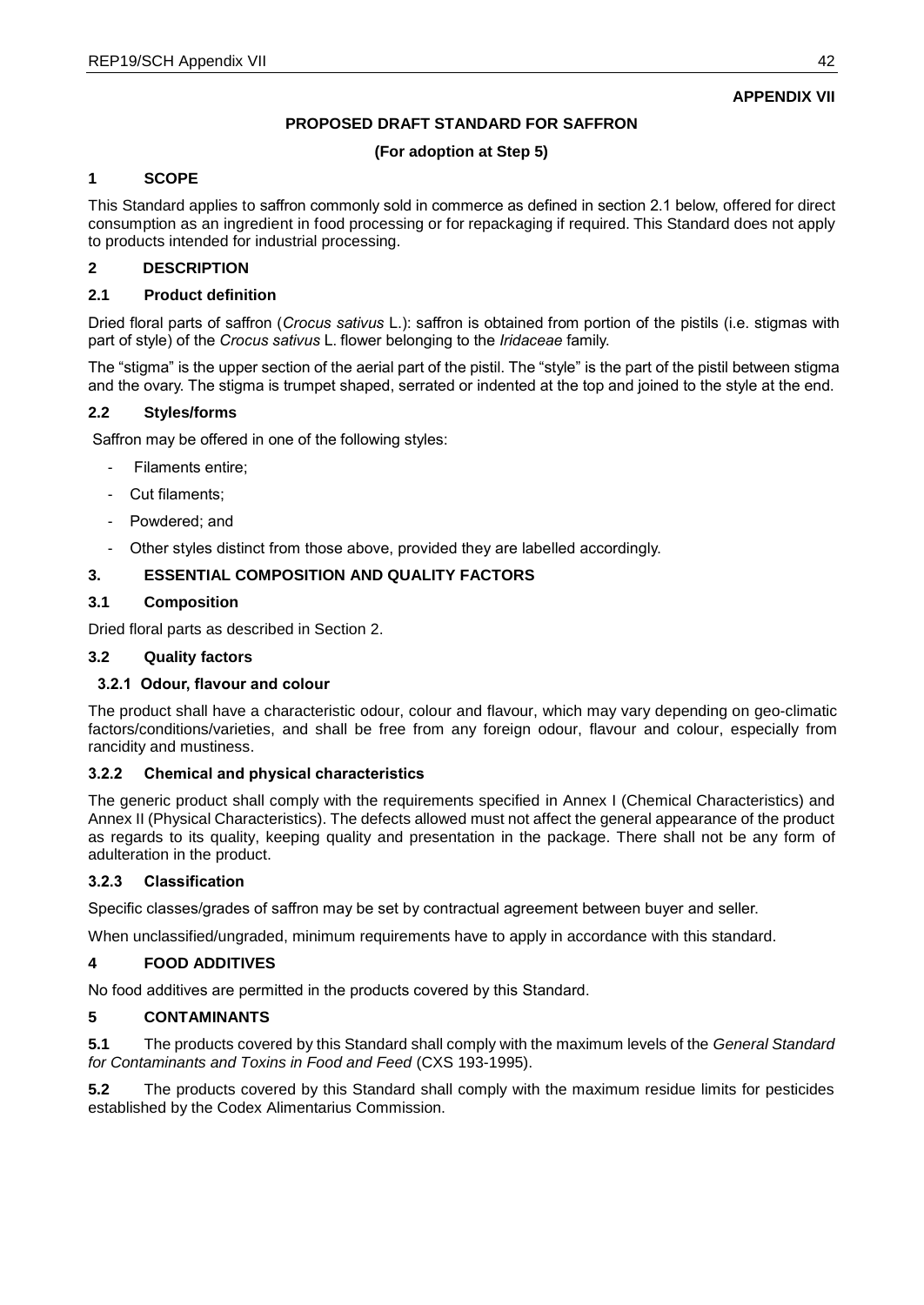## **6 HYGIENE**

**6.1** It is recommended that the products covered by the provisions of this Standard be prepared and handled in accordance with the appropriate sections of the *General Principles of Food Hygiene* (CXP 1-1969), *Code of Hygienic Practice for low moisture foods* (CXP 75-2015), Annex III, and other relevant Codex texts such as codes of hygienic practice and codes of practice.

**6.2** The products should comply with any microbiological criteria established in accordance with the *Principles for the Establishment and Application of Microbiological Criteria for Foods* (CXG 21-1997).

## **7 WEIGHTS AND MEASURES**

Containers should be as full as practicable without impairment of quality and shall be consistent with a proper declaration of contents for the product.

## **8 LABELLING**

**8.1** The products covered by the provisions of this Standard shall be labelled in accordance with the *General Standard for the Labelling of Pre-packaged Foods* (CXS 1-1985). In particular, the following specific provisions apply:

#### **8.2 Name of the product**

- **8.2.1** The name of the product shall be "saffron" as described in Section 2.1
- **8.2.2** The name of the product may include an indication of the style as described in Section 2.2.
- **8.2.3** Variety or cultivar may be listed on the label.

## **8.3 Country of origin/country of harvest**

- **8.3.1** Country of origin/country of harvest shall be indicated and the region of production may be indicated.
- **8.3.2** Year of harvest may be indicated.

## **8.4 Commercial Identification**

- Class/Grade, if applicable

## **8.5 Inspection mark (optional)**

#### **8.6 Labelling of non-retail containers**

Information for non-retail containers shall be given either on the container or in accompanying documents, except that the name of the product, lot identification, and the name and address of the manufacturer, country of origin, packer, distributor or importer, as well as storage instructions, shall appear on the container. However, lot identification, and the name and address of the manufacturer, country of origin, packer, distributor or importer may be replaced by an identification mark, provided that such a mark is clearly identifiable with the accompanying documents.

#### **9. METHODS OF ANALYSIS AND SAMPLING**

#### **9.1 Methods of analysis\*,2**

| <b>Parameter</b>              | <b>Method</b>             | <b>Principle</b>         | Type <sup>1</sup> |
|-------------------------------|---------------------------|--------------------------|-------------------|
| Moisture                      | AOAC 934.06<br>ISO 3632-1 | Gravimetry<br>Gravimetry |                   |
| <b>Total Ash</b>              | AOAC 941.12               | Gravimetry               |                   |
|                               | <b>ISO 928</b>            | Gravimetry               |                   |
|                               | ISO 3632-2                | Gravimetry               |                   |
|                               |                           |                          |                   |
| Acid Insoluble Ash            | AOAC 941.12               | Gravimetry               |                   |
|                               | <b>ISO 930</b>            | Gravimetry               |                   |
|                               | ISO 3632-2                | Gravimetry               |                   |
|                               |                           |                          |                   |
| Soluble extract in cold water | <b>ISO 941</b>            | Extraction               |                   |
|                               | ISO 3632-2                |                          |                   |

<sup>1</sup> According to the definition of "types of method of analysis" as per Codex Procedural Manual Section II.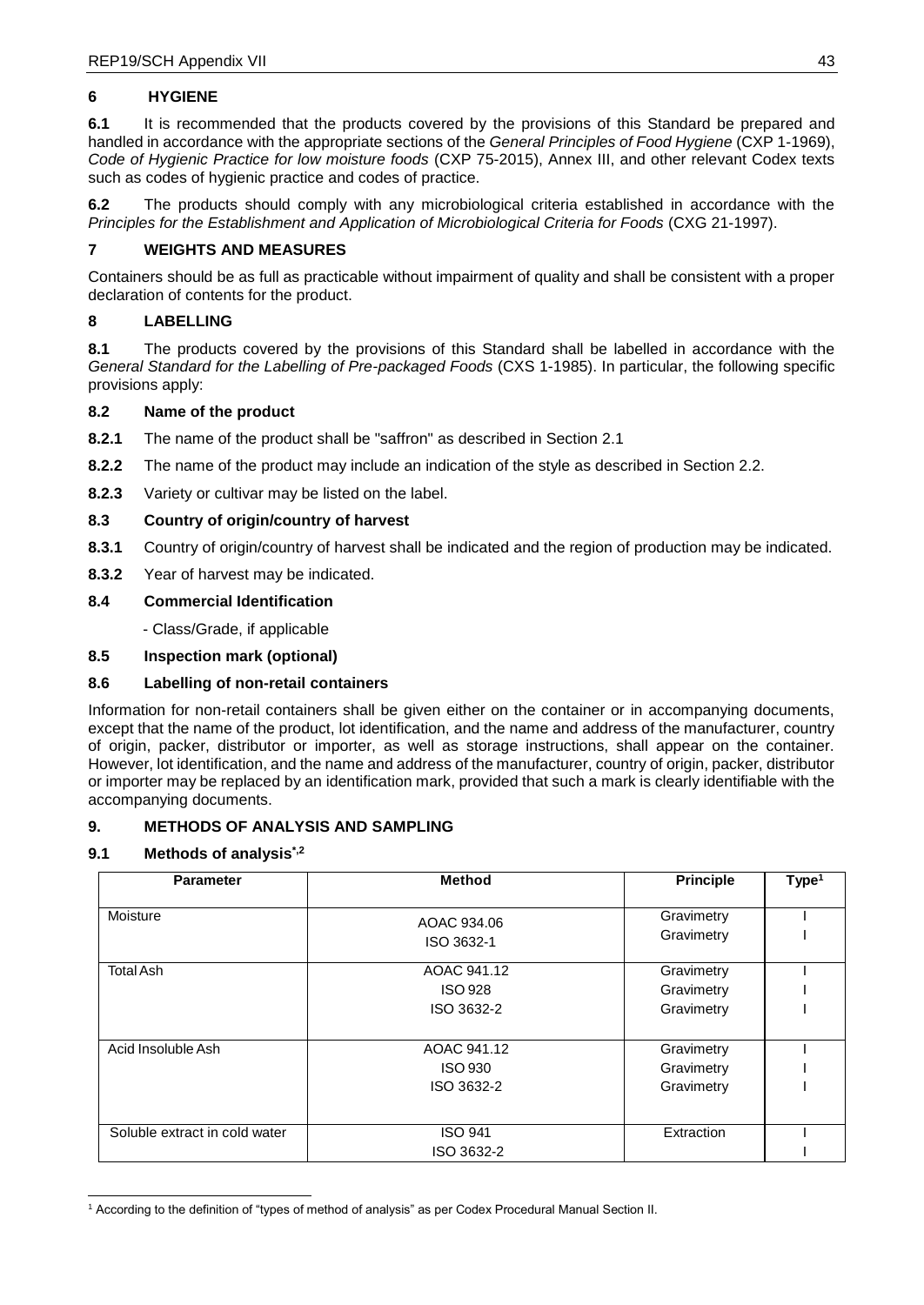| Taste strength (expressed as<br>picrocrocin) $A^{1\%}$ 1 cm 257 nm | ISO 3632-2                                                                                                                                                                                                                          | Absorbance                                                                                                       | $\overline{N}$ |
|--------------------------------------------------------------------|-------------------------------------------------------------------------------------------------------------------------------------------------------------------------------------------------------------------------------------|------------------------------------------------------------------------------------------------------------------|----------------|
| Aroma strength (expressed as<br>safranal) $A^{1\%}$ 1 cm 330 nm    | ISO 3632-2                                                                                                                                                                                                                          | Absorbance                                                                                                       | IV.            |
| Coloring strength (expressed as<br>crocin) $A^{1\%}$ 1 cm 440 nm   | ISO 3632-2                                                                                                                                                                                                                          | Absorbance                                                                                                       | IV             |
| Artificial colorants                                               | ISO 3632-2                                                                                                                                                                                                                          | Chromatography                                                                                                   | $\mathbf{H}$   |
| <b>Extraneous Matter</b>                                           | <b>ISO 927</b><br>ISO 3632-2                                                                                                                                                                                                        | <b>Visual Examination</b><br>followed by<br>Gravimetry<br><b>Visual Examination</b><br>followed by<br>Gravimetry |                |
| Foreign Matter                                                     | <b>ISO 927</b><br>ISO 3632-2                                                                                                                                                                                                        | <b>Visual Examination</b><br>followed by<br>Gravimetry                                                           |                |
|                                                                    |                                                                                                                                                                                                                                     | <b>Visual Examination</b><br>followed by                                                                         |                |
| Insect Damage                                                      | <b>ISO 927</b>                                                                                                                                                                                                                      | <b>Visual Examination</b>                                                                                        |                |
| <b>Insects/Insect Fragments</b>                                    | <b>ISO 927</b>                                                                                                                                                                                                                      | <b>Visual Examination</b>                                                                                        | L              |
| Mould visible                                                      | Method V-8 Spices, Condiments, Flavors and<br>Crude Drugs<br>(Macroanalytical Procedure Manual, FDA<br><b>Technical Bulletin Number 5)</b><br>http://www.fda.gov/Food/FoodScienceResearch/La<br>boratory Methods/ucm084394.htm#v-32 | Visual examination                                                                                               | IV             |
| Excreta Mammalian,                                                 | Macroanalytical Procedure Manual,<br>USFDA.<br>Technical Bulletin V.39 B (For whole)                                                                                                                                                | Visual<br>Examination                                                                                            | IV             |
| Excreta Other                                                      | AOAC 993.27 (For Ground)                                                                                                                                                                                                            | Enzymatic<br><b>Detection Method</b>                                                                             | IV             |

\* Note: The minimum laboratory sample according to ISO 3632-2 (Table 1) for duplicate analysis is: filament saffron: 11.5 g x 2 = 23 g, powdered saffron: 6.75 g x 2 = 13.5 g

 $2$  Latest edition or version of the approved method should be used.

## **9.2 SAMPLING PLAN**

To be developed.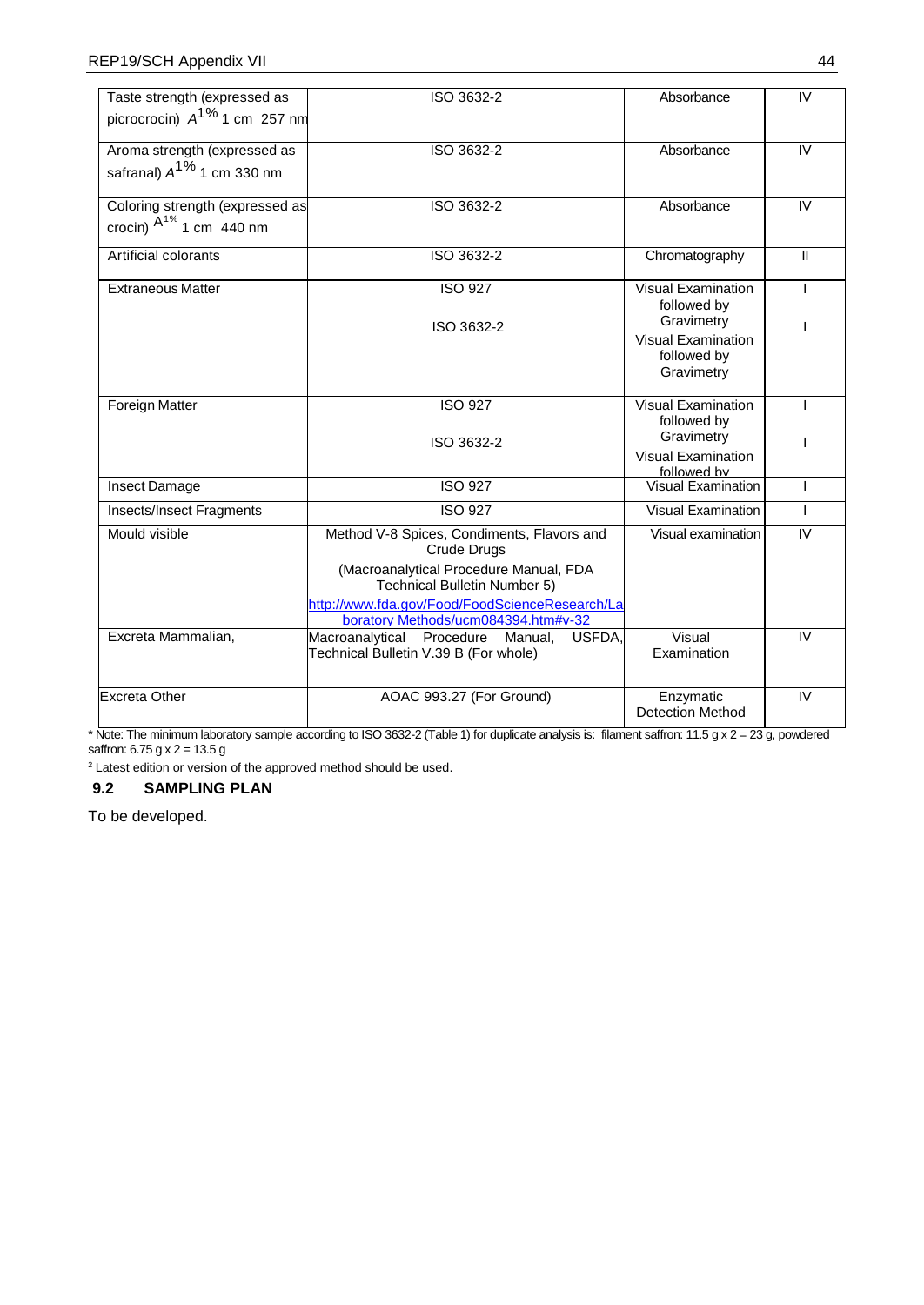**ANNEX I** 

**Table 1:** Chemical Characteristics of Dried Floral Parts — Saffron

| General<br>name | <b>Style</b>                             | <b>Moisture</b><br>content %w/w<br>(max) | Total ash %<br>w/w (max) | <b>Acid</b><br>insoluble<br>ash<br>%w/w | volatile<br>oils<br>mL/100<br>g | Non-<br>volatile<br>ether<br>extract<br>%w/w | <b>Water soluble</b><br>extract cold<br>On dry matter<br>$%$ max | <b>Markers</b><br>(Absorbance) |                    |         |
|-----------------|------------------------------------------|------------------------------------------|--------------------------|-----------------------------------------|---------------------------------|----------------------------------------------|------------------------------------------------------------------|--------------------------------|--------------------|---------|
|                 |                                          |                                          | (max)                    |                                         |                                 |                                              | picrocrocin                                                      | safranal                       | color as<br>crocin |         |
| Saffron         | Entire filament                          | 12.0                                     | 8.0                      | 1.0                                     | $NA^*$                          | <b>NA</b>                                    | 65[55]                                                           |                                | <b>Min 20</b>      | Min 120 |
|                 | Cut filaments                            | 12.0                                     | 8.0                      | 1.0                                     | <b>NA</b>                       | <b>NA</b>                                    | 65[55]                                                           | Min 50                         | Max 50             |         |
|                 | Ground/Powdered<br>NIA*, NIAt Annlianhia | 10.0                                     | 8.0                      | 1.0                                     | <b>NA</b>                       | <b>NA</b>                                    | 65[55]                                                           |                                |                    |         |

NA\*: Not Applicable